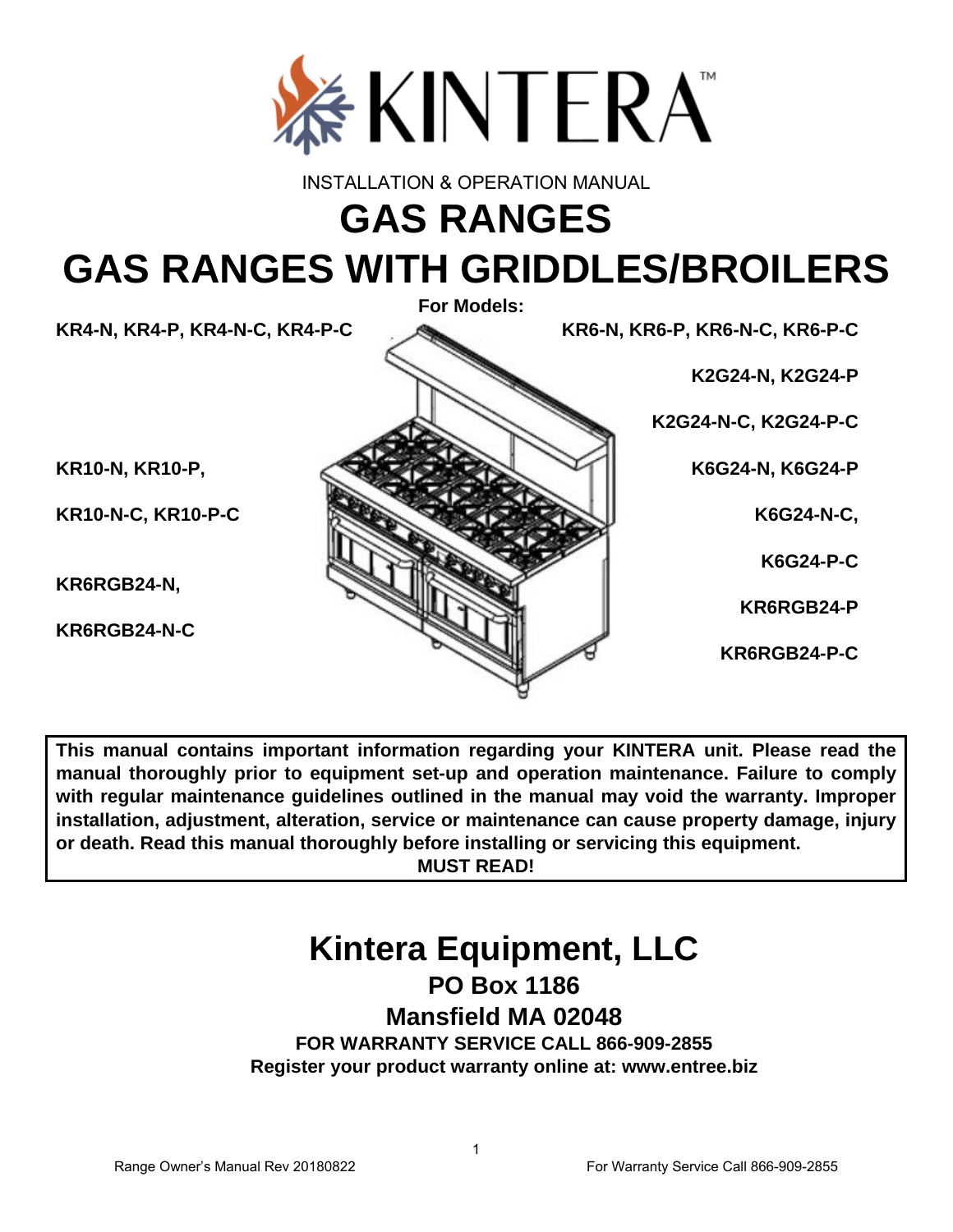To insure proper warranty record your information here:

Date of Purchase:\_\_\_\_\_\_\_\_\_\_\_\_\_\_\_\_\_\_\_\_\_\_\_\_\_\_\_\_\_\_\_\_\_

Dealer Purchase from:\_\_\_\_\_\_\_\_\_\_\_\_\_\_\_\_\_\_\_\_\_\_\_\_\_\_\_\_\_\_\_\_\_

Name of Installer: example and the Phone Number:

Model Number:\_\_\_\_\_\_\_\_\_\_\_\_\_\_\_\_\_\_\_\_\_\_\_\_\_\_\_\_\_\_\_\_\_

Serial Number:\_\_\_\_\_\_\_\_\_\_\_\_\_\_\_\_\_\_\_\_\_\_\_\_\_\_\_\_\_\_\_\_\_\_\_\_\_\_

FOR WARRANTY SERVICE CALL 866-909-2855

# **REGISTER YOUR WARRANTY ON LINE AT www.entree.biz**

Attached a copy for your proof of purchase here.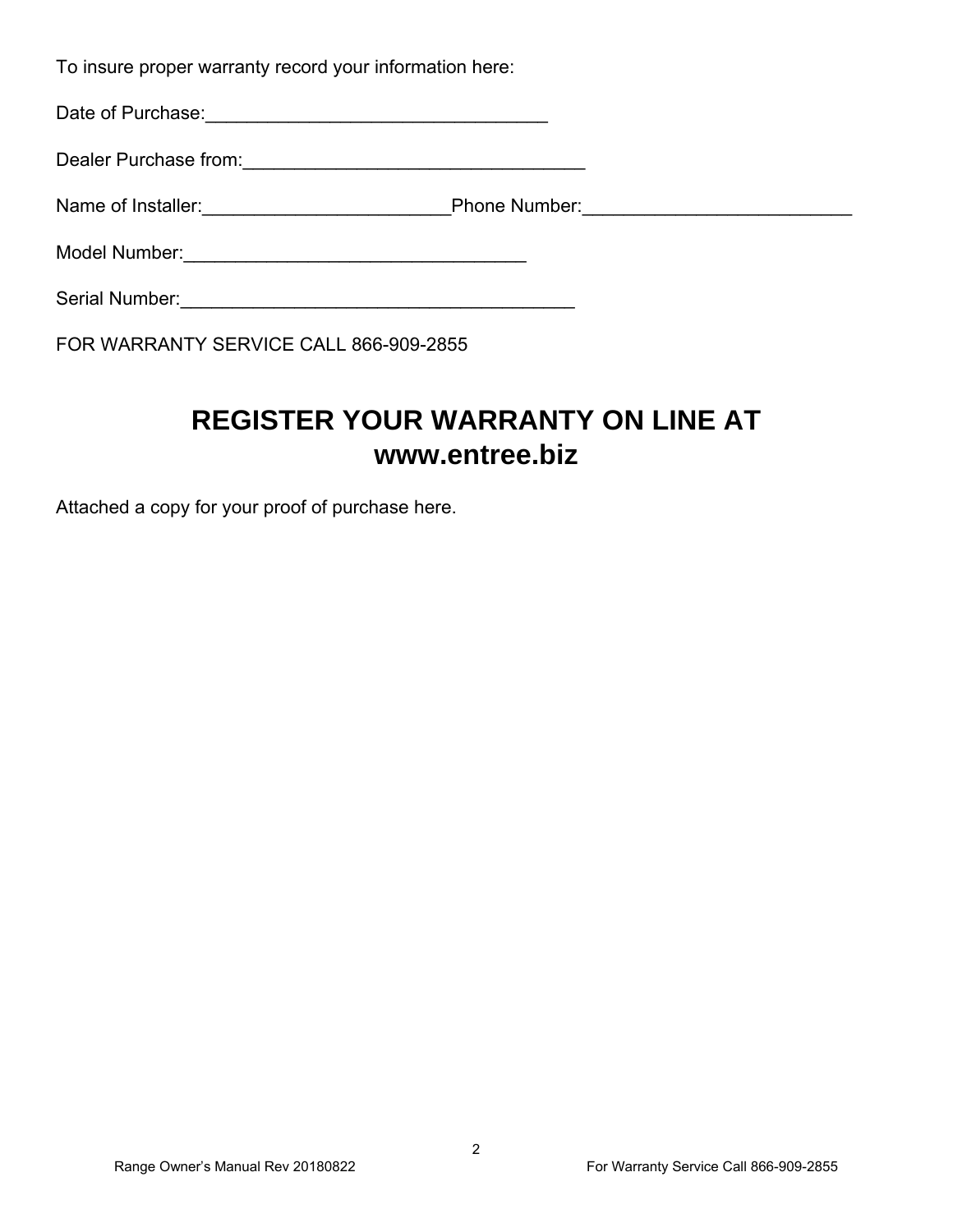*Congratulations!* You have purchased one of the finest pieces of commercial cooking equipment on the market. You will find that your new equipment, like all KINTERA equipment, has been designed and manufactured to meet the toughest standards in the industry. Each piece of KINTERA equipment is carefully engineered and designs are verified through laboratory tests and field installations. With proper care and field maintenance, you will experience years of reliable, trouble-free operation. For best results, read this manual carefully.

Thank you for purchasing and using our product. All the information and guidelines of this user's manual comply with certain applicable regulations, which come out from our long-term accumulated knowledge and experience as well as current project development situations. Should you have any question, please do not hesitate to contact as shown in back cover page of this manual.

For safety purpose and efficient operation, please make this document available to users for reference. Do have them to read this manual carefully before they carry out any action on this device, especially when starting.

### **The manufacturer declines any responsibility in the event users do not follow the instructions or guidelines stated here.**

The user's manual should be placed close to the device, in convenience of users' reading before operation. We have the full authority to reserve the further technical changes of the device, in the scope of further performance improvement characteristic development.

## **FIRE HAZARD FOR YOUR SAFETY**

**Do not store or use gasoline or other flammable vapors and liquids in the vicinity of this or any other appliance.** 

### **Keep area around appliances free and clear of combustibles.**

**Purchaser of equipment must post in a prominent location, detailed instructions to be followed in the event the operator smells gas. Obtain the instructions from the local gas supplier**

Table of Contents

|                                     | -- Page 4  |
|-------------------------------------|------------|
|                                     |            |
|                                     | -Page 6    |
|                                     |            |
|                                     | -Page 9    |
|                                     | -Page $12$ |
| Cleaning & Maintenance -            | -Page $12$ |
| Failure Analysis & Trouble Shooting | -Page 14   |
|                                     | -- Page 15 |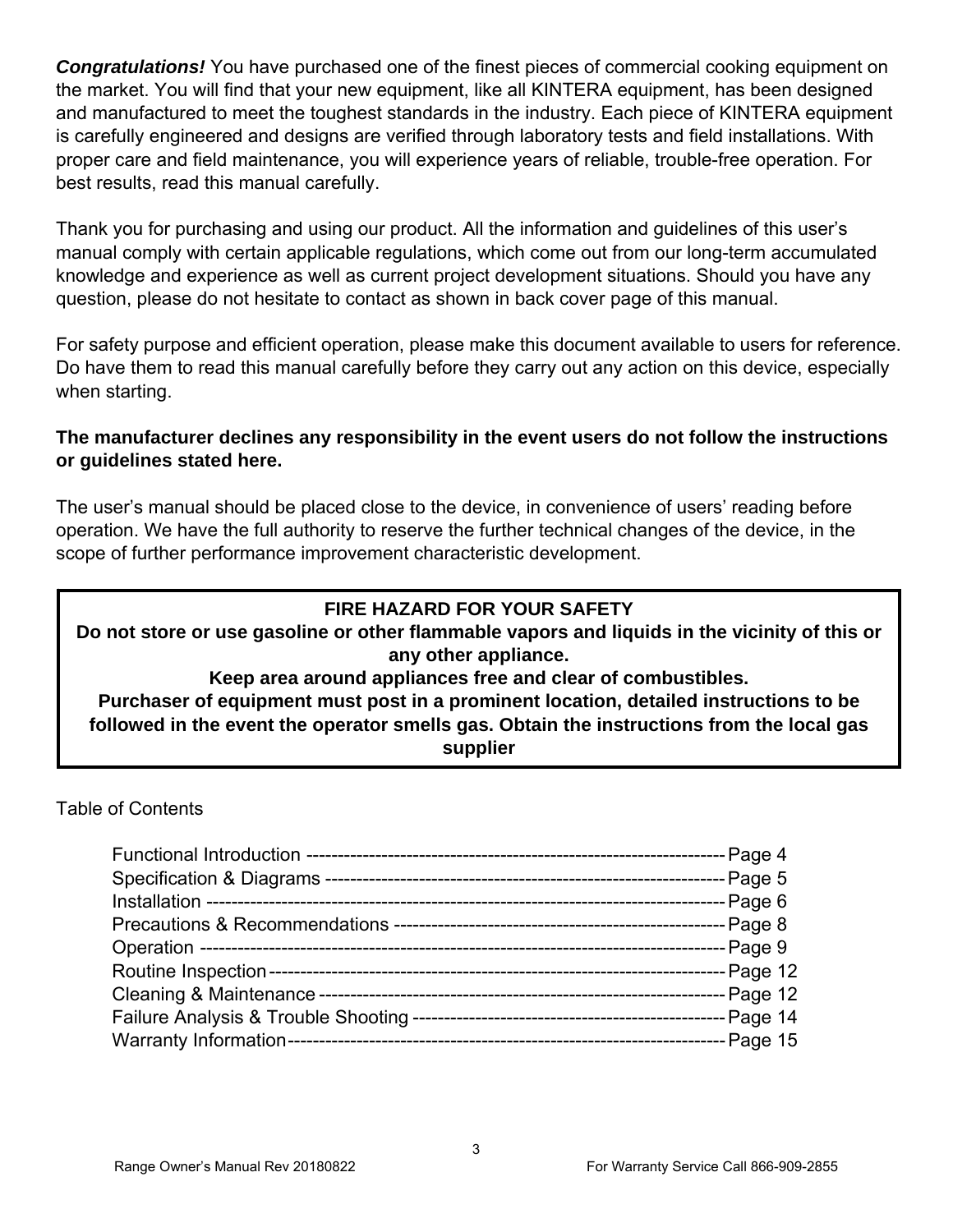# **WARNING**

- $\checkmark$  Any self-modification, wrong installation, adjustment or maintenance can lead to property loss or casualty. Please contact the manufacturer for any adjustment or maintenance, and have the work done by a trained & qualified person.
- $\checkmark$  For your safety sake, please keep the machine away from any liquid, gas or other object which is flammable or explosive.
- $\checkmark$  This appliance should not be operated by those who have physiological, perceptual or mental disabilities or those who have insufficient experience or knowledge (including children). Only in conditions of being given sufficient supervision& guarantee of personal safety, as well as proper instructions & guidance, those who were mentioned above can make some particular operation of this device.
- $\checkmark$  Keep children away from the device.
- $\checkmark$  Preserve this manual safely. When passing on/selling the device to a third party, the manuals must be handed over along with the device. All users must operate the device complying with the user's manual and related safety guidelines.
- $\checkmark$  If the appliance is placed near walls, partitions or kitchen furniture and the like, it is advisable to make these facilities with non-combustible material, otherwise cover them with non-combustible heat-resistant material, and pay attention to fire prevention regulations.
- $\checkmark$  The appliance should be installed in a well-ventilated area with exhausting facilities, which may ensure that all burnt gases produced during combustion process are completely exhausted.
- $\checkmark$  The appliance is only applicable to low-pressure gas regulating valve. It may lead to loss and casualty if other regulating valves are used.
- $\checkmark$  Do not seal the screw on the gas valve with seal welding.
- $\checkmark$  Fire warning: If you smell the gas, please keep away from fire. Do not light up any device or touch the electronic switch. Do not use any phone in the building either. Close the main gas valve immediately and call the professional personnel to maintain it. Operation or improperly maintained will lead to large gas leakage or deflagration easily. The manufacturer will not bear any responsibility for fire accidents caused by improper operation or maintenance.

## **CODES AND STANDARDS**

This item must be installed in accordance with:

In the United States: State and local codes, or in the absence of local codes, with:

National Fuel Gas Code, ANSI-Z223.1/NFPA #54 (latest edition).

NFPA Standard #96 Vapor Removal from Cooking Equipment

In the commonwealth of Massachusetts all gas appliances vented through a ventilation hood or exhaust system with a damper or with a power means of exhaust shall comply with 248 CMR. In Canada: Local codes

CAN/CSA-B149.1 Natural Gas Installation (latest edition).

CAN/CSA-B149.2 Propane Installation Code

The installer of this unit should be aware of state, county or local code for connecting this equipment to determine if an additional external regulator is required.

### **WARNING FIRE, INJURY or DEATH HAZARD**

This equipment must be installed by a qualified installer in accordance with all federal, state and local codes. Failure to install this equipment properly can result in injury or death.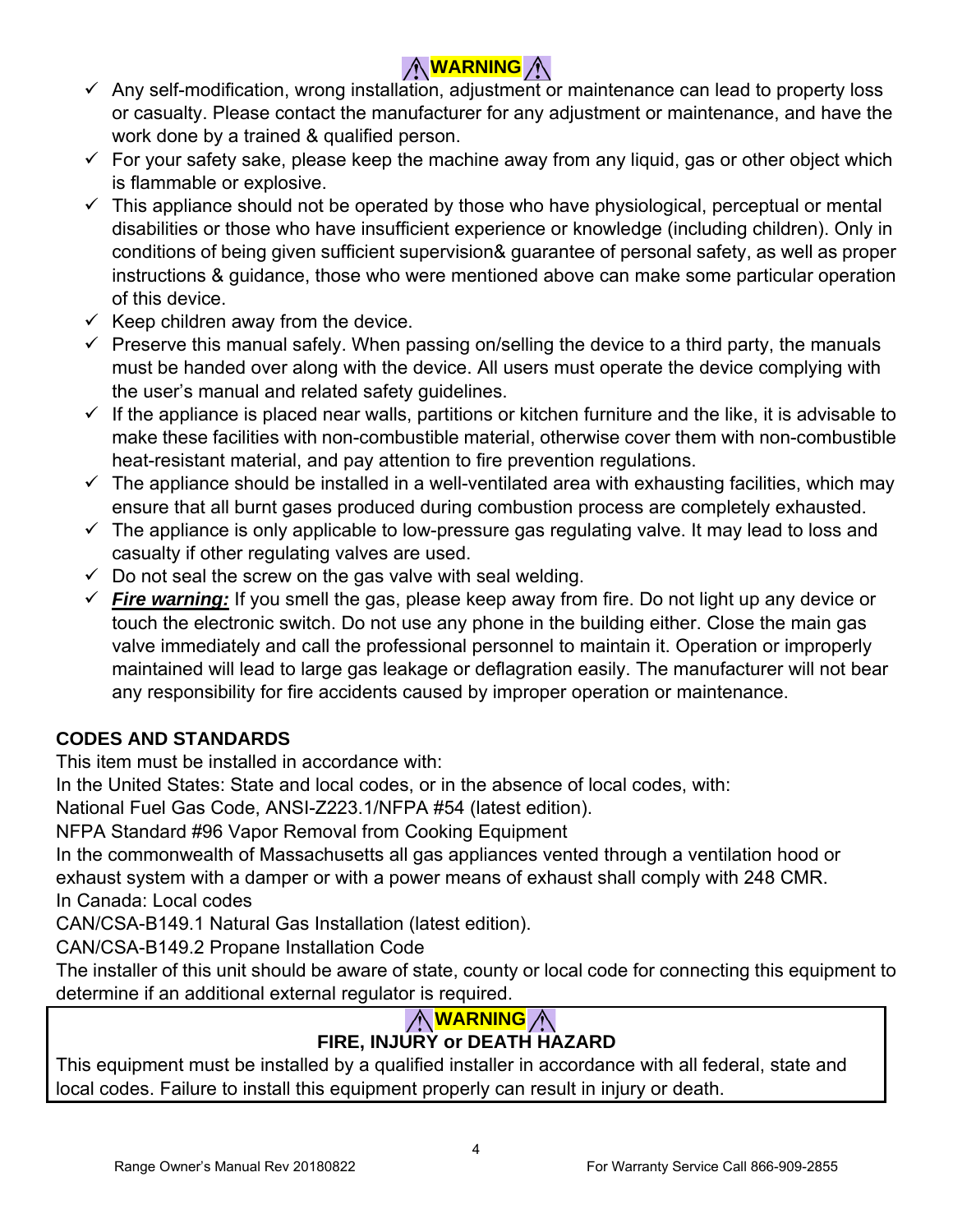### **Specification**

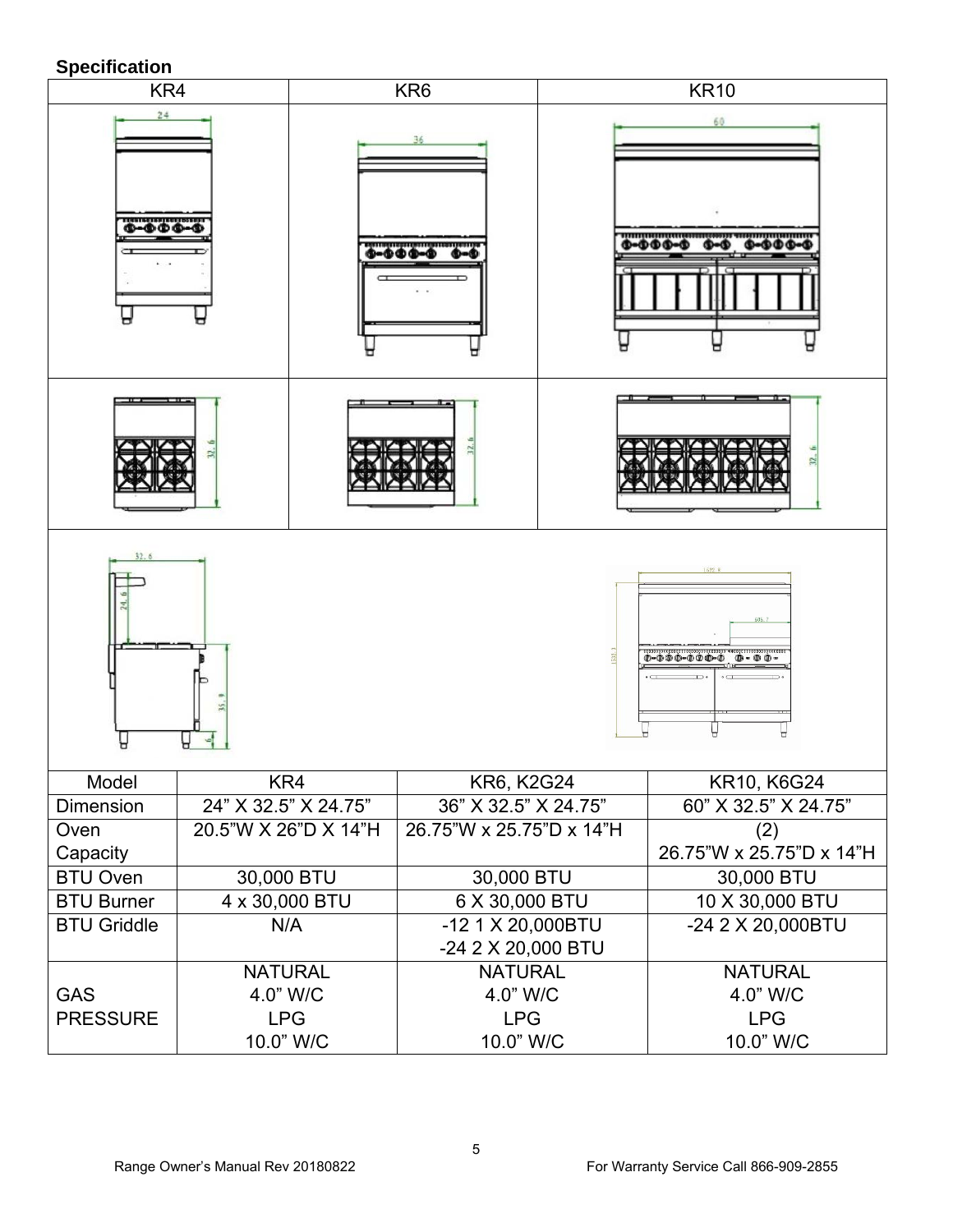### **INSTALLATION**

NOTE: it is vital that the purchaser of this equipment post in a prominent location instructions to be followed in the event that the user smells gas. This information shall be obtained by consulting the local gas supplier. The purchaser of this equipment must post in a prominent location.

- 1. Read this manual thoroughly before installation and operation. DO NOT proceed with installation and operation if you have any questions or do not understand anything in this manual. Contact your local representative or Entrée first.
- 2. Select a location for the Range that has a level, solid, nonskid surface that is nonflammable and away from water hazards or sinks, and is in a well-lighted work area away from children and visitors.
- 3. This equipment but be installed under a proper ventilation as required by local code. **\*NOTICE:Local codes regarding installation and ventilation vary greatly by area. The National Fire Protection Association states in its NFPA 96 latest edition (see NFPA page at the beginning of this manual) that local codes are "authority having jurisdiction" when it comes to requirements for installation of equipment. Therefore, installation should comply with all local codes.**
- 4. Level the range with a spirit level on the oven rack. The height can be adjusted by the adjustable feet. The adjustable feet have an adjustment of one inch. Do not slide unit with legs mounted. Lift if necessary to move unit. Do not sway or tilt during operation.
- 5. The supplied gas pressure regulator is factory set at 4" Natural Gas W.C. or 10" Propane Gas.
- 6. THESE UNITS ARE SUITABLE FOR INSTALLATION ON NON-COMBUSTIBLE SURFACE ONLY. Noncombustible clearances: 6" sides (152 mm), 6" rear (152 mm), 6" floor (102 mm).
- 7. Do not obstruct the flow of combustion and ventilation air under the unit by the legs or behind the unit by the flue. Do not place objects between the bottom of the unit and the counter top.
- 8. There must be adequate clearance for removal of the front panel. All major parts except the burners are removable through the front if the gas is disconnected.
- 9. A manual gas valve should be installed upstream the device where is easy to be reached before installation in the event of an emergency to shut of the fuel supply to the range.
- 10. It may be necessary to adjust the balance off gas volume and air supply to each burner. This must be done by and authorized service technician.
- 11. Pipe threading compound must be resistant to the action of liquefied petroleum gas. DO NOT USE TEFLON TAPE.

### **The installation of this appliance must conform to local codes, or in the absence of local codes, the National Fuel Gas Code, ANSI Z223.1/NFPA 54, or the Natural Gas and Propane Installation Code, CSA B149.1, as applicable.**

- The appliance and its individual shut off valve must be disconnected from the gas supply piping system during any pressure testing of that system at test pressures in excess of  $\frac{1}{2}$  PSI (3.5kPa).
- The appliance must be isolated from the gas supply piping system by closing its individual manual shut off valve during any pressure testing of the gas supply piping system at test pressures equal to less than ½ PSI (3.5kPa).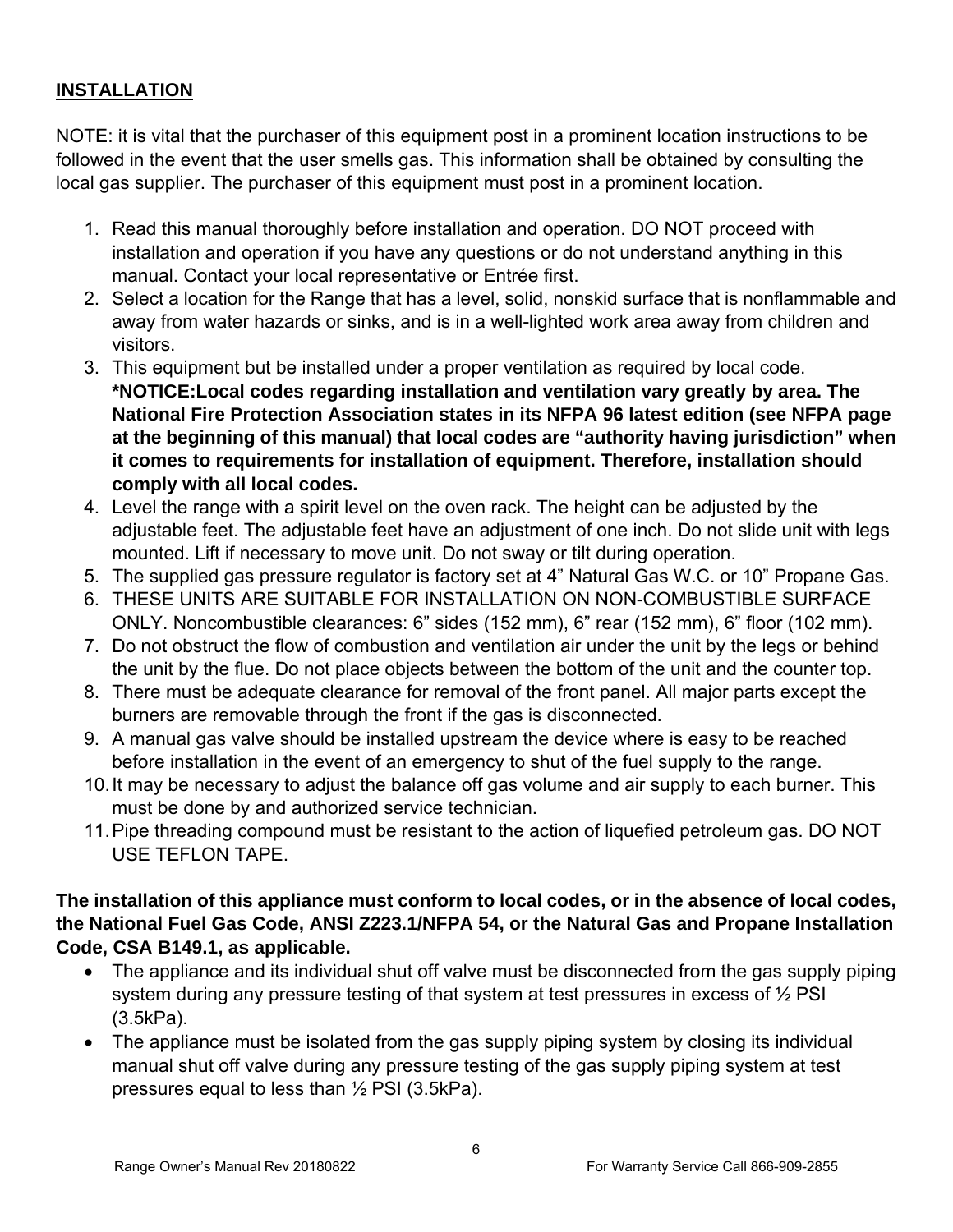**Gas Piping:** Gas piping shall be of such size and so installed as to provide a supply of gas sufficient to



meet the full gas input of the appliance. If the appliance is to be connected to existing piping, it should be checked to determine if it has adequate capacity. Joint compound (pipe dope) should be used sparingly and only on the male threads of the pipe joints. Such compounds must be resistant to the action of Liquefied Propane (LP) gases.

**Regulator information:** ¾" NPT (National Pipe Thread) inlet and outlet; factory adjusted for four (4") inch Water Column (WC) Natural Gas standard and may be converted by qualified personnel to be used for Propane at ten (10") Water Column pressure.

Prior to connecting the regulator, check the incoming line pressure. The regulator can only withstand a maximum pressure of ½ PSI (14" WC). If the line pressure is beyond this limit, a step down regulator before the regulator provided will be required. The arrow forged into the bottom of the regulator body shows gas flow direction, and should point downstream to the appliance.

**CAUTION:** Any loose dirt or metal particles, which are allowed to enter the gas lines on this appliance, will damage the valve and affect its operation. When installing this appliance, all pipe and fittings must be free from any internal contaminates. It is recommended that a "drip leg" be installed in-line before the regulator. See diagram above.

**Manual Shut Off Valve:** A manual shut off valve should be installed upstream from the manifold, within four (4) feet, (1.2M) of the appliance and in a position where it can be reached in the event of an emergency.

**Checking For Gas Leaks:** Using a gas leak detector or a soapy water solution is recommended for locating gas leaks. Matches, candle flame, or other sources of ignition shall not be used for this purpose. Check entire piping system for leaks.

# **WARNING**

DO NOT use an open flame to check for leaks. Check all gas piping for leaks with a soap and water solution before operating the unit.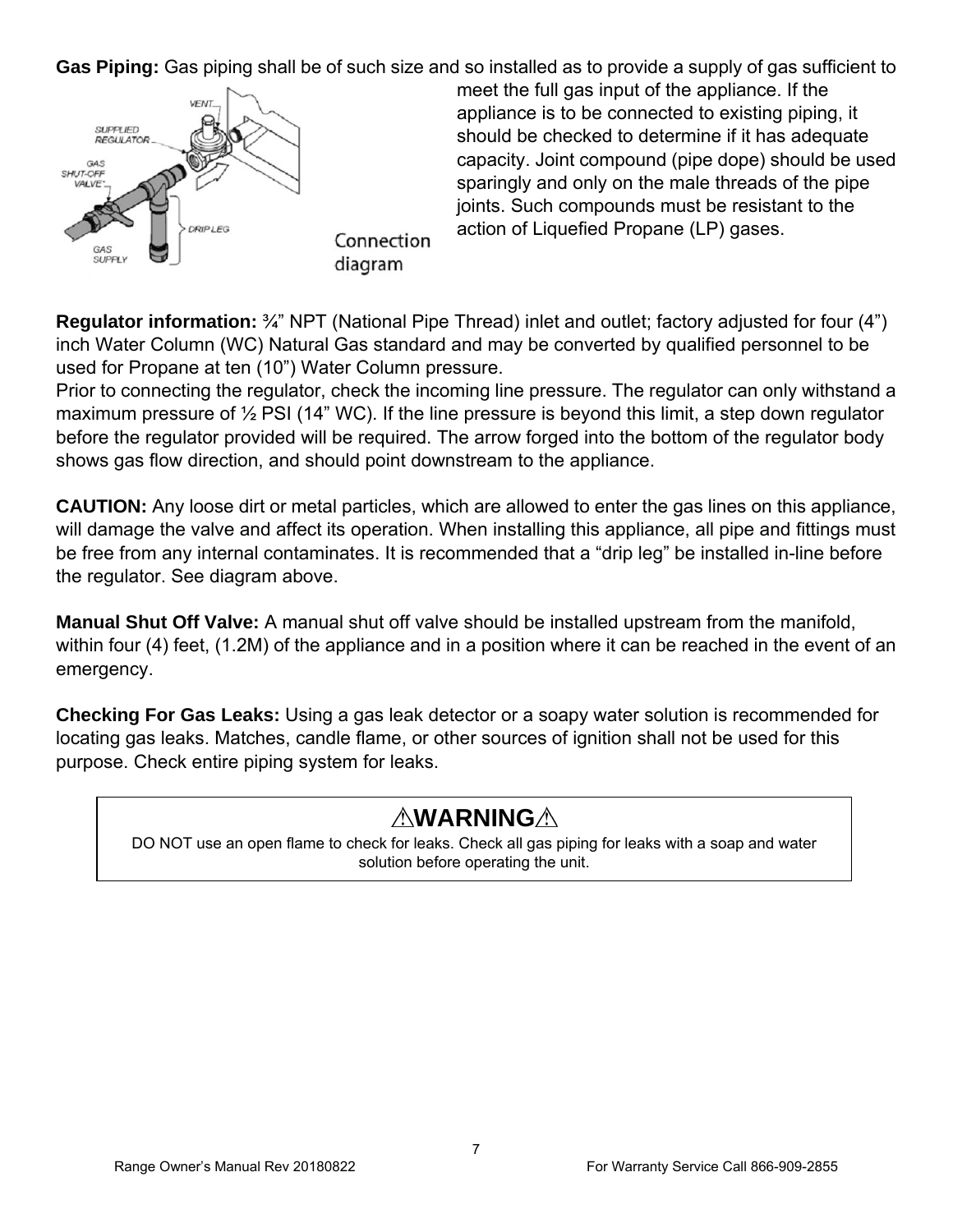## **Notable**

### **Cautions:**

- $\checkmark$  Installation, operator and maintenance of this device should be operated by professional personnel or qualified people.
- $\checkmark$  Please keep the integrity of the appliance and remove the outer packing. If you have any questions, call the manufacturer and stop using the appliance. In case of danger, keep the packing materials away from children. (Plastic bags, nails etc.)
- $\checkmark$  Upon first use, the duration of ignition may be a little longer due to the air existing in the new pipe. If the ignition cannot be lit up, turn off the gas valve and wait 3 minutes to allow unused gas to dissipate.
- $\checkmark$  Do not use gas that is not applicable for this range. Neither does high pressure regulating valve nor medium pressure regulating valve. Make sure that the gas supply is the same as the gas that the device allows to use. If not, please stop using.
- $\checkmark$  During operation, do not leave unattended.
- $\checkmark$  This product is a commercial machine that needs to be operated by trained or professional personnel. This unit is not applicable for home or residential use.
- $\checkmark$  This device is for commercial use only, not applicable for other usage.
- $\checkmark$  Do not sway or tilt during operation.
- $\checkmark$  Do not dismantle or self-modify the device. Dismantlement modification may cause damage to the appliance and WILL VOID THE WARRANTY.
- $\checkmark$  Do not pat the product or put any heavy objects onto it. Abnormal operation may cause damage and danger.
- $\checkmark$  Do not obstruct the exhaust vent, which will cause damage to the appliance and do harm to your health.
- $\checkmark$  High surface temperature may cause burns. Do not touch the appliance with hands directly due to high temperature during or after operation. In case of burns, do not move the device if it is still hot.
- $\checkmark$  Do not spray the device with water directly. Clean the stainless steel surface regularly to prevent damage caused by surface oxidation and chemical reaction. Always clean with the grain.
- $\checkmark$  Do not deface the control panel with hard or sharp objects.
- $\checkmark$  If the device is malfunctioning, turn off the gas main valve upstream to the device and contact the manufacturer to repair. For warranty service call (866)-909-2855.
- $\checkmark$  Do not put any flammable objects (e.g. towel etc.) anywhere of the surface, or it may cause fire.
- $\checkmark$  After using, please turn off the gas valve immediately.
- $\checkmark$  If any gas leakage is found, please turn off the gas valve and open the window to ventilate. Do not turn the power and switches on or off. Please reuse them after maintenance.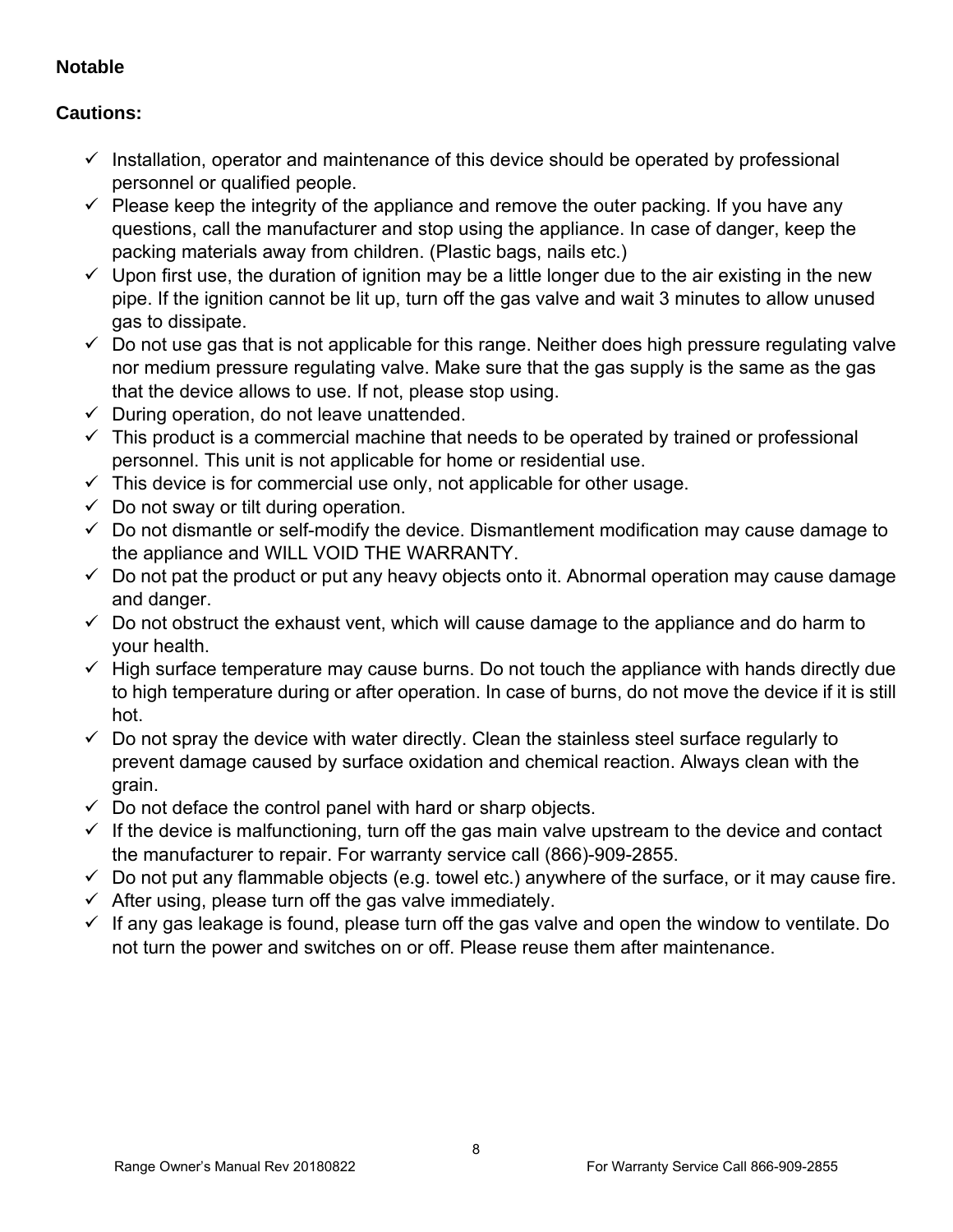## **OPERATION Control Panel:**



Top Burners:

1. Connect the gas supply and ignite the pilot flame with a lighter. If the device is stopped using for a long time or first used, it is normal that the duration of ignition may be a little longer (about two or three minutes).

2. Turn the corresponding valve knob of burner counter clockwise, the burner will be ignited. If the knob is aligned with the round dot on the panel, the flame is Max. To set the flame to Min, rotate counterclockwise to the Min flame position.

3. After using, turn off the main burner. To shut down, rotate the knob clockwise to origin position.

4. If not using the device, please turn off all the burner valves.

Off Position **Low Position** High Position

### **Operating the Griddle – Pilot Lighting Instructions for MANUALLYCONTROLLED GRIDDLES**

Before operating Griddle, it should be checked to see that is sitting level. Adjust the feet to level the Griddle. Be sure the catch tray had been properly placed.

### Manual Griddle Knob

The pilot light on the appliance has been set at the factory. Each burner has a pilot light.

- 1. Make sure all knobs are in the "OFF" position.
- 2. The main gas valve should be "CLOSED/OFF" for five (5) minutes prior to lighting plots to clear any existing gas. (Main gas valve is supplied by others.)
- 3. Turn "ON or OPEN" the main gas valve to the unit.
- 4. Light and hold an ignition source (match) at the pilots. When the flame is established, remove the ignition source. Repeat this step for each burner as each burner has its own individual pilot. The pilot can be reached through the holes in the front of the unit.
- 5. Turn each burner knob "ON". If the burners do not ignite promptly, turn the knobs "OFF". From the opening in the front panel, use a screwdriver and turn the pilot valve screw counterclockwise, which will increase the flame height

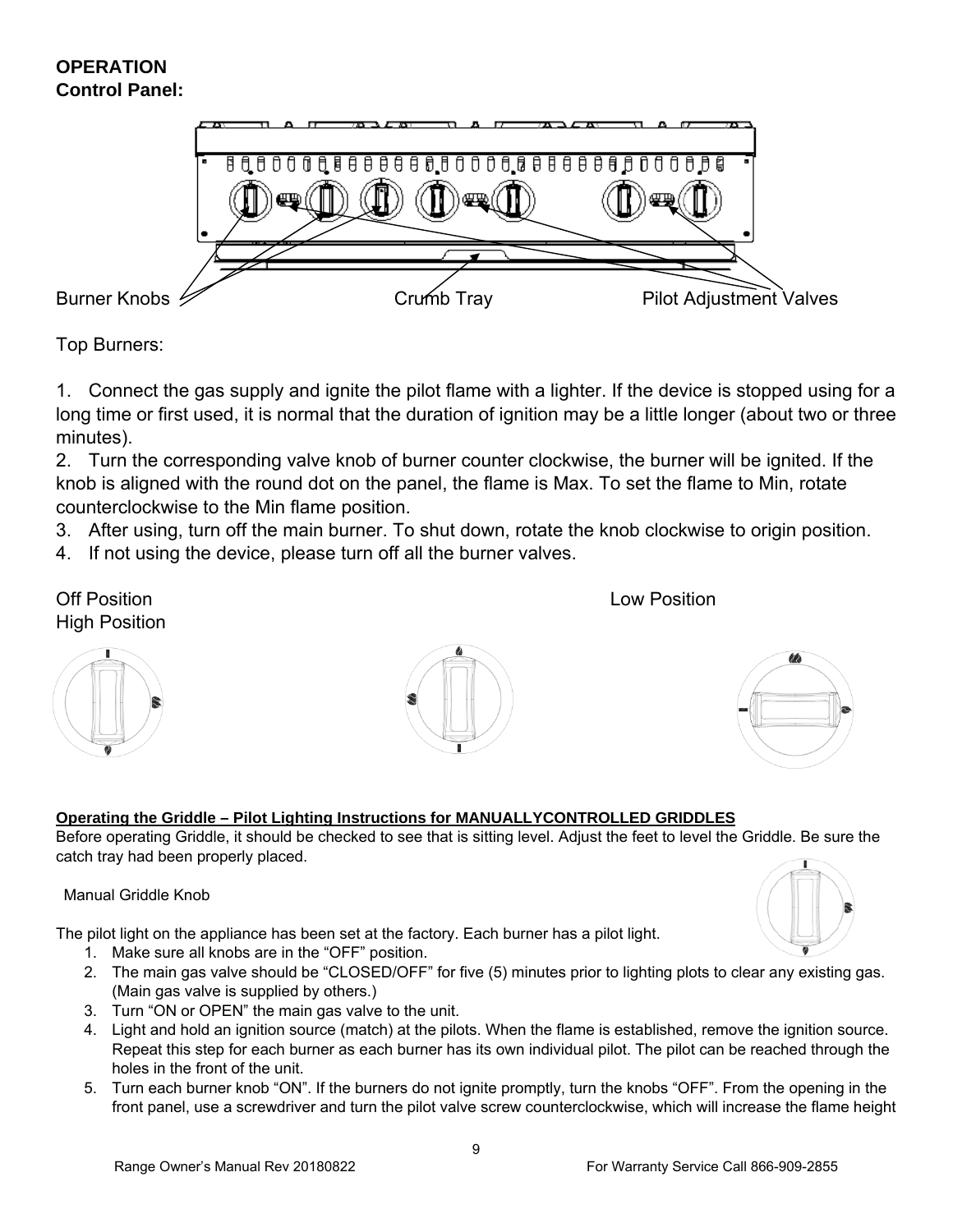and repeat step 4.

If the pilot flame appears large than necessary, turn it down and retest the burner ignition. The pilot flame should be as small as possible but large enough to guarantee reliable ignition of the burners when the knobs are turned to "ON". In the holes located in the front panel are pilot valve adjustments. Use a screwdriver to turn the valve to adjust the flame height to your desired level.

**ACAUTION** All burners are lit from constantly burning pilots. Turning the valve to the desired flame height is all that is required to put the unit in service.

### **Igniting the Burner**

To ignite the burner, turn knob to the "ON" position, then back off to the desired flame level. The range of adjustment is virtually infinite between "ON" and "OFF". On the Thermostat controlled griddle, turn the knob to the desired temperature and allow it to preheat for approximately fifteen (15) minutes. (\*Be sure the griddle plate has been properly season before attempting to cook). The space between the legs at the bottom admits combustion air. DO NOT BLOCK THIS SPACE.

All burners are lit from a constantly burning pilots. Turning the valve to the desired flame height is all that is required to put the unit in service. Or if thermostatically controlled, simply set to the desired temperature.

Do not permit fans to blow directly at the unit. Whenever possible, avoid open windows next to the unit's sides or back. Avoid wall type fans which create air cross-currents within a room.

It is also necessary that sufficient air should be allowed to enter the room to compensate for the amount of air removed by any ventilation system. Otherwise, a subnormal atmospheric pressure will occur, affecting operation and causing undesirable working conditions.

A properly designed and installed hood will act as the heart of the ventilation system for the room or area in which the unit is installed, and will leave the unit independent of changing draft conditions.

NOTE: It may be necessary to adjust the balance of gas, volume, and air supply to each burner. This must be done by an authorized service technician.

### **SEASONING THE GRIDDLE**

Be sure to start with a clean Griddle surface. Pour small amount of high quality cooking oil to the griddle plate (about one ounce (30 cc) per square foot of surface. Spread the oil over the entire griddle surface with a clean cloth to create a thin film. Turn on the griddle to the lowest flame height or the lowest setting on the dial if it is a thermostatically controlled griddle, and allow to heat for approximately 30 minutes. As the griddle is heating it will be necessary to spread the oil over the griddle surface to prevent it from drying. Repeat this process 2 to 3 times gradually increasing the flame height each, on the burner until the griddle has a slick, mirror-like surface. This process will take 1 ½ to 2 hours.

**Note:** Each time the griddle is cleaned with SOAP and WATER, the seasoning is removed and this process must be repeated.

**Note:** If the process occurs too fast the griddle surface may turn a light bluish tint in color. The tint does not hurt the griddle surface. You should allow the surface to cool and start over.

### **OPERATING THE GRIDDLE**

Turn the burners on about 15-20 minutes before cooking for preheating. Set the knobs to the desired flame height.

**NOTE:** *On Manually Operated Griddles there is NO TEMPERATURE CONTROL, you the operator must maintain temperature by increasing or decreasing the flame height as required.* 

Each valve controls the gas flow to the burner to bring that area of the griddle up to the desired temperature. If different temperature settings are to be used, adjoining areas should be set to progressively higher temperatures using the lowest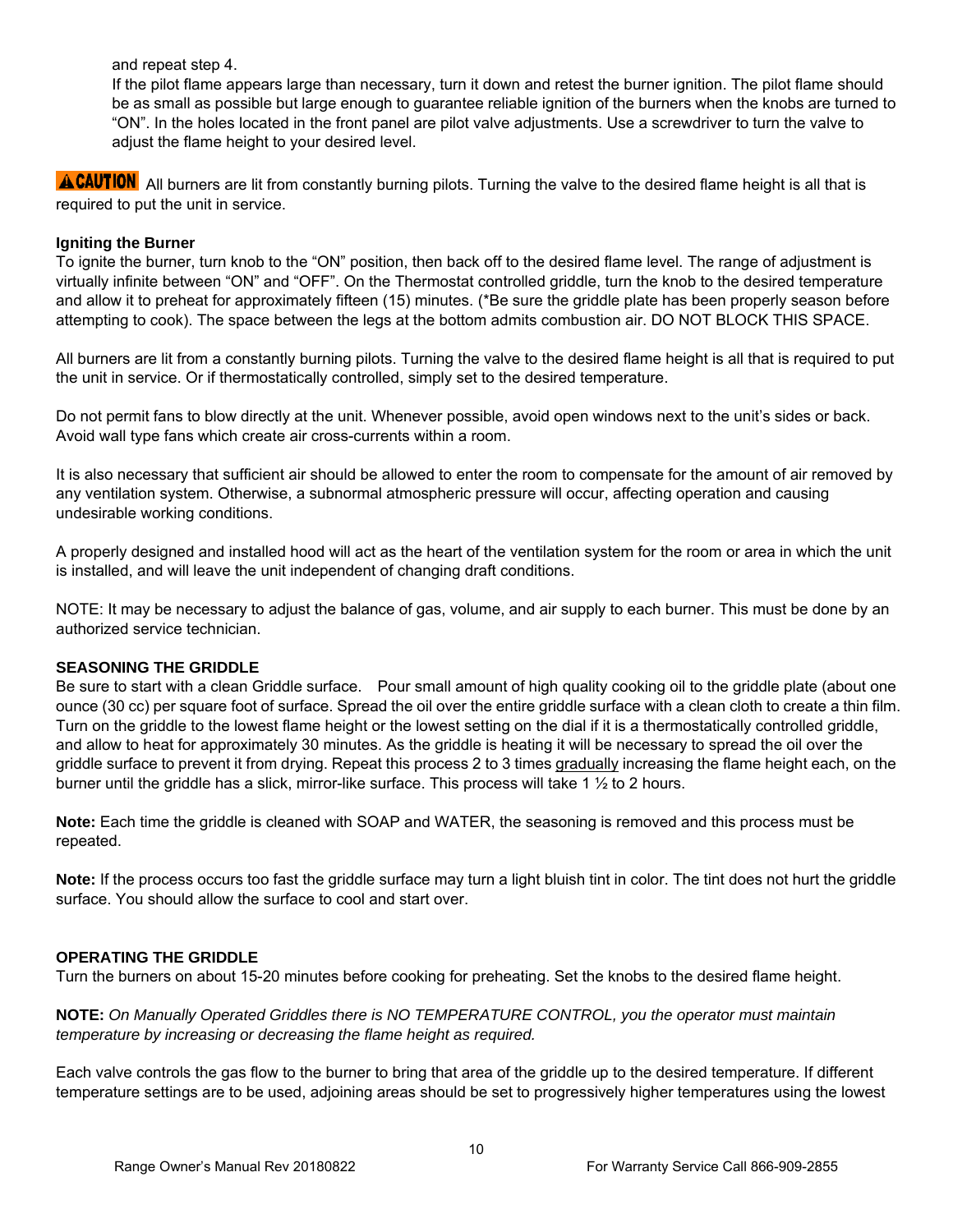temperature on the outside burners. A uniform and systematic approach to the loading of the unit will produce the most consistent product results.

### **OPERATING THE OVEN**:

- 1. Before using, please clean the oven and range completely. Remove all the packing materials and film. Before cleaning the stainless steel accessories, please make sure that the used detergent contains no corrosive substance and suits to the stainless steel surface cleaning. Then dry the range with clean cloth.
- 2. For first use, the duration of ignition may be a little longer due to the air existing in the new pipe. It cannot be ignited until all the air is exhausted.
- 3. Burn Off Period. When first using, it is normal there is unpleasant odor and smoke. (Make sure that the smell is not caused by gas leakage.) In fact, that is produced by overheating of the insulating material and oil residue during the manufacturing process. Set the temperature to 450°F and allow to heat until the smell is gone and oven stops smoking. Then use as normal.
- 4. During ignition, please open the kick plate below the door downward, press down the knob and rotate it counter

clockwise to  $\bigstar$ , and press down. Ignite the pilot flame with lighter via the ignition hole.

- 5. After the pilot flame is ignited, press the knob for more than 20 seconds to heat up the thermocouple. If the ignition is out when you loosen the knob, repeat this operation.
- 6. By-Pass Setting: With the oven cold or at room temperature turn the dial to 300°F and observe the burner flame. Allow to heat for approximately 5 minutes, turn the dial to the lowest setting and observe the burner blame. There should now be a small, but stable flame on the burner, approximately 1/8" high.





If not, turn the by-pass screw located on the oven thermostat at the six o'clock position, to obtain the lowest, stable flame on the burner.

- 
- 7. Keep rotating the temperature control knob counterclockwise to ignite the main burner of the oven. Select appropriate temperature according to food requirement. The oven temperature can be controlled between 250°F and 550°F.

Note: If the gas type needs to be changed from NG to LPG, the nozzles of main burner and pilot flame should be replaced. **Routine Inspection** 

It is necessary to checking the range daily. Check the range regularly can avoid any serious accident and expensive damage. Stop using if user feels that there are some problems in normal operation of the range. Check the situation of the range before or after each use.

Before using: Is the range tilted? Is the control panel damaged?

During using: Is there a strange smell or vibration noise? Is the burner flame normal? Any flash back in burner or lifting flames?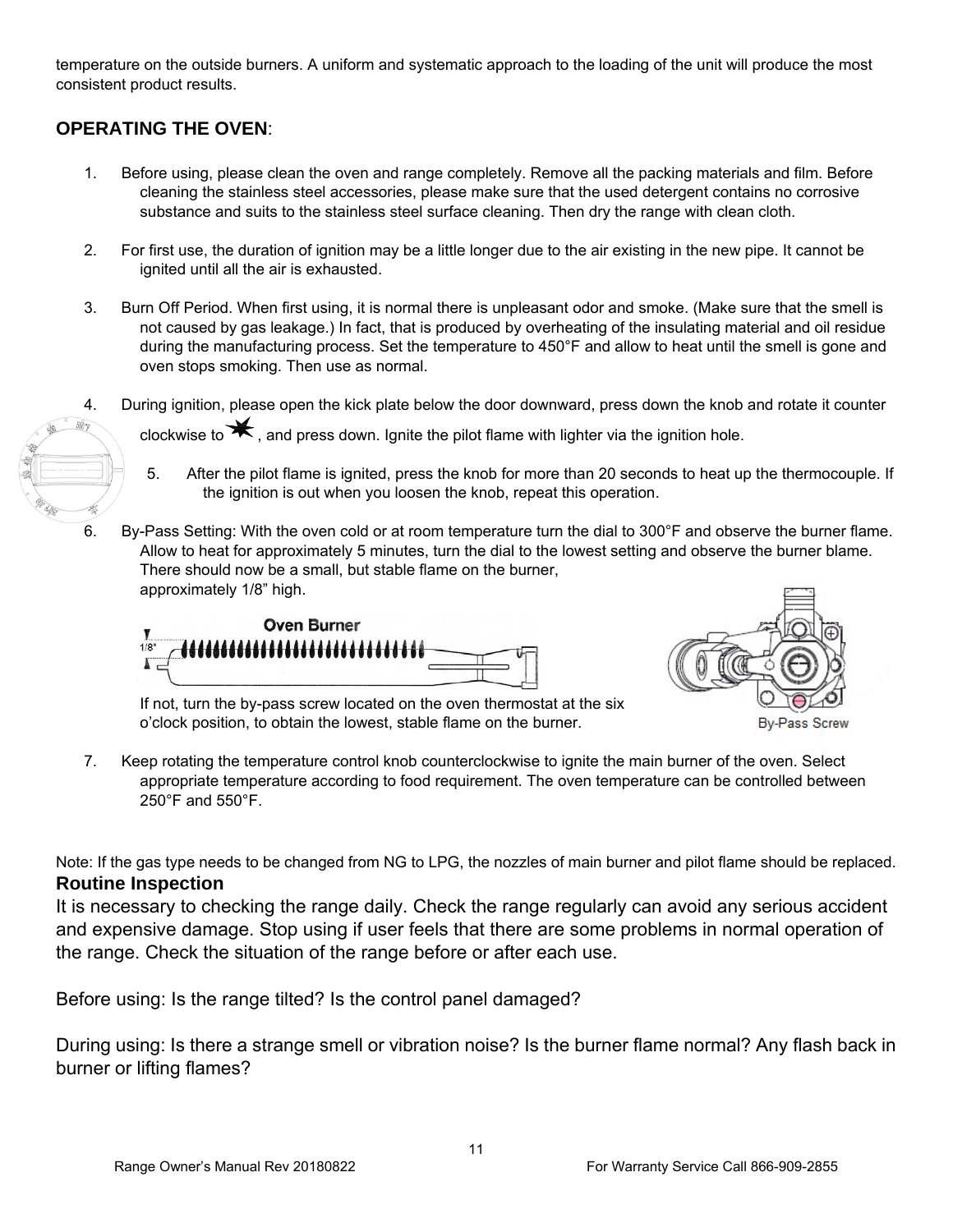### **Cleaning & Maintenance**

- $\checkmark$  Before cleaning, please turn off the range and the gas valve upstream.
- $\checkmark$  Please clean the burners and tray for crumbs and debris regularly.
- $\checkmark$  Clean the stainless steel surface with warm soap-suds every day and rinse it completely. (Do not spray the range directly with water. Especially when hot, damage will occur.)
- $\checkmark$  During cleaning, do not clean the stainless steel surface with abrasive detergent, brush or scraper etc. The residual iron scale may cause rusting. Scrub it according to direction of grain. Do not clean the surface with chlorine cleanser (bleach, hydrochloric acid etc.) even though these products are diluted.
- $\checkmark$  Do not clean the floor where the device locates with corrosive substance (e.g. KCL).
- $\checkmark$  Clean the dirt on the burners and baffle regularly.
- $\checkmark$  Do not modify the ventilation volume needed during combustion.
- $\checkmark$  Accumulation of substances containing acidic ingredient, e.g. vinegar, lemon juice, spices, salt etc. Thus, please keep these substances away from long contacting with the stainless steel accessories. Vapor of acid solution will damage the surface of the device seriously.
- $\checkmark$  A complete cleaning every day will ensure a good service and extend the service life of the device. Clean the device with a wet towel containing suds or detergent, rinse it with clear water and dry it with clean cloth. Do not clean the device with steel brush, which may cause rust..
- $\checkmark$  Splotch and abrasion of the stainless steel surface: Scrape and black stain can be removed plastic scouring pad such as Scotch Brite. During cleaning, the direction should be the same as the polishing, always rub with the grain on the stainless steel.
- $\checkmark$  Rusting on Cast Iron Cooking Grate: To remove the rusting, remove cast iron grate and clean with wire brush. Wash in warm soapy water and immediately dry thoroughly. Lightly coat the cooking grate with food grade cooking oil.
- $\checkmark$  To avoid rusting of the device, please make sure that the residual salt inside or outside the device is cleared away.

After cleaning, to avoid short-time incomplete combustion, the fire hole of the burner should be clean and unblocked.

- $\checkmark$  If not going to use the device at any period of time, please turn off all gas valve and the gas valve upstream. (Note: the standing pilot will go out.)
- $\checkmark$  If not going to use the device for a long time, please clean the stainless steel surface with a stainless steel cleanser and soft cloth.
- $\checkmark$  90% of the device is metals (stainless steel, iron, aluminum, galvanized metal sheet) which can be recycled by an appointed treatment plant according to environmental standards of the equipment installation countries. (No littering!)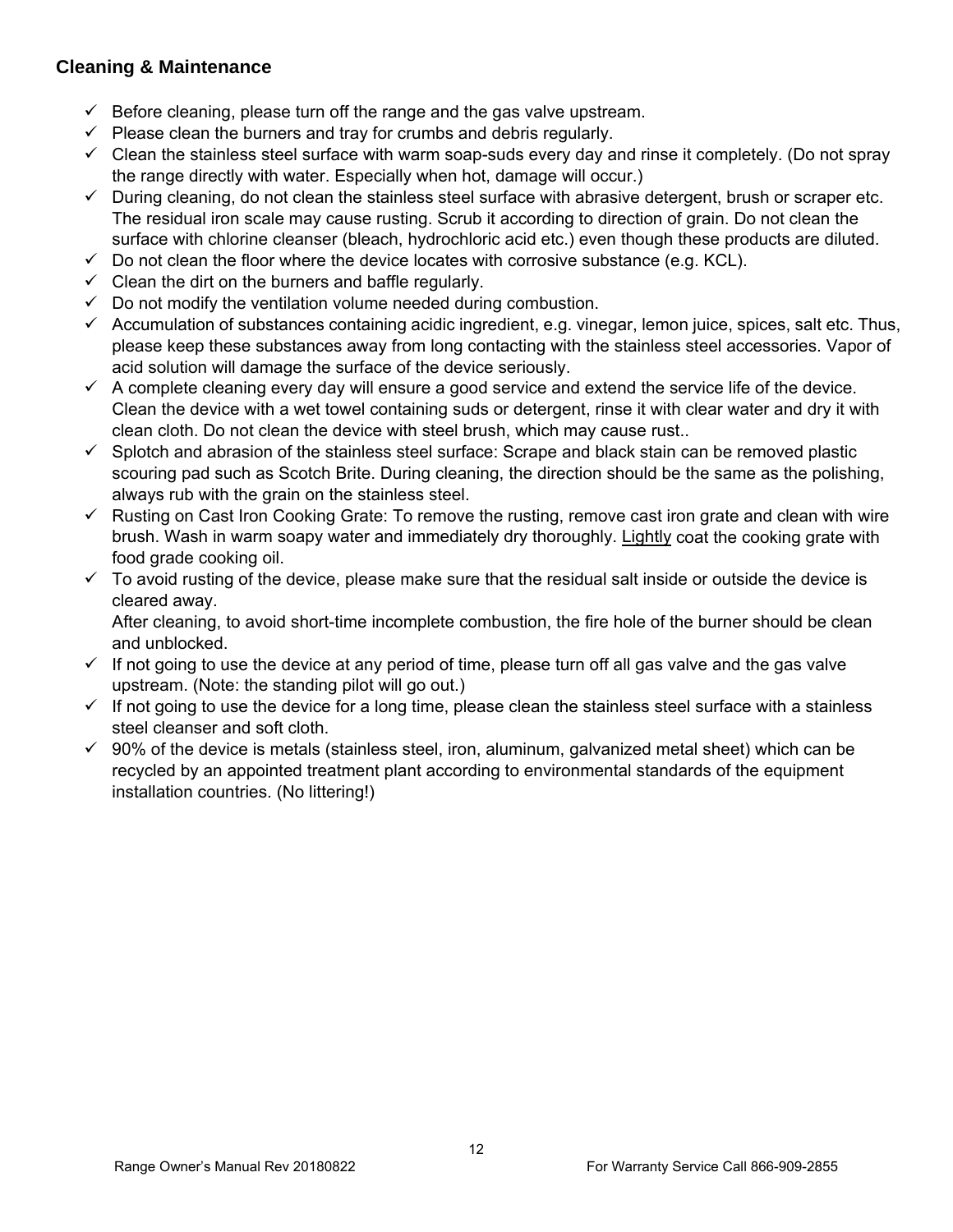### **Recommended Cleaning of the Griddle**

### **A CAUTION**

- **DO NOT** use any abrasive or flammable cleaning fluids.
- **DO NOT** hose down, immerse, or pressure wash any part of the Griddle, excluding the catch tray.

**NEVER** use a scrubber pad (on all exterior surfaces, except the griddle plate), steel wool or abrasive material, or cleaners containing chlorine, iodine and ammonia, or bromine chemicals as these will deteriorate the stainless steel and shorten the life of the unit.

It takes very little time and effort to keep the Griddle attractive and performing at top efficiency. Wait until the griddle is cool after the unit had been turned off. Please follow the cleaning steps below:

| <b>PART</b>                  | in ridd boon tarriod on. I loddo follow the clodimity clope bolow.<br><b>REQUIRED ACTION</b>                                                                                                                                                                                                                                                                                                                                                                                                                                                                                                                                                                                                                                                                                                                                                                                                                                                                      | <b>FREQUENCY</b>     |
|------------------------------|-------------------------------------------------------------------------------------------------------------------------------------------------------------------------------------------------------------------------------------------------------------------------------------------------------------------------------------------------------------------------------------------------------------------------------------------------------------------------------------------------------------------------------------------------------------------------------------------------------------------------------------------------------------------------------------------------------------------------------------------------------------------------------------------------------------------------------------------------------------------------------------------------------------------------------------------------------------------|----------------------|
| Body                         | Use a clean cloth and a non-abrasive cleaner to clean the stainless steel<br>body of the Griddle.<br>Wipe the polished areas with a soft cloth.                                                                                                                                                                                                                                                                                                                                                                                                                                                                                                                                                                                                                                                                                                                                                                                                                   | Daily                |
| Back and<br>Side<br>Splashes | Thoroughly clean. Wipe with clean, warm medley soapy water then re-wipe<br>splashes with a damp cloth.                                                                                                                                                                                                                                                                                                                                                                                                                                                                                                                                                                                                                                                                                                                                                                                                                                                            | Daily                |
| Controls                     | Unit should be turned off when not in use.<br>It is recommended that the unit be disconnected from the gas supply by<br>closing the main gas valve. Use a clean cloth to wipe any grease or debris<br>from the control knobs.                                                                                                                                                                                                                                                                                                                                                                                                                                                                                                                                                                                                                                                                                                                                     | Daily                |
| Griddle<br>Plate             | Clean surface with a grill pad or metal spatula.<br>Clean the griddle surface thoroughly. If necessary, use a griddle<br>stone or grill pad. (If a griddle stone is not used correctly it will<br>damage the Griddle surface).<br>Rub with the grain of the metal while the griddle is still warm. A mild<br>soap may be used on the plate surface to help clean it.<br>Remove all soap and debris thoroughly; wipe with a clean, damp<br>$\bullet$<br>cloth.<br>The plate should then be covered with a thin film of oil to prevent<br>rusting.<br>Clean stainless surfaces with a damp cloth and polish with a soft dry<br>$\bullet$<br>cloth. To remove discoloration, use a nonabrasive cleaner.<br>After each "weekly" cleaning, the griddle must be seasoned again. If<br>the griddle usage is very high, the "weekly" cleaning procedures<br>may be done more often than once a week. The use of ice on the<br>griddle plate to cool may damage the plate. | Daily<br>&<br>Weekly |
| Catch Tray                   | Once the unit has cooled, remove the catch tray and discard the waste,<br>grease, debris and crumbs.<br>CAUTION: If the catch tray is permitted to fill too high, grease/debris is likely<br>to accumulate under the unit.<br>This catch tray/drawer is removed by pulling forward.<br>USE CAUTION WHEN REMOVING!                                                                                                                                                                                                                                                                                                                                                                                                                                                                                                                                                                                                                                                 | As Needed            |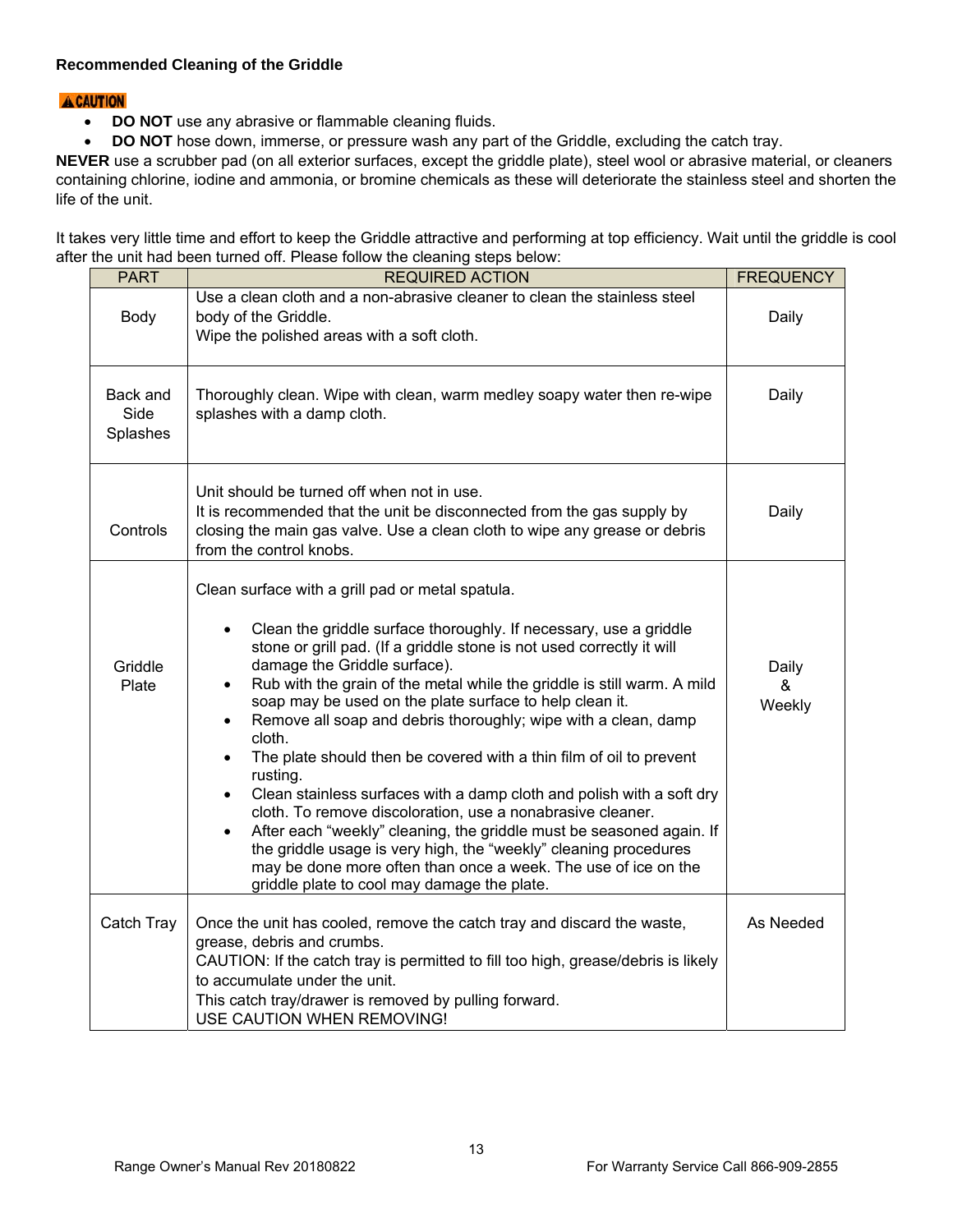## **Trouble Shooting**

| <b>Symptoms</b>                                                 | <b>Causes</b>                                                                                                                                                                                                                                                 | <b>Solutions</b>                                                                                                                                                                                                                                                                                                                                                                                                          |
|-----------------------------------------------------------------|---------------------------------------------------------------------------------------------------------------------------------------------------------------------------------------------------------------------------------------------------------------|---------------------------------------------------------------------------------------------------------------------------------------------------------------------------------------------------------------------------------------------------------------------------------------------------------------------------------------------------------------------------------------------------------------------------|
| The pilot flame cannot be<br>ignited.                           | 1. The gas pressure is not<br>enough.<br>The nozzle is blocked.<br>2.<br>3.<br>Connection of the<br>thermocouple is loose.<br>The thermocouple is defective.<br>4.<br>The gas control valve is<br>5.<br>malfunctioning.                                       | 1. Adjust the relieve valve to get a<br>proper pressure.<br>Unblock the nozzle.<br>2.<br>Tighten the thermocouple.<br>β.<br>Replace the thermocouple<br>4.<br>Please replace the gas control<br>5.<br>valve.                                                                                                                                                                                                              |
| The pilot flame is on but<br>the main burner will not<br>ignite | The gas pressure is not<br>adequate.<br>The main burner orifice is<br>2.<br>blocked.<br>The gas control valve is<br>3.<br>defective.                                                                                                                          | 1. With the use of a manometer,<br>adjust the pressure regulator to<br>the proper pressure setting on<br>the data tag.<br>Unblock the burner orifice.<br>2.<br>3. Replace the gas control valve.                                                                                                                                                                                                                          |
| It has a "Pop" sound when<br>gas supply is turned off.          | 1. The burner orifice is not the<br>correct size for the type of gas<br>being supplied to the range.<br>The air shutter is not adjust<br>2.<br>properly.<br>The gas pressure is too low.<br>З.<br>The gas supply connection is<br>4.<br>not the correct size. | 1.<br>Check the orifice size to be sure<br>it is correct for the gas supply.<br>2. Adjust the air shutter on the<br>burner.<br>With the use of a manometer,<br>3.<br>adjust the pressure regulator to<br>the proper pressure setting on<br>the data tag.<br>Verify that the connection type is<br>4.<br>at least $\frac{3}{4}$ " inside diameter and<br>of commercial grade. Check with<br>your installer for correction. |
| Burners have yellow tips<br>and creating black soot.            | The burner orifice is not the<br>1.<br>correct size for the type of gas<br>being supplied to the range.<br>The air shutter is not adjusted<br>properly.<br>The gas pressure is too low.<br>3.<br>The volume of gas being<br>supplied to too low.              | 1 <sub>1</sub><br>Check the orifice size to be sure<br>it is correct for the gas supply.<br>2. Adjust the air shutter on the<br>burner.<br>With the use of a manometer,<br>3.<br>adjust the pressure regulator to<br>the proper pressure setting on<br>the data tag.<br>4. Verify that the connection type is<br>at least 3/4" inside diameter and<br>of commercial grade. Check with<br>your installer for correction.   |

The above trouble shooting guide are for reference only. If any failure occurs, please stop using, and inform the professional technicians to check and repair. Safety is first and maintenance should be done after the power supply and gas supply are shut down.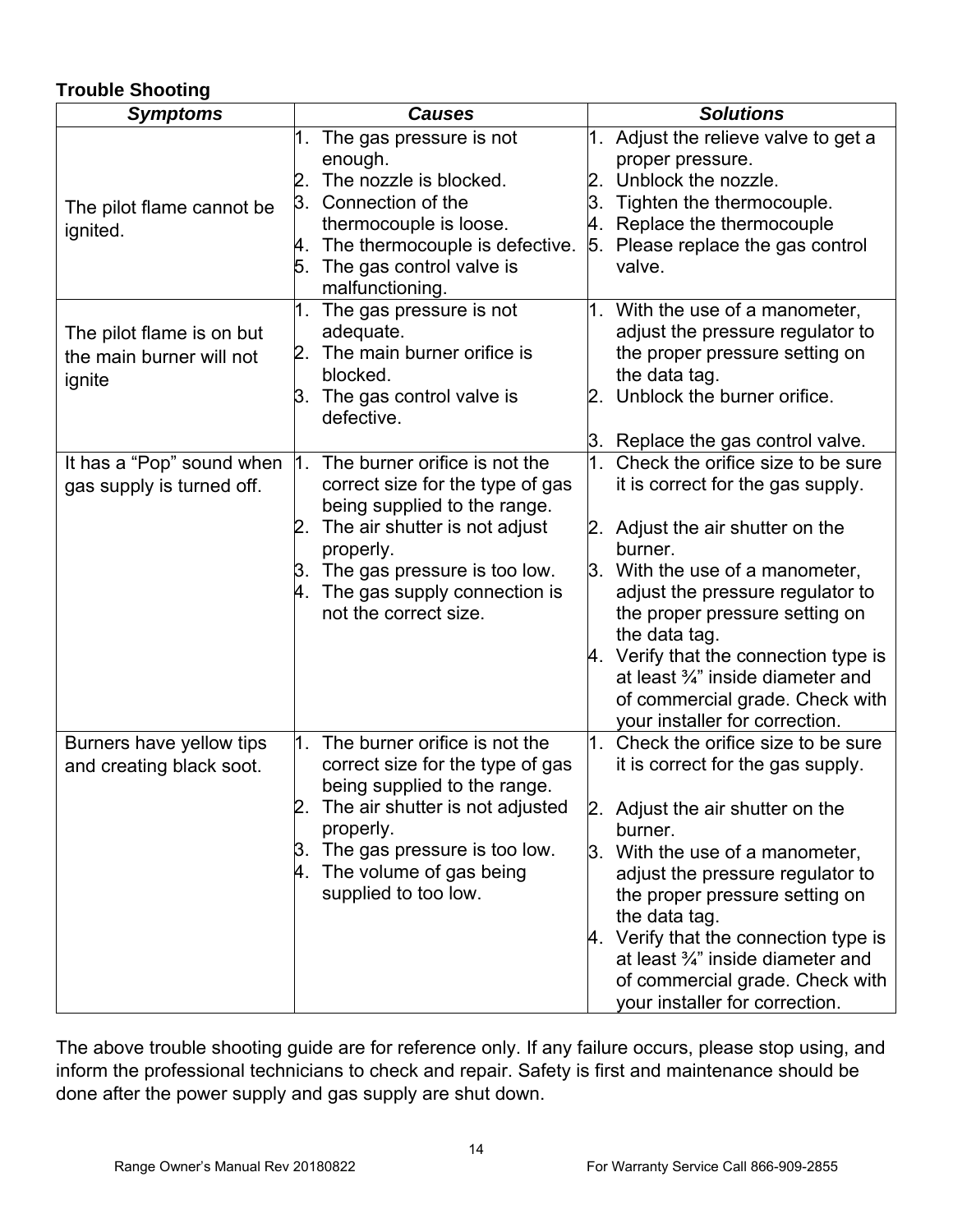# **KINTERA GASEQUIPMENTWARRANTY**

### **(NON-TRANSFERABLE)**

### **For Warranty Service Call 866-909-2855**

All new Kintera Gas Cooking Equipment is warranted to be free from defects in material and workmanship under normal use and service for a period of one (1) year from the date of original purchase ,or 20months after shipment date from the manufacturer, whichever occurs first. Any gas cooking equipment installed in a non-permanent structure, such as a mobile kitchen and/or trailer shall have a thirty(30) days limited warranty from the date of purchase. Proof of purchase required. Intended for indoor commercial use only.

This is limited to the repair and replacement, including labor charges of defective parts and/or assemblies. Labor, travel and mile age covered for the first year include straight time labor charges and travel charges within 100 miles, round trip.

- 1. This warranty is limited to original installation of new Kintera Gas Cooking Equipment for the original user in the United States or Canada. This warranty is not transferable.
- 2. This product MUST be installed per Local and National Codes as described in the Owner's/Installers Manual.
- 3. This warranty does not apply to any equipment that has not been installed in accordance with the directions published in the appropriate installation and operation manuals.
- 4. Kintera will bear no responsibility or liability for any equipment which has been mishandled, abused, misapplied, misused, subjected to harsh chemical action, or external causes such as gas fluctuations, field modified without the approval of Kintera, or by unauthorized personnel, improperly installed or maintained, equipment damaged by flood, fire, or other acts of God, or which have altered or missing serial numbers.
- 5. This warranty applies only to defects in parts and workmanship in equipment and not damage incurred in shipping, handling or excessive incoming gas pressure.
- 6. If the equipment has been changed, altered, modified, or repaired with parts not authorized or by a nonqualified Kintera Service Technician, then Kintera shall not be responsible for warranty claim.
- 7. Adjustments such as calibrations, leveling, tightening off fasteners and pipe unions, or utility connections normally associated with original installation are the responsibility of installer and not that of Kintera. Regular maintenance and cleaning shall be the responsibility of the customer.
- 8. Kintera will bear normal labor charges incurred in the repair or replacement of a warranted piece of equipmentwithin50 miles of an authorized service agent. Overtime, premium labor charges and travel charges in excess of100 miles round trip will not be covered by Kintera and will be the responsibility of the person or firm requesting the service.
- 9. Original purchased replacement parts will be warranted for 90 days from the parts invoice date. This warranty is for parts cost only and does not include freight or labor charges.
- 10. This warranty provides the exclusive remedy against Kintera relating to all Kintera, whether in contract or in tortor under any other legal theory and whether arising out of warranties, representations, instructions, installations, or defects from any cause. Kintera shall not be liable, under any legal theory, for loss of use, revenue or profit, or for substitute use or performance ,or for incidental, indirect, or special or consequential damages, or for any other loss of cost of similar type. The laws of some jurisdictions limit or do not allow the disclaimer of consequential damages. If the laws of such a jurisdiction apply to any claim by or against Kintera, NO limitations and disclaimers contained here shall be the greatest extent permitted by law.
- 11. The liability of Kintera is limited to the repair or replacement of any part found to be defective.

THIS WARRANTY AND THE LIABILITIES SET FORTH HEREIN ARE EXCLUSIVE AND IN LIEU OF ALL OF THEIR LIABILITIES AND WARRANTIES, EXPRESS OR IMPLIED,INCLUDING BUT NOT LIMITED TO, IMPLIED WARRANTIES OF MERCHANT ABILITY AND FITNESS FOR PARTICULAR PURPOSE AND CONSTITUTES THE ONLY WARRANTY OF KINTERA WITH RESPECT TO THE PRODUCT(S). KINTERA LIABILITY ON ANY CLAIM, INCLUDING BUT NOT LIMITED TO NEGLIGENCE, SHALL NOT EXCEED THE PRICEOF THE EQUIPMENT THAT GIVES RISE TO THE CLAIM.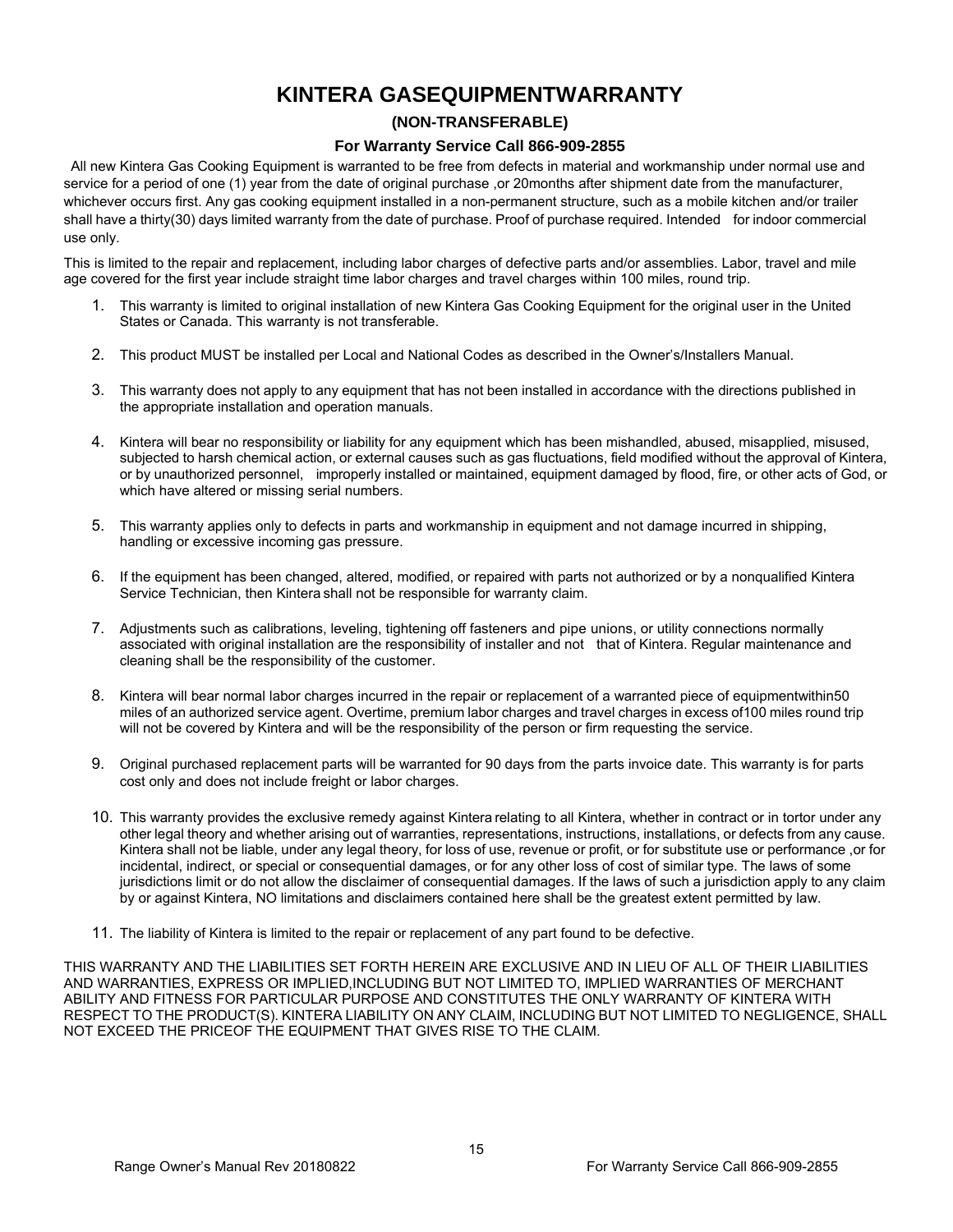#### **WARRANTY CLAIMS**

All requests for Warranty Service must be called into 866-909-2855 to obtain and agree to service dispatch with Warranty Claim Payment Terms. All claims for labor or parts must be made directly through Entrée L.L.C.

All claims should include: Dispatch number, model number of the unit, the serial number of the cabinet, proof of purchase, date of installation, and all pertinent information supporting the existence of the alleged defect.

#### **WHAT IS NOT COVERED BY THIS WARRANTY**

Kintera sole obligation under this warranty is limited to either repair or replacement of parts, subject to the additional limitations below. This warranty neither assumes nor authorizes any person to assume obligations other than those expressly covered by this warranty. Travel beyond 50 miles round trip and more than 2 hours round trip.

**NO CONSEQUENTIAL DAMAGES. KINTERA IS NOT RESPONSIBLE FOR ECONOMIC LOSS; PROFIT LOSS; OR SPECIAL, INDIRECT, OR CONSEQUENTIAL DAMAGES, INCLUDING WITHOUT LIMITATION, LOSSES OR DAMAGES ARISING FROM FOOD OR PRODUCT SPOILAGE CLAIMS WHETHER OR NOT ON ACCOUNT OF REFRIGERATION FAILURE.** 

**WARRANTY IS NOT TRANSFERABLE.** This warranty is not assignable and applies only in favor of the original purchaser/user to whom delivered. **ANY SUCH ASSIGNMENT OR TRANSFER SHALL VOID THE WARRANTIES HEREIN MADE AND SHALL VOID ALL WARRANTIES, EXPRESS OR IMPLIED, INCLUDING ANY WARRANTY OF MERCHANTABILITY OR FITNESS FOR A PARTICULAR PURPOSE.** 

**IMPROPER USAGE. KINTERA ASSUMES NO LIABILITY FOR PARTS OR LABOR COVERAGE FOR COMPONENT FAILURE OR OTHER DAMAGES RESULTING FROM IMPROPER USAGE OR INSTALLATION OR FAILURE TO CLEAN AND/OR MAINTAIN PRODUCT AS SET FORTH IN THE OWNER'S MANUAL PROVIDED WITH THE UNIT.** 

**RELOCATION OF EQUIPMENT FOR REPAIR:** Kintera is not responsible for the cost to move the unit for any reason from its position of operation on the customer's premises to make a warranty repair.

**RESIDENTIAL APPLICATIONS:** Kintera assumes no liability for parts or labor coverage for component failure or other damages resulting from installation in non-commercial or residential applications.

### **ALTERATION, NEGLECT, ABUSE, MISUSE, ACCIDENT, DAMAGE DURING TRANSIT OR INSTALLATION, FIRE, FLOOD, ACTS OF GOD**.

Kintera is not responsible for the repair or replacement of any parts that Kintera determines have been subjected after the date of manufacture to alteration, neglect, abuse, misuse, accident, damage during transit or installation, fire, flood, or act of God.

### **IMPROPER GAS CONNECTIONS. KINTERA IS NOT RESPONSIBLE FOR THE REPAIR OR REPLACEMENT OF FAILED OR DAMAGED COMPONENTS RESULTING FROM INCORRECT PRESSURE OR TYPE OF GAS. THIS EQUIPMENT IS INTENDED FOR INDOOR USE ONLY.**

NO IMPLIED WARRANTY OF MERCHANTABILITY OR FITNESS FOR A PARTICULAR PURPOSE: THERE ARE NO OTHER WARRANTIES, EXPRESSED, IMPLIED OR STATUTORY, EXCEPT THE ONE (1) YEAR PARTS & LABOR WARRANTY. THESE WARRANTIES ARE EXCLUSIVE AND IN LIEU OF ALL OTHER WARRANTIES, INCLUDING IMPLIED WARRANTY AND MERCHANTABILITY OR FITNESS FOR A PARTICULAR PURPOSE. THERE ARE NO WARRANTIES WHICH EXTEND BEYOND THE DESCRIPTION ON THE FACE HEREOF.

OUTSIDE U.S.: This warranty does not apply to, and Kintera is not responsible for, any warranty claims made on products sold or used outside the United States and Canada.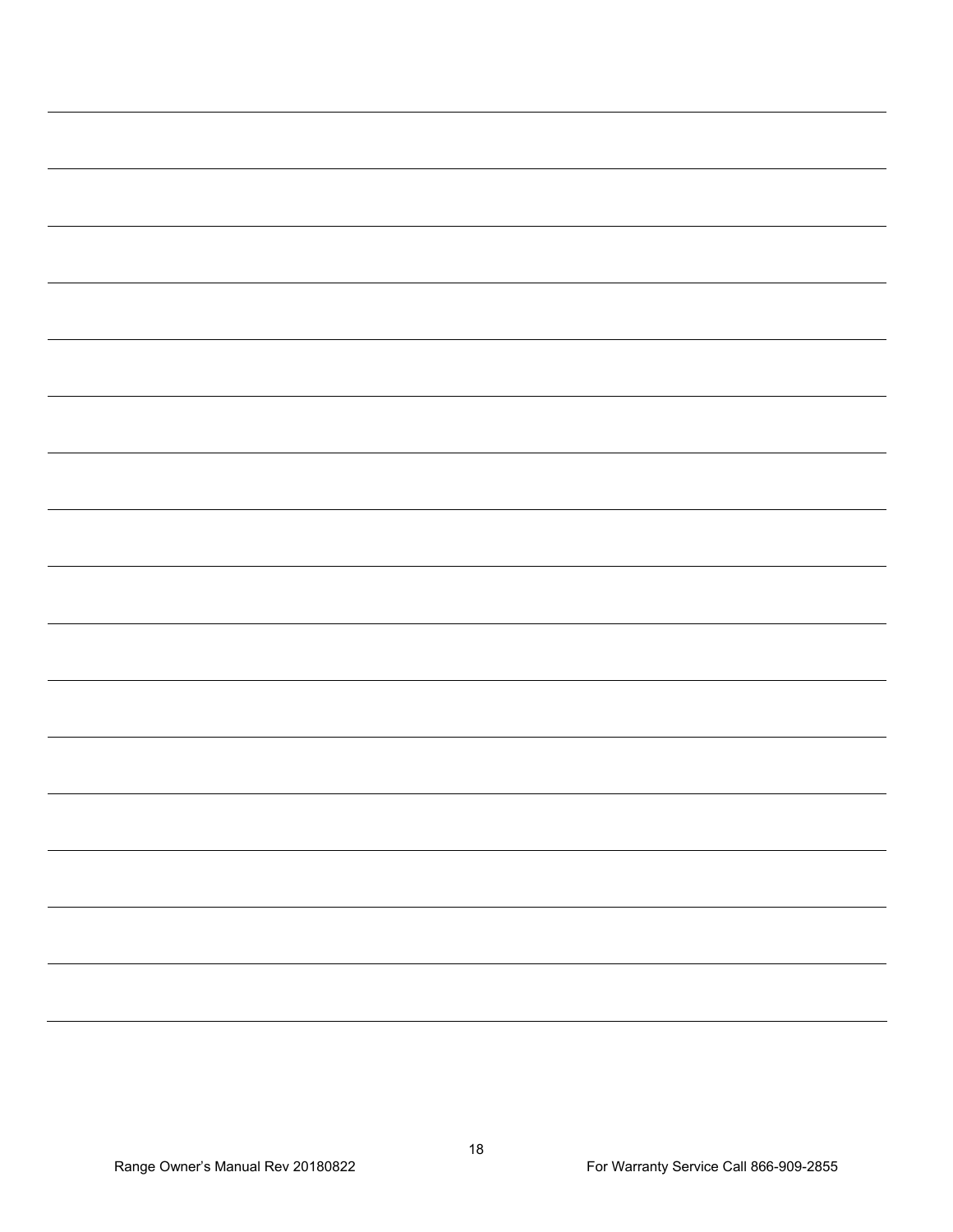(This page intentionally left blank)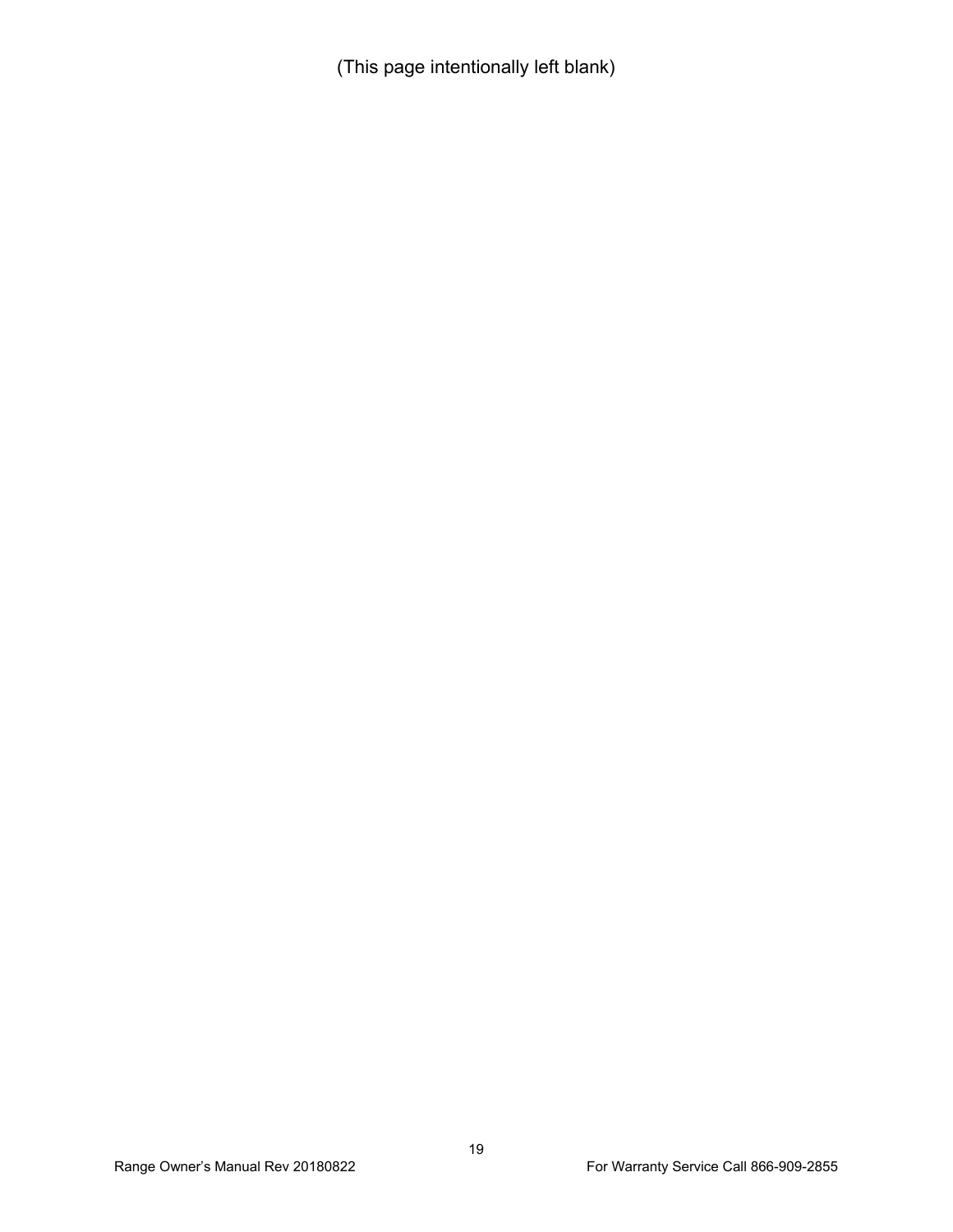

INSTALLATION & OPERATION MANUAL

# **GAS RANGES GAS RANGES WITH GRIDDLES**

# **Kintera Equipment, LLC PO Box 1186**

**Mansfield MA 02048 FOR WARRANTY SERVICE CALL 866-909-2855 Register your product warranty online at: www.entree.biz** 



Conforms to ANSI STD Z83.11-2016 Certified to CSA STD-1.8-2016 Conformsto NSF/ANSI STD 4

A product with the Kintera name incorporates the best in durability and low maintenance. We all recognize, however, that replacement parts and occasional professional service may be necessary to extend the useful life of this unit. When service is needed, contact a Kintera Authorized Service Agency, or your dealer. To avoid confusion, always refer to the Model Number, Serial Number, and Type of your unit.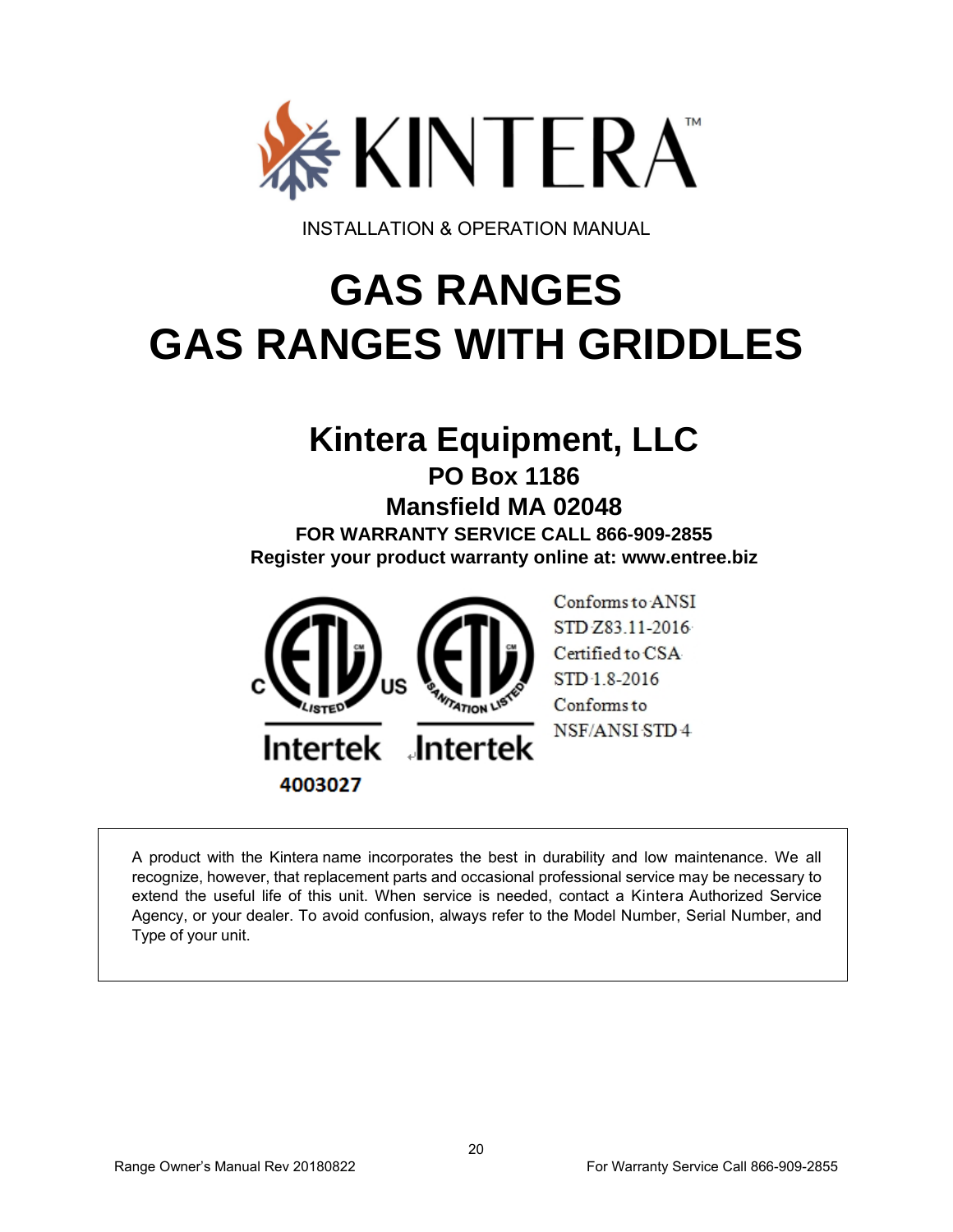

GUIDE D'INSTALLATION & MODE D'EMPLOI

# **CUISINIÈRES AU GAZ**

# **CUISINIÈRES AU GAZ AVEC GRILS/GRILLOIRS**



**Ce manuel renferme de l'information importante touchant votre appareil Kintera. Prière de lire ce manuel attentivement avant de l'installer, de l'opérer et de l'entretenir. Le défaut de se conformer aux consignes d'entretien décrites dans ce manuel pourrait annuler la garantie. Toute installation, réglage, modification, entretien ou réparation faits incorrectement peuvent entraîner des dommages matériaux, des blessures ou la mort. Lire ce manuel attentivement avant d'installer ou d'entretenir cet équipement.** 

**À LIRE SANS FAUTE!** 

# **Kintera Equipment, LLC**

**PO Box 1186** 

**Mansfield MA 02048** 

**Pour le service sous garantie, faire le (866) 909-2855 Enregistrement de la garantie de votre produit en ligne : [www.entree.biz](http://www.entree.biz/)**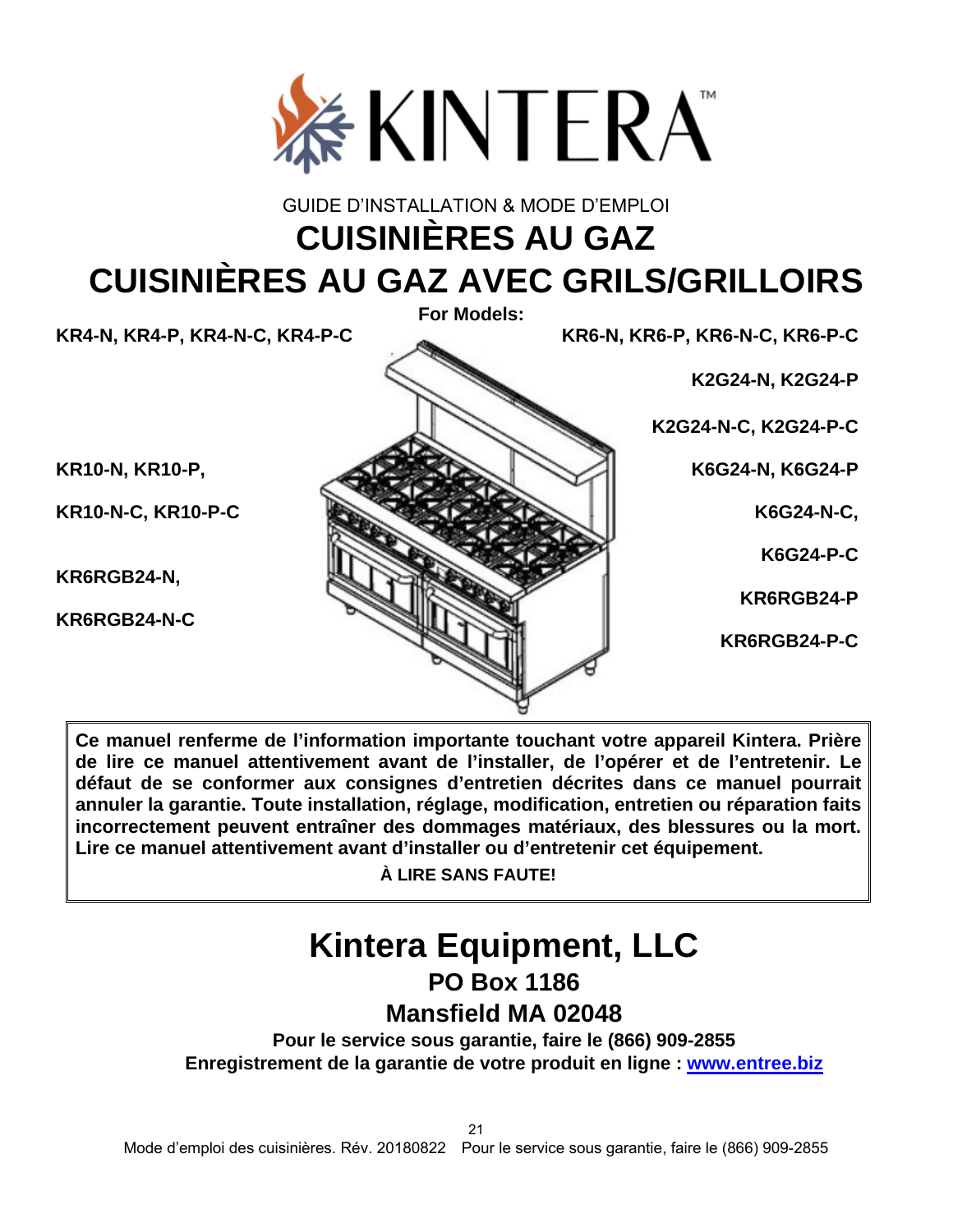Pour être sûr de votre garantie, consignez vos informations ici :

Date d'achat : \_\_\_\_\_\_\_\_\_\_\_\_\_\_\_\_\_\_\_\_\_\_\_\_\_\_\_\_\_\_\_\_\_

Nom du détaillant vendeur : \_\_\_\_\_\_\_\_\_\_\_\_\_\_\_\_\_\_\_\_\_\_\_\_\_\_\_\_\_\_\_\_\_

Nom de l'installateur : \_\_\_\_\_\_\_\_\_\_\_\_\_\_\_\_\_\_\_\_\_\_\_\_ No de téléphone : \_\_\_\_\_\_\_\_\_\_\_\_\_\_\_\_\_\_\_\_\_

No de modèle : \_\_\_\_\_\_\_\_\_\_\_\_\_\_\_\_\_\_\_\_\_\_\_\_\_\_\_\_\_\_\_\_\_

 $N^{\circ}$  de série :  $\sqrt{N^{\circ}}$  de série :  $\sqrt{N^{\circ}}$ 

Pour le service sous garantie, faire le (866) 909-2855

# **ENREGISTREZ VOTRE GARANTIE EN LIGNE À www.entree.biz**

Annexez une copie de votre preuve d'achat ici.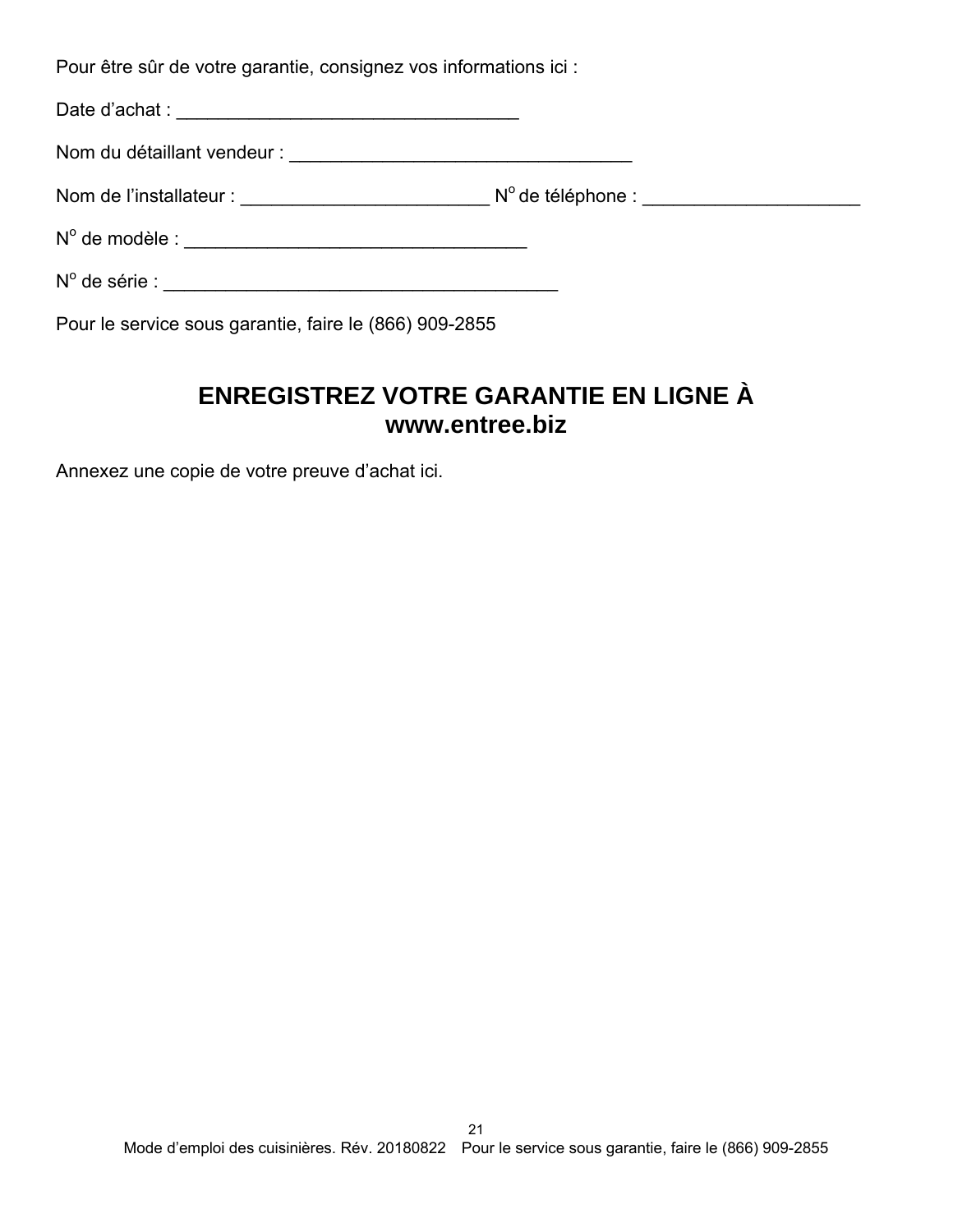**Félicitations !** Vous venez de faire l'acquisition de l'un des meilleurs appareils de cuisson commercial sur le marché. Vous allez découvrir que votre nouvel équipement, comme tous ceux de Kintera, a été conçu et fabriqué pour répondre aux plus rigoureux standards de l'industrie. Tous les équipements de Kintera ont été conçus soigneusement et leurs designs ont été testés en laboratoire et chez des clients. S'il est entretenu correctement sur les lieux, vous allez vivre une expérience vous faisant bénéficier de rendements fiables et sans problèmes pendant des années. Pour obtenir les meilleurs résultats, lisez attentivement ce manuel.

Merci d'avoir fait l'achat de notre produit et de l'utiliser. Toute l'information et les lignes directrices de ce mode d'emploi sont conformes avec certains articles de règlementation en vigueur, et qui proviennent des connaissances acquises depuis de nombreuses années et de notre expérience, et en même temps de situations survenues dans le développement de projets courants. Si vous avez des questions, nous vous prions de ne pas hésiter pas à contacter nos gens tel qu'illustré à la dernière page de ce manuel.

Pour des besoins de sécurité et de fonctionnement efficace, veuillez rendre ce document disponible aux utilisateurs pour qu'ils puissent y référer. Faites en sorte qu'ils lisent ce document attentivement avant d'entreprendre toute action concernant cet appareil, et spécialement au début.

### **Le manufacturier décline toute responsabilité au cas où les utilisateurs n'observeraient pas les instructions ou les recommandations énoncées aux présentes.**

Le mode d'emploi devrait être rangé près de l'appareil dans un endroit commode pour que l'utilisateur puisse le lire avant de le faire fonctionner. Nous avons toute l'autorité pour nous réserver la possibilité de modifier les caractéristiques techniques de l'appareil en vue d'en améliorer encore les performances et de les développer.

## **DANGER D'INCENDIE POUR VOTRE SÉCURITÉ**

**Ne pas ranger ni utiliser de l'essence ou tout autre vapeur ou liquide inflammables près de cet appareil ou de tout autre appareil.** 

**Maintenez la zone autour des appareils libre et exempte de matériaux combustibles.** 

**L'acheteur de l'appareil doit afficher dans un endroit bien en vue les instructions précises à suivre en cas de senteurs de gaz. On peut obtenir cette information auprès du fournisseur de gaz local.**

### Table des matières

|                                 | -Page 24    |
|---------------------------------|-------------|
| Caractéristiques&diagrammes-    | $-$ Page 25 |
|                                 | Page 26     |
|                                 | -Page 28    |
|                                 | -Page 29    |
|                                 | -Page 32    |
|                                 | -Page 32    |
| Analyse des pannes & Dépannage- | -Page 34    |
| Information sur la garantie -   |             |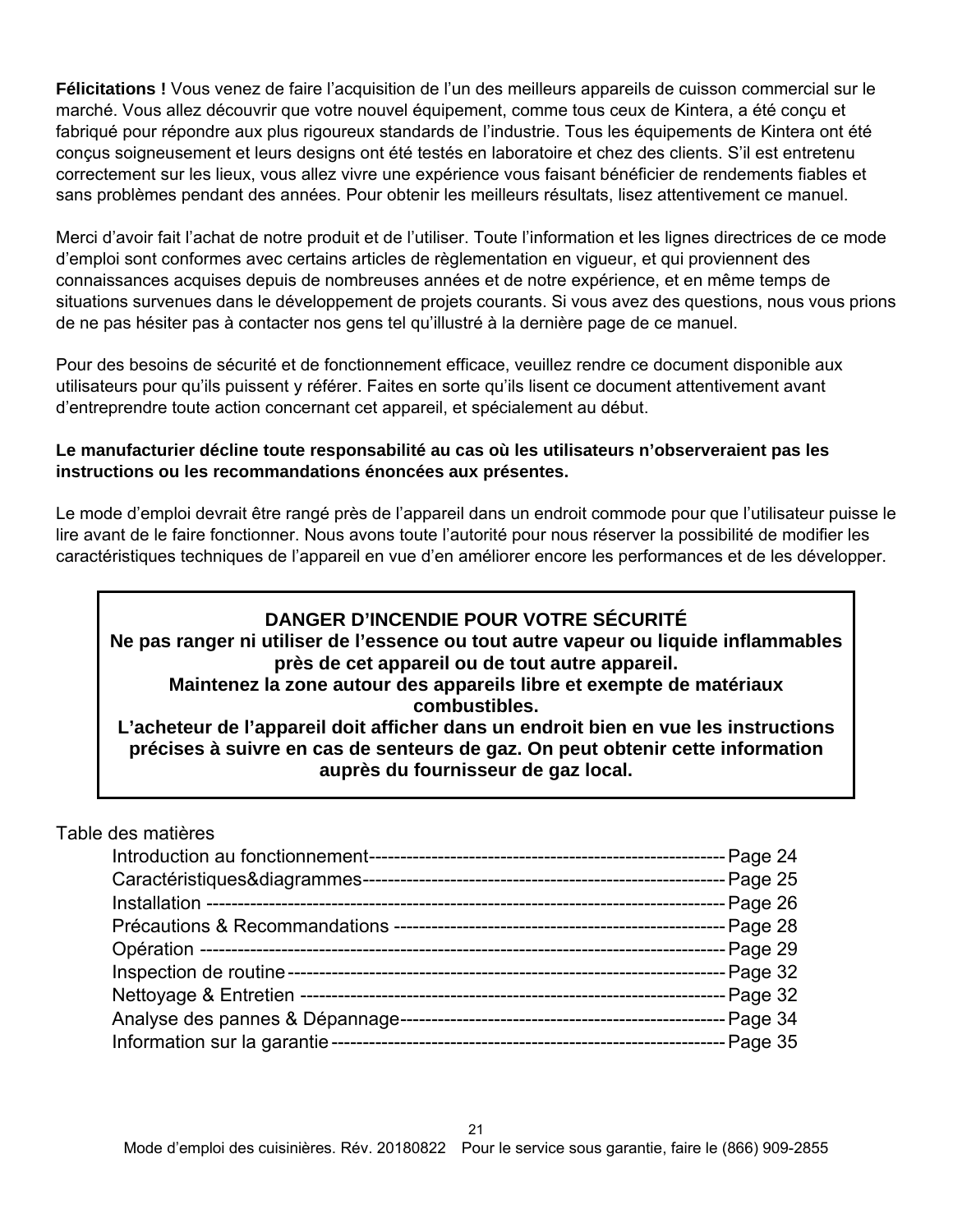# **AVERTISSEMENTA**

- $\checkmark$  Toute modification bricolée, mauvaise installation, réglage ou entretien peuvent conduire à des dommages à la propriété ou à des accidents. Veuillez contacter le manufacturier pour tout ajustement ou entretien, et faire faire le travail par des gens formés et qualifiés.
- $\checkmark$  Par souci de sécurité, veuillez garder tout liquide, gaz ou autres objets inflammables ou explosifs loin de cet appareil.
- $\checkmark$  Cet appareil ne devrait pas être opéré par des personnes qui souffrent de déficiences physiologiques, de perception ou mentales (y compris les enfants). Seulement si elles sont bien surveillées et qu'on ait garanti leur sécurité personnelle, et qu'elles aient également reçu des instructions et aient été guidées correctement, les personnes mentionnées ci-dessus peuvent participer à l'opération de cet appareil.
- $\checkmark$  Tenez les enfants loin de l'appareil.
- $\checkmark$  Mettez ce manuel en sureté. Si on transmet ou vend l'appareil à des tiers, les manuels doivent leur être remis en même temps. Tous les utilisateurs doivent faire fonctionner l'appareil en conformité avec le mode d'emploi et les consignes de sécurité qui lui sont reliées.
- $\checkmark$  Si l'appareil est placé près de murs, partitions ou meubles de cuisine et choses similaires, il est souhaitable de construire ces installations avec des matériaux incombustibles, ou bien les recouvrir avec des matériaux incombustibles résistant à la chaleur, et porter attention à la règlementation en matière de prévention des incendies.
- $\checkmark$  L'appareil devrait être installé dans une pièce bien ventilée équipée d'équipements d'aspiration qui peuvent garantir que tous les gaz brûlés produits pendant le processus de combustion seront totalement évacués.
- $\checkmark$  Cet appareil est conçu pour fonctionner avec des valves de débits de gaz à basse pression. Si d'autres valves de régulation sont utilisées, des pertes et des accidents peuvent se produire.
- $\checkmark$  Ne scellez pas la vis de la valve à gaz avec de la soudure d'étanchéité.
- *Avertissement d'incendie* **:** Si vous sentez une odeur de gaz, veuillez vous éloignez du feu. N'allumez aucun appareil, et ne touchez pas à un interrupteur électronique. Également, ne vous servez pas d'un téléphone dans le bâtiment. Fermez la valve à gaz principale immédiatement et faites appel à du personnel professionnel pour des réparations. Une opération incorrecte ou un mauvais entretien mèneront aisément à d'importantes fuites de gaz ou à des déflagrations. Le manufacturier n'acceptera aucune responsabilité en cas d'accidents causés par des opérations ou un entretien incorrects.

## **CODES AND NORMES**

Cet appareil doit être installé en conformité avec :

Aux États-Unis: Le code des états et les codes locaux, ou en l'absence de ceux-ci,

Le code national des gaz combustibles, norme ANSI-Z223,1/NFPA #54 (édition la plus récente).

La norme NFPA 96 touchant « Le retrait de la vapeur produite par l'équipement de cuisson ».

Dans le Commonwealth du Massachusetts, tous les appareils au gaz ventilés par une hotte d'aspiration ou par un système d'évacuation muni d'un registre ou équipé de moyens d'évacuation mécaniques devront être conformes à la norme 248 CMR.

Au Canada : Les codes locaux.

CAN/CSA-B149,1 : Installations au gaz naturel (édition la plus récente).

CAN/CSA-B149,2 Le code d'installation au gaz propane.

L'installateur de cet appareil devrait connaître le code de l'état, du comté ou local lors du raccordement de l'équipement pour déterminer s'il faut ajouter un régulateur externe additionnel.

# **AVERTISSEMENTA**

### **DANGER D'INCENDIE, DE BLESSURES ou DE MORT**

Cet équipement doit être installé par un technicien qualifié en conformité avec tous les codes fédéraux, des états et locaux. Le défaut d'installer, de régler ou d'entretenir cet équipement correctement peut entraîner des blessures ou la mort.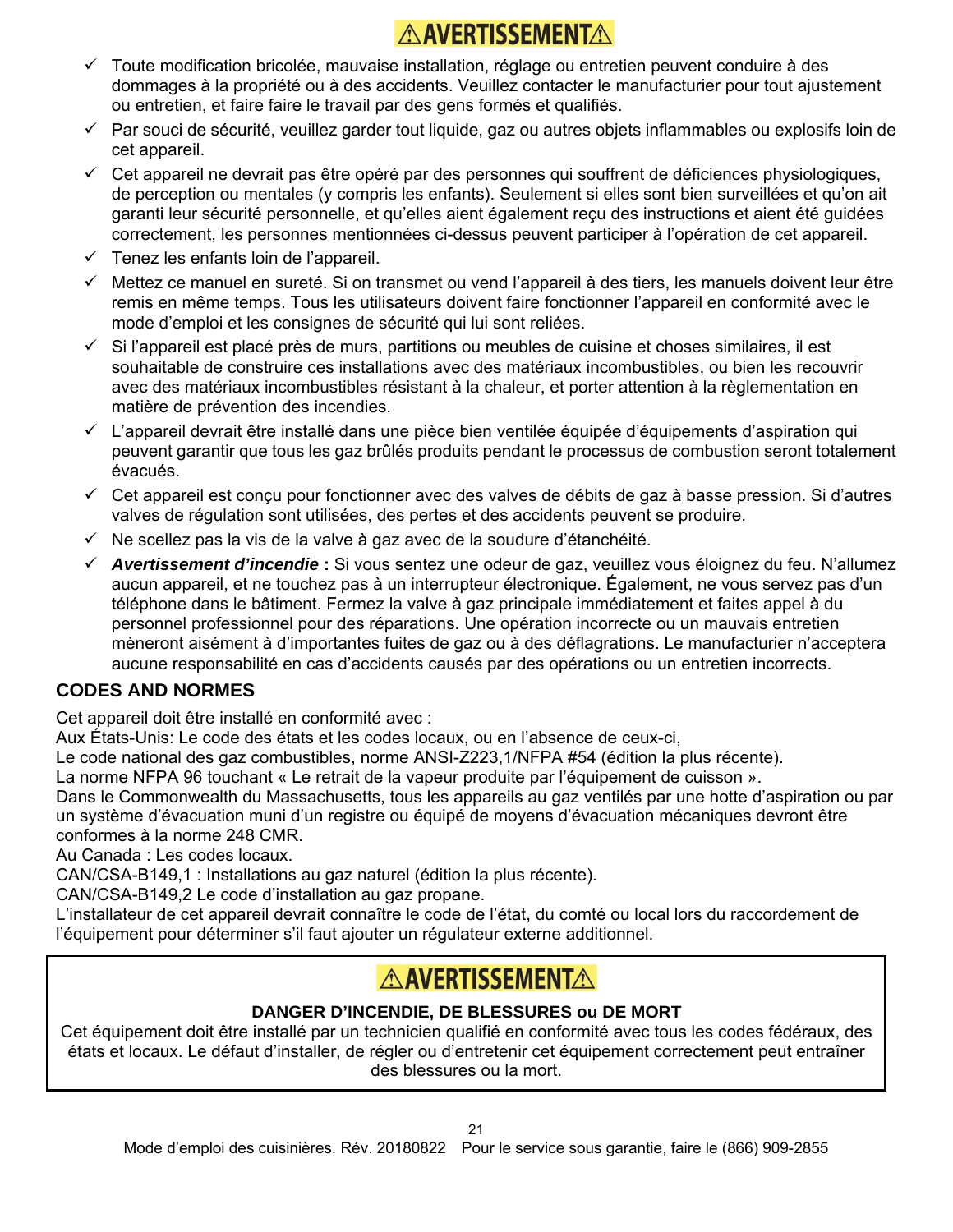### **Caractéristiques :**



| Modèle                | KR4                     | KR6, K2G24                                   | KR10, K6G24                        |
|-----------------------|-------------------------|----------------------------------------------|------------------------------------|
| <b>Dimensions</b>     | 24 X 32,5 X 24,75 PO    | 36 X 32,5 X 24,75 PO                         | 60 X 32,5X 24,75 PO                |
| Capacité du<br>four   | L 20,5 X P 26 X H 14 PO | L 26,75 X P 25,75 X H 14 PO                  | (2)<br>L 26,75 X P 25,75 X H 14 PO |
| $BTU - Four$          | 30000 BTU               | 30000 BTU                                    | 30000 BTU                          |
| $BTU - Feux$          | 4 x 30000 BTU           | 6 X 30000 BTU                                | 10 X 30000 BTU                     |
| <b>BTU Gril lisse</b> | S.O.                    | -12 PO 1 X 20 000BTU<br>-24 PO 2 X 20000 BTU | -24 PO 2 X 20 000BTU               |
|                       | <b>NATUREL</b>          | <b>NATUREL</b>                               | <b>NATUREL</b>                     |
| <b>PRESSION</b>       | 4,0 PO CE               | 4,0 PO CE                                    | 4,0 PO CE                          |
| DU GAZ                | <b>GPL</b>              | <b>GPL</b>                                   | <b>GPL</b>                         |
|                       | 10,0 PO CE              | 10,0 PO CE                                   | 10,0 PO CE                         |

Mode d'emploi des cuisinières. Rév. 20180822 Pour le service sous garantie, faire le (866) 909-2855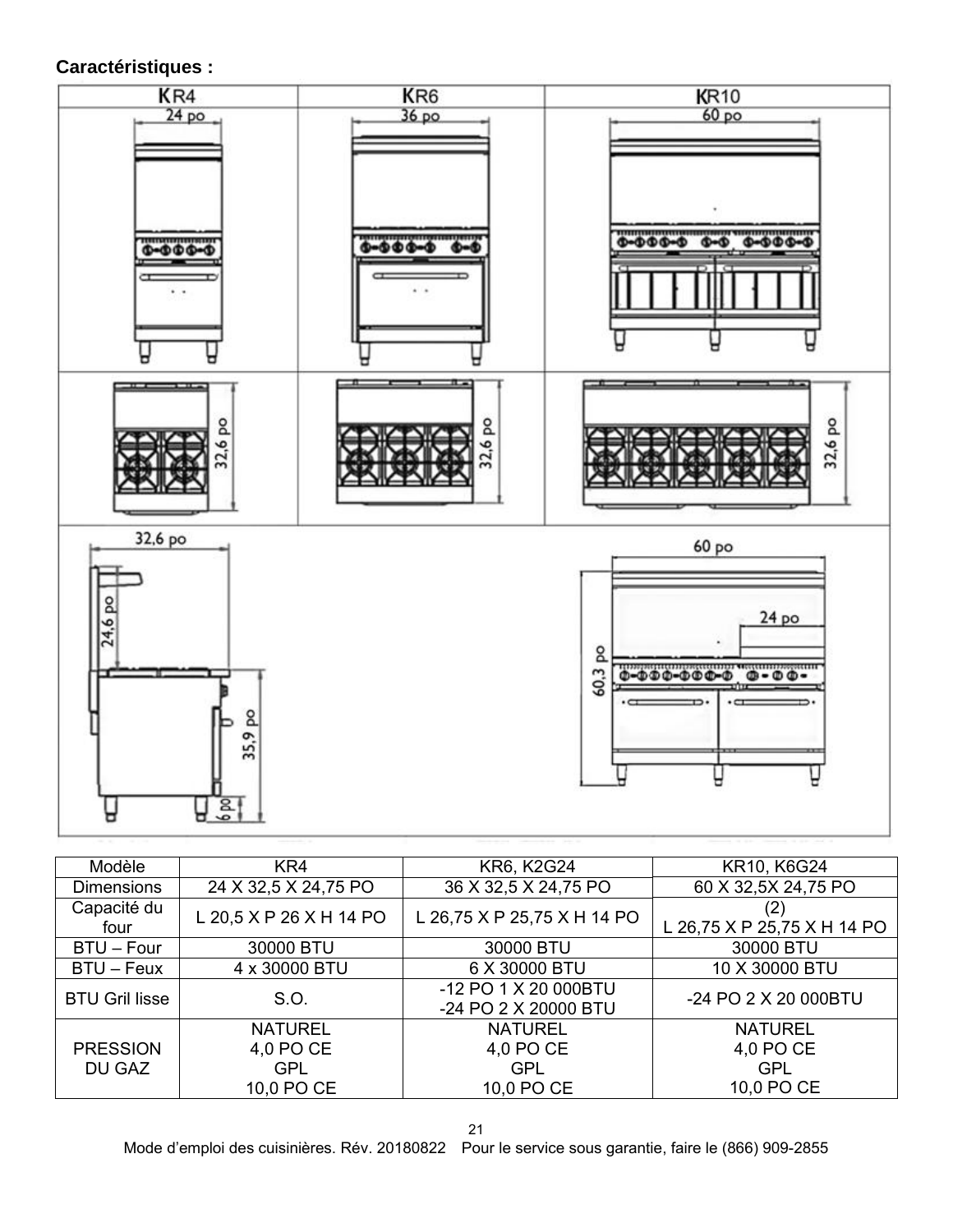### **INSTALLATION**

**REMARQUE :** Il est vital que l'acquéreur de cet équipement affiche dans un endroit bien en vue les directives à suivre au cas où l'opérateur détecterait une senteur de gaz. On peut se procurer ces directives en consultant le fournisseur de gaz local. L'acquéreur de cet équipement doit les afficher dans un endroit bien en vue.

- 12. Lisez soigneusement ce manuel avant l'installation et l'utilisation. NE PAS entreprendre l'installation et l'utilisation si vous avez des questions ou si vous ne comprenez pas certains points de ce manuel. Contactez d'abord votre représentant local ou Kintera.
- 13. Choisissez un emplacement où poser la cuisinière qui comporte une surface de niveau, solide, antidérapante et loin des dangers venant des éviers ou de l'eau, et dans un lieu de travail bien éclairé et éloigné des enfants et des visiteurs.
- 14. Cet équipement doit être installé sous une hotte à évacuation appropriée tel qu'exigé par le code local.

**\*AVIS : Les codes locaux en matière d'installation et de ventilation varient beaucoup selon les régions. L'Association nationale de protection contre les incendies précise dans l'édition la plus récente de la norme NFPA96 (voir la page NFPA au début de ce manuel) que les codes locaux sont « L'autorité compétente » touchant les exigences de l'installation d'équipement. En conséquence, l'installation devrait être conforme aux codes locaux.** 

- 15. Ajustez le niveau de la cuisinière en posant un niveau à bulles d'air sur la grille du four. La hauteur peut être corrigée par les pieds réglables. La hauteur des pieds peut être ajustée d'un pouce. Ne faites pas glisser l'appareil après avoir fixé les pieds. Soulevez-le s'il faut le déplacer. Ne pas le pencher ou basculer pendant cette manœuvre.
- 16. Le régulateur de gaz livré a été réglé en usine pour le gaz naturel à 4 po CE ou à 10 po CE pour le gaz GPL.
- 17. CES APPAREILS SONT CONÇUS POUR ÊTRE INSTALLÉS SUR DES SURFACES INCOMBUSTIBLES SEULEMENT. Les dégagements incombustibles doivent être de : 6 po (152 mm) sur les côtés, 6 po (152 mm) à l'arrière, et 6 po (152 mm) du sol fini.
- 18. N'obstruez pas la circulation de l'air de combustion et de ventilation sous l'appareil, soit par les pieds ou derrière l'appareil par le carneau. Ne posez pas d'objets entre le dessous de l'appareil et le sol fini.
- 19. Il doit y avoir un dégagement adéquat pour retirer le panneau frontal. Toutes les pièces majeures, sauf les brûleurs, sont amovibles par le devant si l'alimentation du gaz est déconnectée.
- 20. Avant l'installation, une valve à gaz manuelle devrait être installée en amont de l'appareil à un endroit où il sera facile de l'atteindre pour couper le gaz en cas d'urgence
- 21. Il se peut qu'il soit nécessaire d'équilibrer le volume de gaz et l'arrivée d'air de chaque brûleur. Cela doit être fait par un technicien d'entretien autorisé.
- 22. La pâte à joint doit pouvoir résister à l'action du gaz de pétrole liquéfié. NE VOUS SERVEZ PAS DE RUBAN DE TÉFLON.

**L'installation de cet appareil doit être conforme aux codes locaux, ou en l'absence de ceux-ci, au Code national des gaz combustibles, norme ANSI Z223,1/NFPA 54, ou le cas échéant, le Code d'installation du gaz naturel et propane, norme ACNOR B149,1.** 

 L'appareil et son robinet de sectionnement individuel doivent être déconnectés du système d'alimentation gazier pendant tout test de pression de ce système à des pressions excédant ½ psi (3,5 kPa).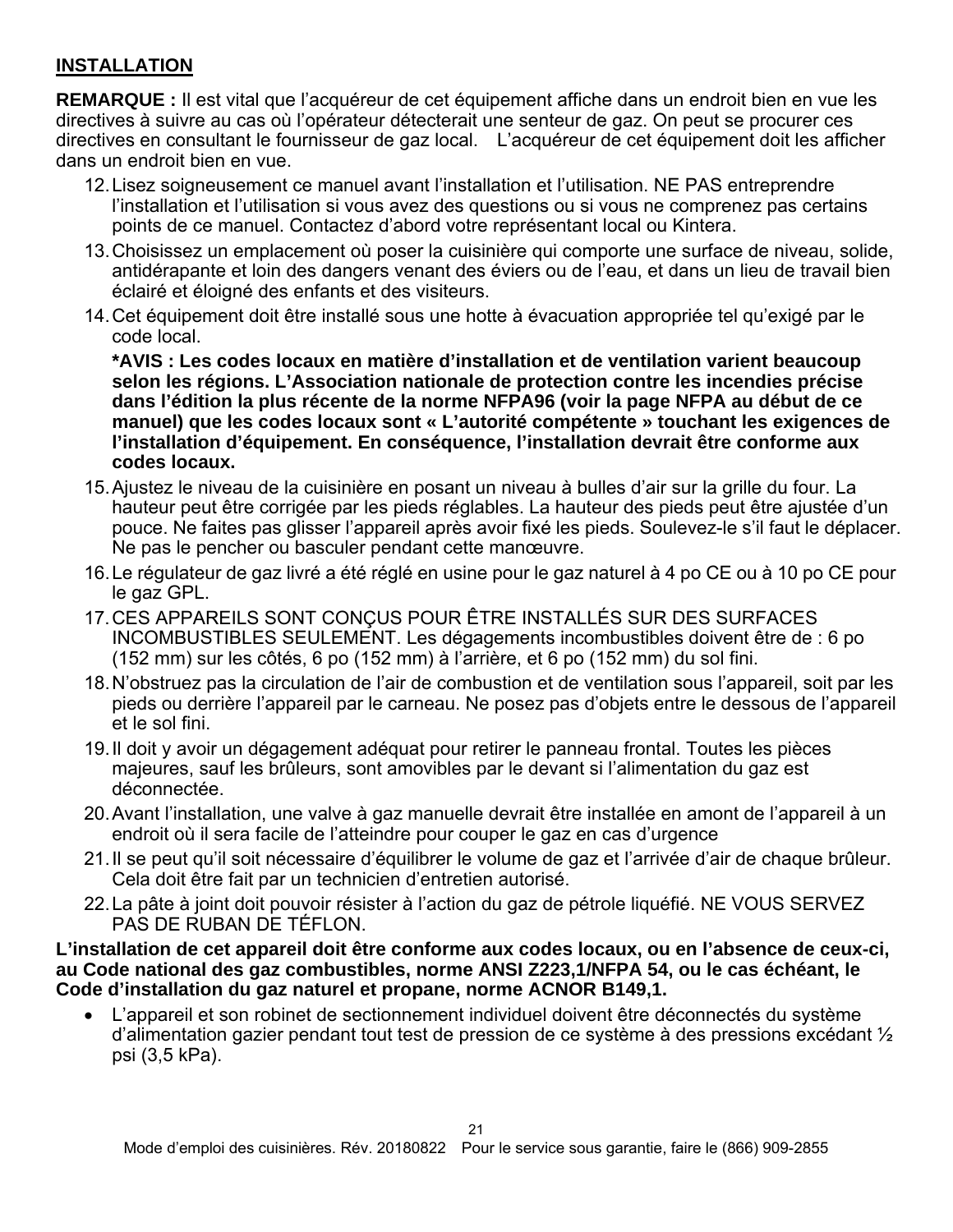L'appareil doit être coupé du système d'alimentation gazier en fermant son robinet de sectionnement manuel individuel pendant tout test de pression du système à des pressions égales ou inférieures à ½ psi (3,5 kPa).

**Tuyauterie de gaz :** La tuyauterie de gaz devra être d'une taille suffisante pour répondre à la



demande de gaz requise par l'appareil et installée en conséquence. Si on doit raccorder l'appareil à une tuyauterie existante, elle devra être vérifiée pour déterminer si elle peut l'alimenter de façon adéquate. La pâte à joint (revêtement de tuyaux) devra être utilisée modérément et seulement sur le filetage mâle des raccords de tuyauterie. La pâte à joint doit pouvoir résister à l'action des gaz liquéfiés (GPL).

**Informations sur le régulateur :** Entrée et sortie de ¾ po (19 mm) NPT (filets de tuyauterie); réglé en usine pour le gaz naturel standard à 4 po de colonne d'eau (CE), et peut être converti par un personnel qualifié au gaz propane à une pression de 10 po de colonne d'eau.

Avant de raccorder le régulateur, vérifiez la pression de la conduite d'arrivée. Le régulateur ne peut pas résister à une pression maximale de plus de ½ psi (14 po CE). Si la pression de la conduite excède cette limite, un régulateur abaisseur sera requis devant le régulateur. La flèche forgée dans la base du régulateur indique la direction du flux de gaz et devrait pointer en aval vers l'appareil.

**PRUDENCE :** Toute les saletés ou particules métalliques en suspension qu'on laisse pénétrer dans les conduites de gaz de cet appareil, vont endommager la valve et affecter son fonctionnement. Lors de l'installation de cet appareil, l'intérieur de tous les tuyaux et les raccords doit être libre de tout contaminant. Il est recommandé d'installer un « collecteur de condensats » sur la conduite avant le régulateur. Voir le schéma ci-dessus.

**Robinet d'arrêt manuel :** Un robinet d'arrêt manuel devrait être installé en amont du manifold à moins de 4 pi (1 220 mm) de l'appareil et à une position où on peut l'atteindre facilement en cas d'urgence.

**Contrôle des fuites de gaz** : Pour détecter les fuites de gaz, il est recommandé d'utiliser un détecteur ou une solution d'eau savonneuse. Il ne faut pas se servir d'allumettes, de la flamme d'une bougie, ou d'autres sources d'allumage à cette fin. Vérifiez la totalité du système de tuyauterie pour détecter des fuites.

# **A AVERTISSEMENT A**

Il ne faut pas se servir d'une flamme nue pour contrôler les fuites. Vérifiez toute la tuyauterie de gaz pour détecter les fuites à l'aide d'une solution d'eau savonneuse avant de mettre l'appareil en service.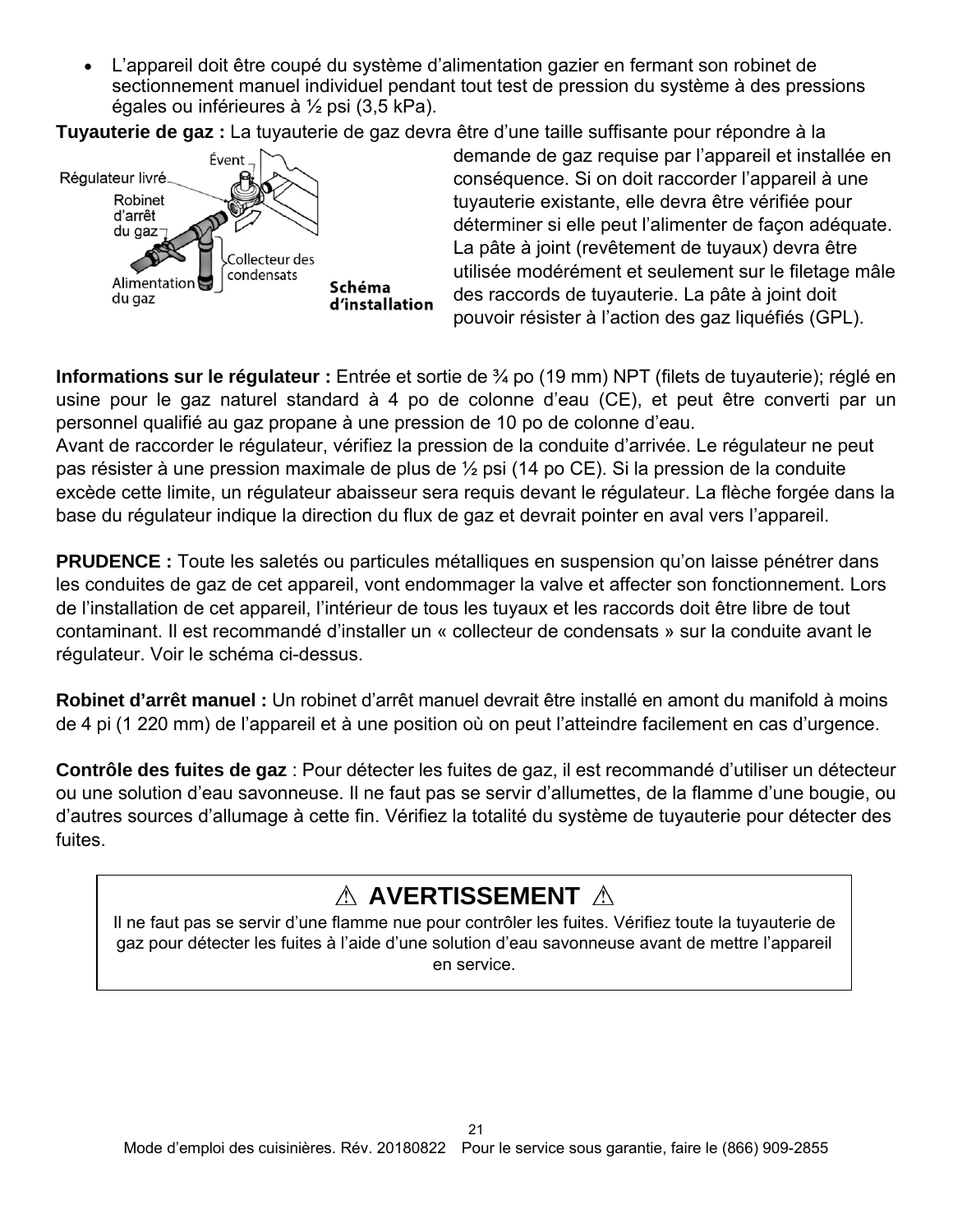### **Mises en garde importantes :**

- $\checkmark$  L'installation, l'opération et l'entretien de cet appareil devraient relever d'un personnel professionnel ou de gens qualifiés.
- $\checkmark$  Veuillez conserver l'intégrité de l'appareil et retirer le matériel d'emballage externe. Si vous avez des questions, appelez le manufacturier et cessez de vous servir de l'appareil. En cas de danger, éloignez le matériel d'emballage des enfants (sacs de plastiques, clous, etc.).
- $\checkmark$  Lors de la première utilisation, la durée de l'allumage peut être un peu plus longue à cause de l'air contenu dans le nouveau tuyau. Si l'allumage ne se fait pas, fermez la valve à gaz et patientez 3 minutes pour laisser se dissiper le gaz.
- $\checkmark$  N'utilisez pas un gaz qui n'est pas adéquat pour cette cuisinière. Ni non plus une valve de réglage à haute pression ou moyenne pression. Assurez-vous que le gaz alimenté soit le même que celui que l'appareil peut utiliser. Si ce n'est pas le cas, arrêtez son utilisation.
- $\checkmark$  Ne laissez pas l'appareil sans surveillance pendant son fonctionnement.
- $\checkmark$  Ce produit est un appareil commercial qui doit être utilisépar du personnel formé ou professionnel. Cet appareil n'est pas destiné à un usage domestique ou résidentiel.
- $\checkmark$  Cet appareil sert à l'usage commercial seulement, et n'est destiné à aucun autre usage.
- $\checkmark$  Ne pas le pencher ou le faire basculer pendant son opération.
- $\checkmark$  Ne démontez pas ni bricolez cet appareil. Les démontages pour modifications peuvent causer des dommages à cet appareil et ANNULERONT LA GARANTIE.
- $\checkmark$  Ne cognez pas sur ce produit, et n'y déposez pas d'objets lourds. Des opérations anormales peuvent entraîner des dommages et des situations dangereuses.
- $\checkmark$  N'obstruez pas la ventilation d'échappement car cela causera des dommages à l'appareil et nuira à votre santé.
- $\checkmark$  La température élevée des surfaces peut entraîner des brûlures. Ne touchez pas l'appareil directement avec les mains pendant ou après le service. En cas de brûlures, ne déplacez pas l'appareil s'il est encore chaud.
- $\checkmark$  Ne vaporisez pas d'eau directement sur l'appareil. Nettoyez les surfaces d'acier inox régulièrement pour prévenir les dommages causés par l'oxydation et les réactions chimiques. Nettoyez toujours dans le sens du polissage.
- $\checkmark$  Ne dégradez pas le panneau de commandes avec des objets durs ou pointus.
- Si l'appareil devient défectueux, coupez la valve à gaz principale en amont de l'unité et contactez le fabricant pour le réparer. Pour le service sous garantie, composez le (866) 909-2855.
- $\checkmark$  Ne posez pas d'objets inflammables (p. ex., des serviettes, etc.) sur la surface de cuisson, car ils peuvent causer un incendie.
- $\checkmark$  Après le service, veuillez mettre la valve d'alimentation du gaz à l'arrêt immédiatement.
- $\checkmark$  Si on a détecté une fuite de gaz, veuillez fermer la valve à gaz et ouvrir une fenêtre pour ventiler. Ne pas mettre les interrupteurs à l'arrêt ou en marche. S'il vous plait, utilisez-les seulement après l'entretien.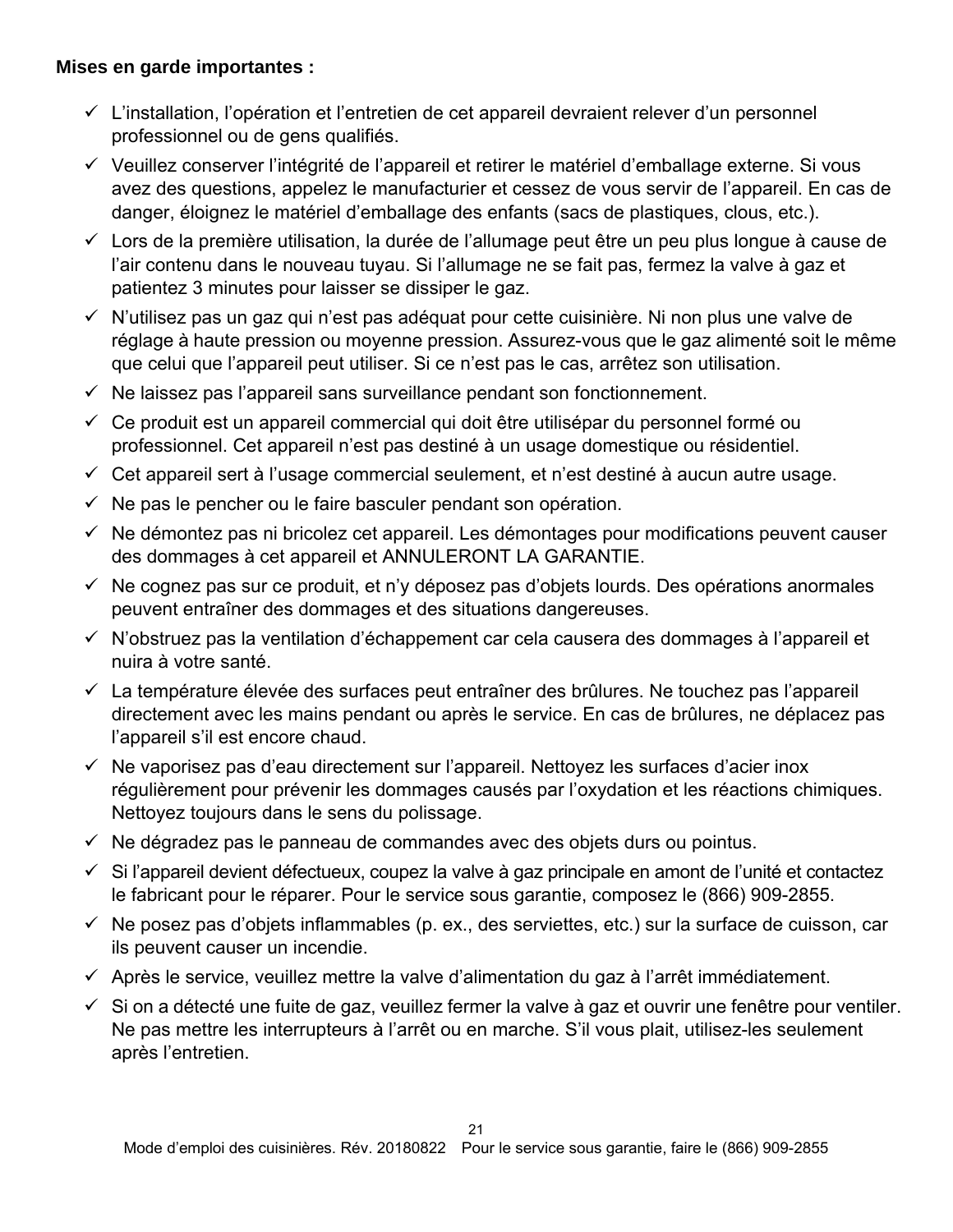## **OPÉRATION Panneau de commandes :**

000000000000000000000 -n a ĦĦ

Boutons des brûleurs Ramasse-miettes Valves de réglage des veilleuses

Feux de la surface de cuisson :

- 1. Raccordez l'alimentation du gaz et allumez la flamme de la veilleuse avec un allumoir. Si l'appareil n'a pas servi pendant une longue période, ou est utilisé pour la première fois, il est normal que la durée de l'allumage soit peut-être un peu plus longue (environ deux à trois minutes).
- 2. Tournez le bouton du robinet correspondant dans le sens antihoraire, le brûleur sera allumé. Si le bouton est aligné avec le point rond du panneau, la flamme est à son maximum. Pour régler la flamme à Minimum, faites tourner le bouton à la position minimale de la flamme.
- 3. Après usage, fermez le brûleur principal. Pour fermer, tournez le bouton dans le sens horaire à sa position d'origine.
- 4. Si l'appareil n'est pas en service, veuillez fermer tous les robinets.



### **Fonctionnement du gril lisse – Instructions d'allumage des veilleuses pour les GRILS LISSES À CONTRÔLES MANUELS**

Avant d'opérer le gril lisse, on devrait vérifier s'il est bien de niveau. Pour ajuster le niveau du gril, utilisez les pieds. Assurez-vous que le ramasse-miettes a été correctement placé.

Bouton de gril à contrôle manuel

La veilleuse de l'appareil a été réglée en usine. Chacun des brûleurs est doté de sa propre veilleuse.

- 6. Assurez-vous que tous les boutons de contrôle sont « ARRÊTÉS (OFF) ».
- 7. La valve à gaz principale devrait être « FERMÉE / À L'ARRÊT » pendant cinq minutes afin de dissiper le gaz présent (la valve à gaz principale est fournie par des tiers).
- 8. Mettez en marche (ouvrez) la valve à gaz principale de l'appareil.
- 9. Allumez et pointez une source d'allumage sur la veilleuse. Lorsque la flamme est bien établie, retirez la source d'allumage. Répétez cette étape pour chacun des brûleurs car tous sont équipés d'une veilleuse individuelle. On accède à la veilleuse par les trous de l'avant de l'appareil.
- 10. Tournez chaque bouton des brûleurs en position de « MARCHE ». Si les brûleurs ne s'allument pas rapidement, « FERMEZ » les boutons. À partir de l'ouverture du panneau frontal, prenez un tournevis et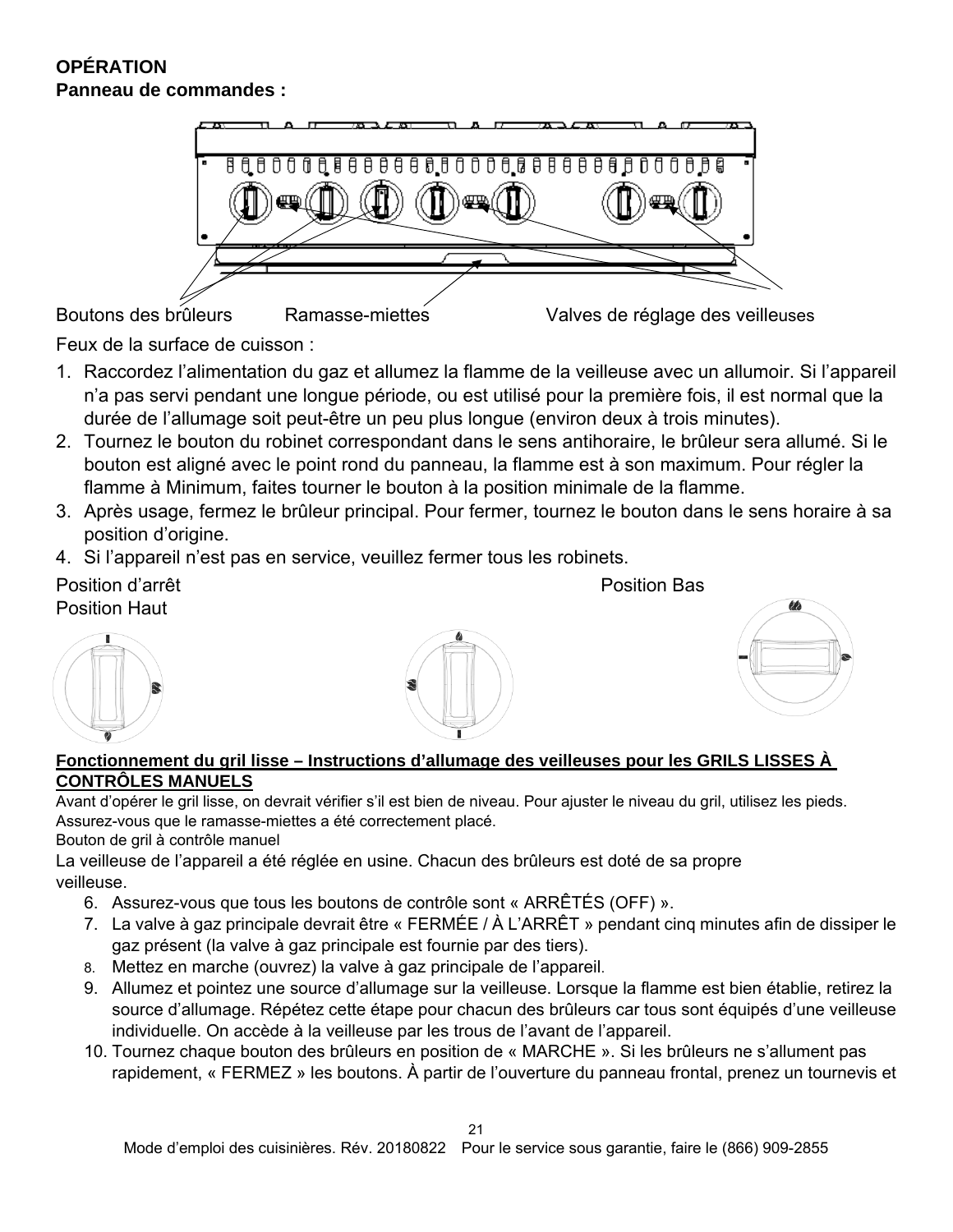tournez la vis de la valve de la veilleuse dans le sens antihoraire, ce qui augmentera la hauteur de la flamme, ensuite répétez l'étape 4.

11. Si la flamme de la veilleuse semble plus élevée que nécessaire, faites-la diminuer et retestez l'allumage du brûleur. La flamme de la veilleuse devrait être aussi faible que possible, mais assez forte pour assurer l'allumage fiable du brûleur lorsque les boutons sont mis en « MARCHE ». Le réglage de la valve de la veilleuse se trouve dans les ouvertures situées dans le panneau avant. Servez-vous d'un tournevis sur la valve pour régler la flamme à la hauteur que vous désirez.

**APRUDENCE** Tous les brûleurs sont allumés par les veilleuses permanentes. Tout ce qu'il faut faire pour mettre l'appareil en service consiste à tourner le robinet à la hauteur de flamme requise.

### **Allumage du brûleur**

Pour allumer le brûleur, tournez le bouton à la position de « MARCHE », ensuite reculez-le à la force de feu désirée. La plage des réglages est pratiquement illimitée entre « MARCHE » et « ARRÊT ». Pour ce qui touche le gril à contrôle thermostatique, tournez le bouton à la température désirée, et laissez-le préchauffer pendant environ quinze (15) minutes. (\* Assurez-vous que la plaque de grillage a bien été conditionnée avant de tenter de cuire). L'espace entre les pattes et le fond de l'appareil admet l'air de combustion. NE BLOQUEZ PAS CET ESPACE.

Tous les brûleurs sont allumés par des veilleuses permanentes. Tout ce qu'il faut faire pour mettre l'appareil en service consiste à tourner le robinet à la hauteur de flamme requise. Ou s'il s'agit d'un gril thermostatique, réglez-le simplement à la température souhaitée.

Ne laissez pas de ventilateurs souffler directement vers l'appareil. Autant que possible, évitez les fenêtres ouvertes sur les côtés ou à l'arrière de l'appareil. Évitez les types de ventilateurs muraux qui causeront des contre-courants d'air dans la pièce.

Il est également nécessaire qu'un apport d'air suffisant pénètre dans la pièce pour compenser la quantité d'air retirée par un système de ventilation. Autrement une contre pression atmosphérique se produira affectant les opérations et provoquera des conditions de travail indésirables.

Une hotte à évacuation bien conçue et installée servira de cœur au système de ventilation de la pièce ou de la zone où l'appareil sera installé, et fera en sorte que l'appareil reste indépendant des conditions de tirage variables.

**REMARQUE :** Il se peut qu'il soit nécessaire d'ajuster l'équilibre entre le volume de gaz et d'air admis à chacun des brûleurs. Cela doit être fait par un technicien d'entretien autorisé.

### **CONDITIONNEMENT DU GRIL**

Assurez-vous de débuter par une plaque de grillage propre. Enduisez un linge propre d'une petite quantité d'huile de cuisson de grande qualité (environ une once/30 ml par section de 12 po<sup>2</sup> de surface (0,09m<sup>2</sup>)). Étendez l'huile sur toute la surface du gril avec un linge propre pour créer une mince couche. Allumez le gril lisse à la plus basse intensité ou au réglage le plus faible du cadran s'il s'agit d'un gril à contrôles thermostatiques, et laissez chauffer pendant environ 30 minutes. À mesure du chauffage de la plaque, il sera nécessaire d'étendre de l'huile sur la surface pour l'empêcher de sécher. Répétez ce processus 2 à 3 fois en augmentant graduellement l'intensité de la flamme à chaque fois ou augmentez la température en tournant le bouton du cadran de 100 degrés à la fois jusqu'à ce que la plaque devienne lisse et lustrée comme un miroir. Il vous faudra 1,5 à 2 heures pour compléter ce processus.

**Remarque :** À chaque fois que le gril lisse est nettoyé à L'EAU et au savon, la couche de conditionnement disparaît et ce processus doit être répété.

**Remarque :** Si le processus se déroule trop rapidement, la surface de la plaque peut devenir d'une couleur bleuâtre. Cette décoloration n'endommage pas la surface du gril. Vous devriez laisser refroidir la surface et recommencer.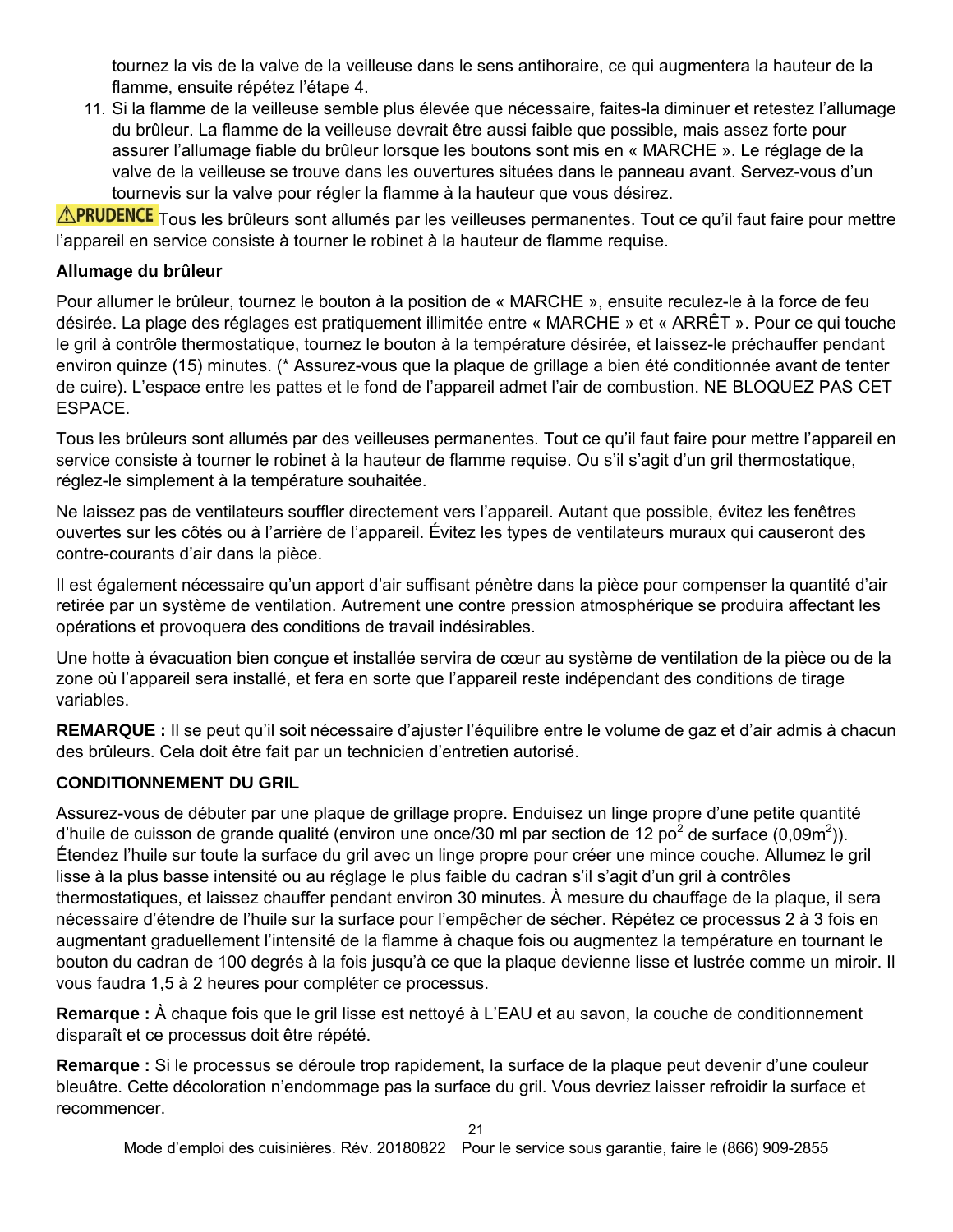### **FONCTIONNEMENT DU GRIL LISSE**

Allumez les brûleurs environ 15 à 20 minutes avant la cuisson pour les préchauffer. Réglez les boutons à l'intensité de chauffage.

**REMARQUE :** *Les grils à contrôles manuels N'ONT PAS DE CONTRÔLES DE LA TEMPÉRATURE, et vous, l'opérateur devez maintenir la température en augmentant ou en diminuant l'intensité de la flamme au besoin.* 

Chaque robinet contrôle l'apport de gaz au brûleur pour amener cette zone du gril à la température désirée. Si vous utilisez des réglages de température différents dans les sections adjacentes, celles-ci devraient être réglées progressivement à des températures plus élevées, la plus basse température étant réglée sur le brûleur extérieur. Une approche uniforme et systématique au chargement du gril produira les résultats de cuisson des produits les plus uniformes.

### **FONCTIONNEMENT DU FOUR :**

- 1. Avant de les utiliser, veuillez nettoyer le four et la cuisinière parfaitement. Retirez tous les matériaux et le film d'emballage. Avant le nettoyage des accessoires en inox, assurez-vous que le détergent utilisé ne contient pas de substances corrosives et convient au nettoyage des surfaces d'acier inox. Asséchez ensuite la cuisinière avec un chiffon propre.
- 2. Au premier service, il se peut que la durée de l'allumage soit un peu plus longue à cause de l'air contenu dans le nouveau tuyau. Il ne peut y avoir d'allumage avant que tout l'air ait été expulsé.
- 3. Période de combustion. Au premier usage, il est normal de sentir une odeur déplaisante et de voir de la fumée. (Assurez-vous que cette senteur ne provient pas d'une fuite de gaz). En fait, ce phénomène provient du surchauffage des matériaux isolants et des résidus huileux utilisés dans la fabrication. Réglez la température à 450°F et laissez chauffer jusqu'à ce que la senteur disparaisse et que le four cesse de fumer. Ensuite, utilisez-le normalement.
- 4. Pendant l'allumage, veuillez rabattre la plaque de bas de porte, poussez sur le bouton et faites-le tourner dans le sens antihoraire vers  $\ast$ , en poussant vers le bas. Allumez la flamme de la veilleuseavec un allumoir par l'orifice d'allumage.
- 5. Une fois la flamme de la veilleuse allumée, appuyez sur le bouton pendant plus de 20 secondes pour chauffer le thermocouple. Si la flamme s'éteint lorsque vous relâchez le bouton, répétez cette opération.



6. Réglage du contournement : Lorsque le four est froid ou à la température ambiante, tournez le cadran à 300°F et observez la flamme. Laissez chauffer pendant environ 5 minutes, ensuite tournez le cadran au réglage le plus bas et observez la flamme du brûleur. Il devrait maintenant y avoir une flamme petite mais stable sur le brûleur, haute d'environ ⅛ po.Si tel n'est





**VIS DE CONTOURNEMENT** 

- pas le cas, tournez la vis de contournement sur le thermostat du four à la position de 6 heures pour obtenir la plus petite flamme stable sur le brûleur.
- 7. Continuez de tourner le bouton de contrôle de la température dans le sens antihoraire pour allumer le brûleur du four. Choisissez la température appropriée aux aliments. La plage de température du four se situe entre 250°F et 550°F.

**Remarque:** Si le type de gaz doit être changé de GN à GPL, les buses du brûleur principal et de la flamme de la veilleuse devraient être remplacées.

### **Inspection de routine**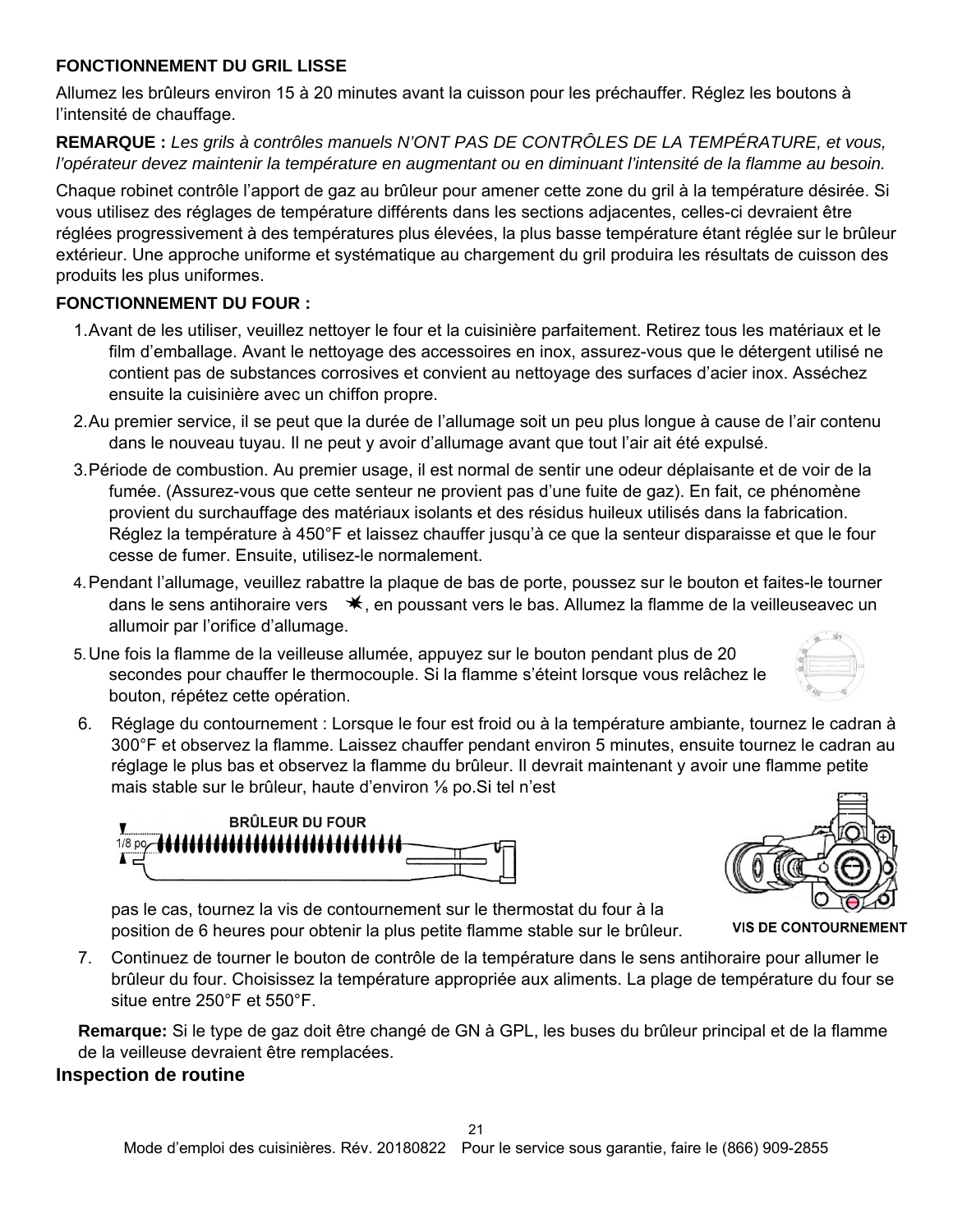La cuisinière doit être inspectée quotidiennement. Des vérifications régulières peuvent éviter de graves accidents et des dommages dispendieux. Arrêtez d'utiliser la cuisinière si l'opérateur pense qu'il y a des problèmes d'opération anormaux. Contrôlez l'état de la cuisinière avant et après chaque utilisation.

Avant le service: La cuisinière est-elle penchée ? Le panneau de commande est-il endommagé ?

Pendant le service : Détecte-on une senteur étrange ou un bruit de vibration ? La flamme du brûleur est-elle normale ? Y a-t-il des retours de flamme dans le brûleur ou des flammes élevées ?

### **Nettoyage et entretien**

- $\checkmark$  Avant le nettoyage, veuillez éteindre la cuisinière et la valve à gaz en amont.
- $\checkmark$  Prière de nettoyer les brûleurs, vider le collecteur de gras et retirer les débris régulièrement.
- $\checkmark$  Nettoyez les surfaces d'acier inox à l'eau chaude savonneuse quotidiennement et rincez copieusement. (Ne pulvérisez pas d'eau directement sur la cuisinière. Spécialement quand elle est chaude, car elle sera endommagée.)
- $\checkmark$  Ne nettoyez pas les surfaces d'acier inox avec du détergent, une brosse ou un racloir abrasifs, etc. Les résidus ferreux peuvent causer de la rouille. Frottez dans le sens du polissage. Ne lavez pas les surfaces avec des nettoyants au chlore (javellisant, acidehydrochlorique, etc.) même si ces produits sont dilués.
- $\checkmark$  Ne lavez pas le sol fini où se trouve l'appareil avec des substances corrosives (p.ex. le KCL).
- Retirez régulièrement la saleté sur les brûleurs et les déflecteurs.
- $\checkmark$  Ne modifiez pas le volume de ventilation requis pendant la combustion.
- $\checkmark$  Beaucoup d'ingrédients contiennent des substances acides, p.ex. du vinaigre, du jus de citron, des épices, du sel, etc. Par conséquent, ne laissez pas ces substances en contact avec les accessoires en inox pendant longtemps. La vapeur des solutions acides endommagera gravement les surfaces de l'appareil.
- $\checkmark$  Un nettoyage quotidien complet assurera un bon service et prolongera la vie utile de l'appareil. Nettoyez-le avec un linge humide, du savon ou du détergent, et rincez-le à l'eau claire, puis asséchez-le avec un linge propre. Ne nettoyez pas la cuisinière avec une brosse d'acier qui peut produire de la rouille.
- $\checkmark$  Taches et abrasion des surfaces en acier inox : Les éraflures et les taches noires peuvent être retirées avec des tampons à récurer comme ceux de marque Scotch Brite. Pendant le nettoyage, vous devriez toujours frotter dans le sens du polissage de l'acier inox.
- $\checkmark$  Rouille sur les grilles de fonte : Pour détacher cette rouille, enlevez les grilles de fonte et nettoyez-les avec une brosse d'acier. Lavez-les à l'eau chaude savonneuse et asséchez-les bien, immédiatement. Appliquez une légère couche d'huile de cuisson alimentaire sur les grilles de cuisson.
- Pour éviter la rouille sur l'appareil, veuillez-vous assurer d'en retirer les résidus de sel à l'intérieur ou à l'extérieur.
- $\checkmark$  Après un nettoyage, pour éviter une combustion incomplète à court-terme, les orifices du feu des brûleurs devrait être nettoyés et débloqués.
- $\checkmark$  Si la cuisinière ne sera pas en service pendant un certain temps, veuillez fermer toutes les valves à gaz et la valve à gaz en amont. (Remarque : la veilleuse permanente s'éteindra).
- $\checkmark$  Si la cuisinière ne sera pas utilisée pendant une longue période de temps, veuillez nettoyer les surfaces d'acier inox avec un nettoyant pour l'acier inox et un chiffon doux.
- L'appareil est fait de 90% de métal (acier inox, fer, aluminium, tôle d'acier galvanisé) qui peut être recyclé par des usines de traitement spécialisées qui répondent aux normes environnementales des pays où l'équipement sera installé. (Pas de pollution!)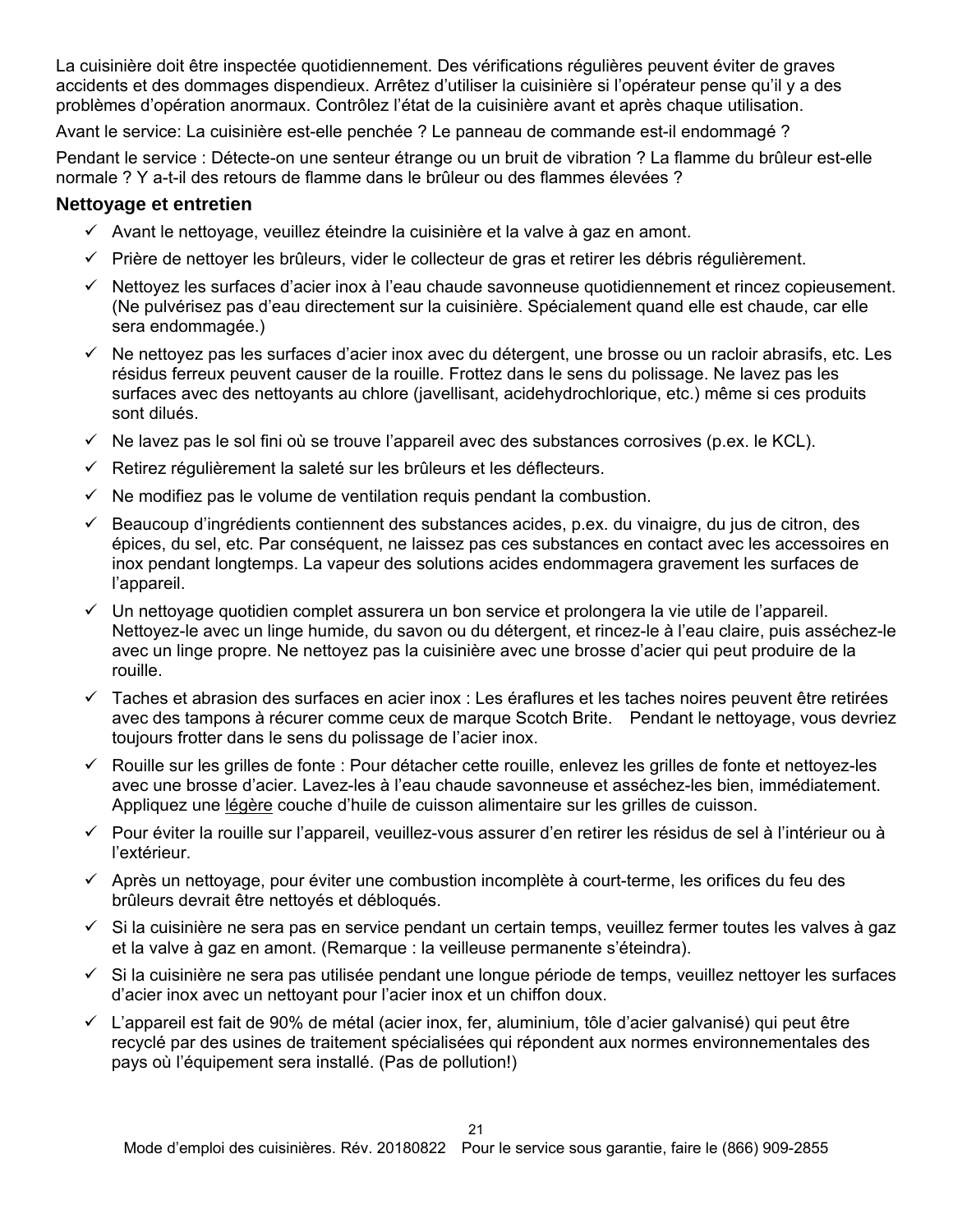### **Nettoyage du gril lisse recommandé**

### **APRUDENCE**

- **NE PAS** utiliser ni abrasifs, ni liquides de nettoyage inflammables.
- **NE PAS** laver au boyau d'arrosage, immerger, ou laver à la pression aucune des parties du gril, sauf le collecteur de gras.

**NE JAMAIS** utiliser un tampon à récurer (sur toutes les surfaces extérieures, sauf sur la plaque de grillage), de laine d'acier ou des matériaux abrasifs, ou des nettoyants contenant du chlore, de l'iode et de l'ammoniaque, des substances contenant du brome, car l'acier inox sera endommagé et la durée utile de l'appareil sera abrégée.

Peu de temps et d'efforts sont requis pour garder le plan de cuisson attrayant et pour qu'il travaille à plein rendement. Patientez jusqu'à ce que l'appareil ait refroidi après l'avoir éteint. Veuillez suivre les étapes de nettoyage ci-dessous :

| <b>PARTIE</b>                                     | <b>ACTION REQUISE</b>                                                                                                                                                                                                                                                                                                                                                                                                                                                                                                                                                                                                                                                                                                                                                                                                                                                                                                                                                                                                                                                                                                                                                                                                                      | <b>FREQUENCE</b>                            |
|---------------------------------------------------|--------------------------------------------------------------------------------------------------------------------------------------------------------------------------------------------------------------------------------------------------------------------------------------------------------------------------------------------------------------------------------------------------------------------------------------------------------------------------------------------------------------------------------------------------------------------------------------------------------------------------------------------------------------------------------------------------------------------------------------------------------------------------------------------------------------------------------------------------------------------------------------------------------------------------------------------------------------------------------------------------------------------------------------------------------------------------------------------------------------------------------------------------------------------------------------------------------------------------------------------|---------------------------------------------|
| <b>CAISSON</b>                                    | Servez-vous d'un chiffon propre et d'un nettoyeur non abrasif<br>pour nettoyer le caisson d'acier inox de la cuisinière<br>Essuyez les surfaces polies avec un chiffon doux.                                                                                                                                                                                                                                                                                                                                                                                                                                                                                                                                                                                                                                                                                                                                                                                                                                                                                                                                                                                                                                                               | Quotidiennement                             |
| Pare-éclaboussures<br>à l'avant et à<br>l'arrière | Nettoyez à fond. Essuyez avec une solution d'eau chaude<br>savonneuse et ensuite essuyez de nouveau les<br>pare-éclaboussures avec un chiffon humide.                                                                                                                                                                                                                                                                                                                                                                                                                                                                                                                                                                                                                                                                                                                                                                                                                                                                                                                                                                                                                                                                                      | Quotidiennement                             |
| Commandes                                         | L'appareil devrait être éteint quand il n'est pas en service.<br>On recommande qu'il soit déconnecté de l'alimentation de gaz<br>en fermant la valve à gaz principale. Utilisez un chiffon propre<br>pour essuyer tous les résidus de gras ou les débris collés sur<br>les boutons de contrôle.                                                                                                                                                                                                                                                                                                                                                                                                                                                                                                                                                                                                                                                                                                                                                                                                                                                                                                                                            | Quotidiennement                             |
| Plaque de grillage                                | Nettoyez la surface avec un tampon à gril ou une spatule<br>métallique.<br>Nettoyez minutieusement la surface de la plaque. Si<br>$\bullet$<br>nécessaire, servez-vous d'une pierre ou d'un tampon à<br>gril. (Si la pierre à gril n'est pas utilisée correctement,<br>elle peut endommager la surface de la plaque).<br>Frottez dans le sens du polissage pendant que la plaque<br>est encore chaude. On peut utiliser une solution d'eau<br>chaude et de savon doux comme aide au nettoyage.<br>Retirez complètement tout le savon et les débris;<br>$\bullet$<br>essuyez avec un chiffon humide propre.<br>La plaque devrait ensuite être recouverte d'une mince<br>couche d'huile pour l'empêcher de rouiller.<br>Nettoyez les surfaces d'acier inox avec un linge humide<br>et polissez-les avec un linge doux sec. Servez-vous d'un<br>nettoyeur non abrasif pour faire partir les décolorations.<br>Après chacun des nettoyages « hebdomadaires », le gril<br>lisse doit être conditionné de nouveau. S'il est utilisé très<br>fréquemment, les procédures de nettoyage peuvent être<br>faites plus souvent qu'une fois par semaine. Si on utilise<br>de la glace sur le gril pour le refroidir, la plaque peut être<br>endommagée. | Quotidiennement<br>&<br>À chaque<br>semaine |
| Collecteur de gras                                | Une fois l'appareil refroidi, retirez le collecteur de gras et jetez<br>les déchets, le gras, les débris et les miettes.<br>PRUDENCE : si on laisse trop s'emplir le collecteur de gras, la<br>graisse et les débris vont probablement s'accumuler sous<br>l'appareil.<br>On retire ce plateau/tiroir de collection en le tirant vers l'avant.<br>SOYEZ PRUDENTS QUAND VOUS LE RETIREZ !                                                                                                                                                                                                                                                                                                                                                                                                                                                                                                                                                                                                                                                                                                                                                                                                                                                   | Au besoin                                   |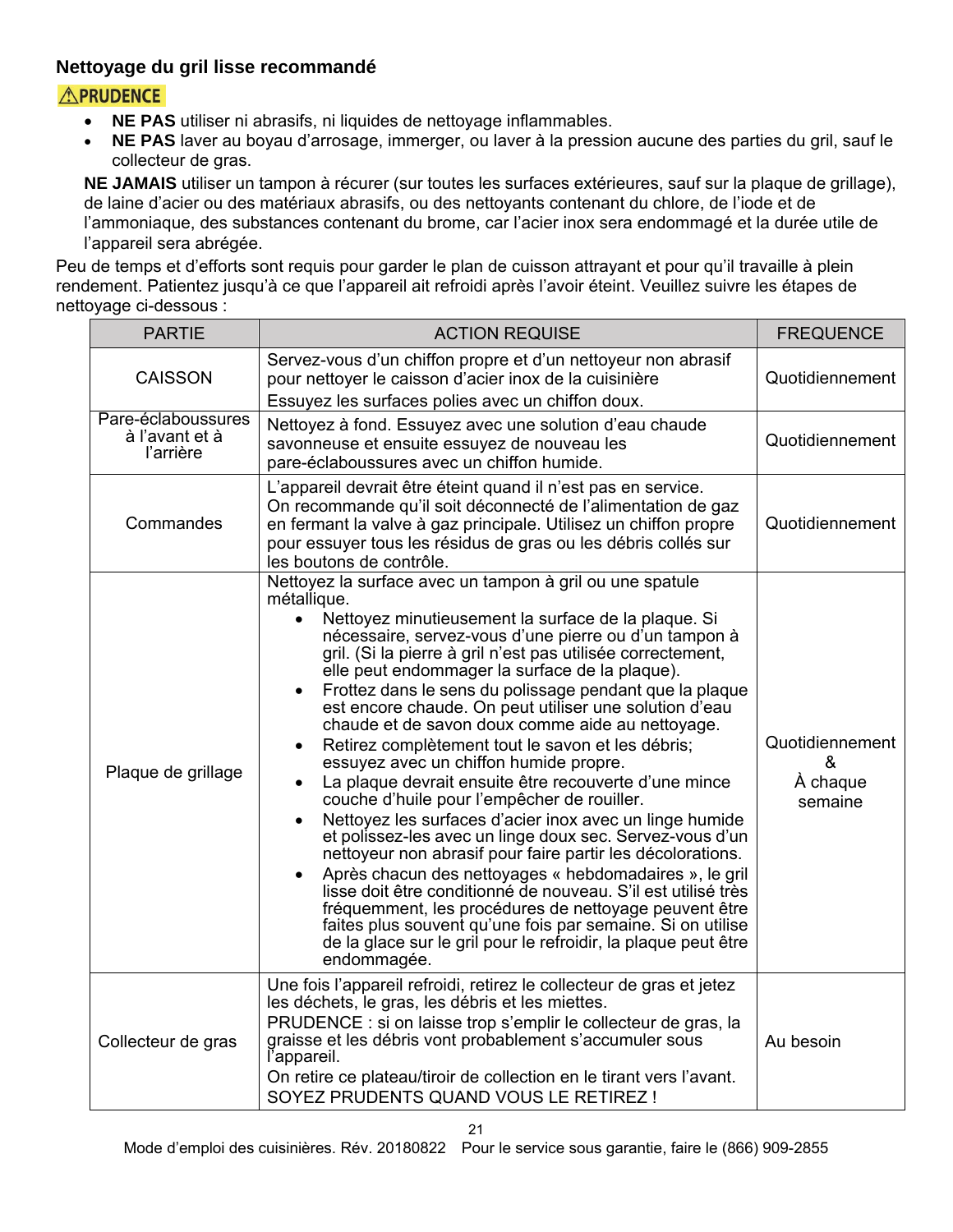### **Dépannage**

| Problème                                                   | <b>Cause possible</b>                                                                                                                        | <b>Solution</b>                                                                                                                                                                                               |
|------------------------------------------------------------|----------------------------------------------------------------------------------------------------------------------------------------------|---------------------------------------------------------------------------------------------------------------------------------------------------------------------------------------------------------------|
|                                                            | La pression du gaz n'est pas<br>1.                                                                                                           | Ajustez la valve pour obtenir la<br>1.                                                                                                                                                                        |
|                                                            | assez élevée.                                                                                                                                | pression requise.                                                                                                                                                                                             |
|                                                            | La buse est obstruée<br>2.                                                                                                                   | Débloquez la buse.<br>2.                                                                                                                                                                                      |
| La flamme de la veilleuse ne                               | 3.<br>Le raccord du thermocouple est<br>desserré.                                                                                            | Resserrez le thermocouple.<br>3.                                                                                                                                                                              |
| s'allume pas.                                              | Le thermocouple est défectueux<br>4.<br>La valve de contrôle du gaz est<br>5.                                                                | Remplacez le thermocouple.<br>4.                                                                                                                                                                              |
|                                                            | défectueuse.                                                                                                                                 | Remplacez la valve de contrôle<br>5.<br>du gaz.                                                                                                                                                               |
| La veilleuse est allumée                                   | La pression du gaz n'est pas<br>1.<br>adéquate.                                                                                              | À l'aide d'un manomètre, ajustez<br>1.<br>le régulateur de pression au<br>réglage prescrit sur l'étiquette de<br>données.                                                                                     |
| mais le brûleur principal ne<br>s'allume pas               | 2.<br>L'orifice du brûleur principal est<br>bloqué                                                                                           | Débloquez l'orifice du brûleur.<br>2.                                                                                                                                                                         |
|                                                            | 3.<br>La valve de contrôle du gaz est<br>défectueuse.                                                                                        | Remplacez la valve de contrôle<br>3.<br>du gaz                                                                                                                                                                |
|                                                            | 5.<br>La taille de l'orifice du brûleur est<br>incorrecte pour le type de gaz<br>admis vers la cuisinière                                    | 5.<br>Vérifiez la taille de l'orifice pour<br>vous assurer qu'il est bien celui qui<br>est requis pour l'admission du gaz.                                                                                    |
| On entend un bruit de                                      | 6. Le volet d'air n'est pas réglé<br>correctement.                                                                                           | Ajustez le volet d'air sur le brûleur.<br>6.                                                                                                                                                                  |
| « Pop » lorsqu'on coupe le<br>gaz.                         | La pression du gaz est trop<br>7.<br>basse.                                                                                                  | À l'aide d'un manomètre, ajustez le<br>7.<br>régulateur de pression au réglage<br>prescrit sur l'étiquette de données.                                                                                        |
|                                                            | Les raccords d'admission du gaz<br>8.<br>ne sont pas de la bonne taille.                                                                     | Vérifiez si le type de raccordement<br>8.<br>est d'un diamètre intérieur d'au<br>moins 3/4 po et de calibre<br>commercial. Demandez à votre                                                                   |
|                                                            |                                                                                                                                              | installateur de corriger le problème.                                                                                                                                                                         |
|                                                            | 1. L'orifice du brûleur n'est pas de<br>la bonne taille pour le type de<br>gaz admis vers la cuisinière<br>2. Le volet d'air n'est pas réglé | 1. Vérifiez la taille de l'orifice pour<br>vous assurer qu'il est celui qui est<br>requis pour l'admission du gaz.<br>2. Ajustez le volet d'air sur le brûleur.                                               |
| Les brûleurs ont des pointes<br>jaunes et produisent de la | correctement.<br>3. La pression du gaz est trop<br>basse.                                                                                    | 3. À l'aide d'un manomètre, ajustez<br>le régulateur de pression au<br>réglage prescrit sur l'étiquette de                                                                                                    |
| suie noire                                                 | 4. Le volume de gaz admis est trop<br>bas.                                                                                                   | données.<br>Vérifiez si le type de raccordement<br>4.<br>est d'un diamètre intérieur d'au<br>moins $\frac{3}{4}$ po et de calibre<br>commercial. Demandez à votre<br>installateur de corriger le<br>problème. |

La grille de dépannage ci-dessus sert de référence seulement. Si une panne se produit, veuillez arrêter d'utiliser la cuisinière, et faites appel à des techniciens professionnels pour des vérifications et des réparations. La sécurité d'abord : L'entretien devrait être fait après avoir coupé l'alimentation électrique et l'admission du gaz.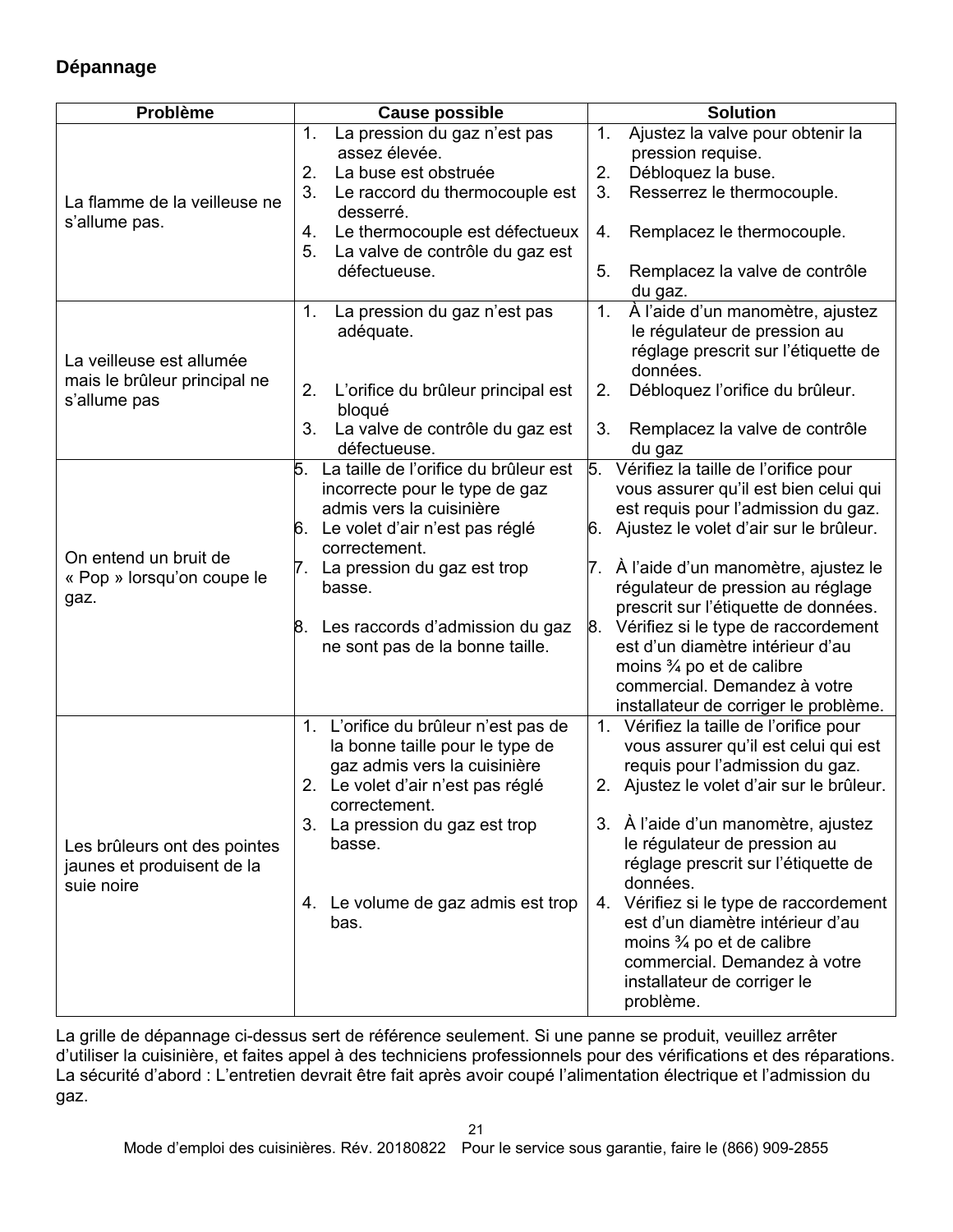## **GARANTIE DE L'ÉQUIPEMENT AU GAZ KINTERA (INCESSIBLE)**

### **Pour des appels sous garantie, faire le (866) 909-2855**

Tout nouvel appareil de cuisson au gaz Kintera porte la garantie d'être exempt de défauts de matériaux et de main d'œuvre, sous réserve d'être utilisé et opéré normalement, pendant une période d'un (1) an à partir de la date d'achat initiale, ou de 20 mois après la date d'expédition du fabricant, selon la première éventualité. Tout équipement au gaz installé dans une structure non permanente, comme une cuisine mobile et/ou une roulotte, aura une garantie limitée de trente (30) jours à partir de la date d'achat. Une preuve d'achat est nécessaire. L'équipement est destiné à un usage commercial à l'intérieur seulement.

Cette garantie se limite à la réparation et le remplacement, y compris les frais de main d'œuvre, des pièces et/ou des ensembles défectueux. La main d'œuvre, le déplacement et le kilométrage couverts dans la première année comprennent les frais de main d'œuvre pendant les heures normales et des frais de déplacement de 160 kilomètres (100 milles) aller-retour.

- 1. Cette garantie est limitée à l'installation initiale d'un nouvel équipement de cuisson au gaz Kintera chez l'utilisateur d'origine aux États-Unis ou au Canada. Cette garantie est incessible.
- 2. Ce produit DOIT être installé en conformité avec les Codes locaux ou nationaux tels que décrits dans le manuel du propriétaire et de l'installateur.
- 3. Cette garantie n'est pas applicable à tout équipement qui n'a pas été installé selon les directives publiées dans les manuels d'installation et d'emploi pertinents.
- 4. Kintera n'assumera aucune responsabilité à l'égard de tout équipement qui aurait été malmené, abusé, mal utilisé ou à de mauvaises fins, soumis à une action chimique brutale, ou à des causes externes, comme des variations gazeuses, des modifications sur les lieux sans l'approbation de Kintera, ou par du personnel non autorisé, installé ou entretenu incorrectement, endommagé par inondation ou par le feu, ou autre force majeure, ou dont les numéros de série auraient été altérés ou perdus.
- 5. Cette garantie ne couvre que les défauts de pièces et de fabrication de l'équipement et non les dommages subis pendant le transport, la manipulation ou dus à une pression gazière excessive.
- 6. Si l'équipement a été changé, altéré, modifié, ou réparé avec des pièces non autorisées ou par un technicien de service non qualifié par Kintera, alors Kintera ne sera pas tenue responsable de la réclamation sous garantie.
- 7. Les réglages, comme les calibrages, le nivellement, le serrage des attaches et des raccords de tuyaux, ou des raccordements aux services publics normalement reliés à l'installation originale, relèvent de la responsabilité de l'installateur et non de celle de Kintera. L'entretien régulier et le nettoyage seront sous la responsabilité du client.
- 8. Kintera prendra à sa charge les frais normaux de main d'œuvre encourus pour la réparation ou le remplacement d'un appareil sous garantie dans un rayon de 50 milles (80 km) d'un agent de service autorisé. Les frais de main d'œuvre en surtemps ou majorés et les frais de déplacement au-delà de 100 milles aller-retour (160 km) ne seront pas pris en charge par Kintera et seront sous la responsabilité de la personne ou de l'entreprise qui a demandé l'intervention du service technique.
- 9. Les pièces de rechange d'origine achetées porteront une garantie de 90 jours à partir de la date de la facture des pièces. Cette garantie ne couvre que le coût des pièces et ne comprend pas le transport et les frais de main d'œuvre.
- 10. Cette garantie constitue l'unique recours contre Kintera, relié à tout ce qui est Kintera, que ce soit par contrat ou en délit civil ou selon toute autre théorie légale, et qu'il découle de garanties, représentations, instructions, installations, ou de défauts de toutes causes. Kintera ne sera pas tenue responsable, sous quelque théorie légale que ce soit, pour les pertes d'utilisation, de revenus ou de bénéfices, ou pour l'usage de remplacement ou de performance, ou pour tout dommage accessoire, indirect, spécial ou immatériel, ou pour toute autre perte de coût de type similaire. Les lois en vigueur dans certaines juridictions limitent ou n'autorisent pas l'exclusion ou la limitation de dommages immatériels. Si les lois en vigueur dans une telle juridiction s'appliquent à toute réclamation par ou contre Kintera, AUCUNE des contraintes et limitations de responsabilité énoncées aux présentes ne sera la partie la plus élevée permise par la loi.
- 11. La responsabilité de Kintera se limite à la réparation ou au remplacement de toute pièce avérée défectueuse.

CETTE GARANTIE ET LES RESPONSABILITÉS ÉNONCÉES AUX PRÉSENTES SONT EXCLUSIVES ET REMPLACENT TOUTES LES RESPONSABILITÉS ET LES GARANTIES, EXPRESSES OU IMPLICITES, Y COMPRIS MAIS SANS S'Y LIMITER, LES GARANTIES IMPLICITES DE VALEUR MARCHANDE ET D'ADÉQUATION À UN BESOIN PARTICULIER, ET CONSTITUE LA SEULE GARANTIE DE KINTERA TOUCHANT LE OU LES PRODUITS. LA RESPONSABILITÉ DE KINTERA À L'ÉGARD DE TOUTE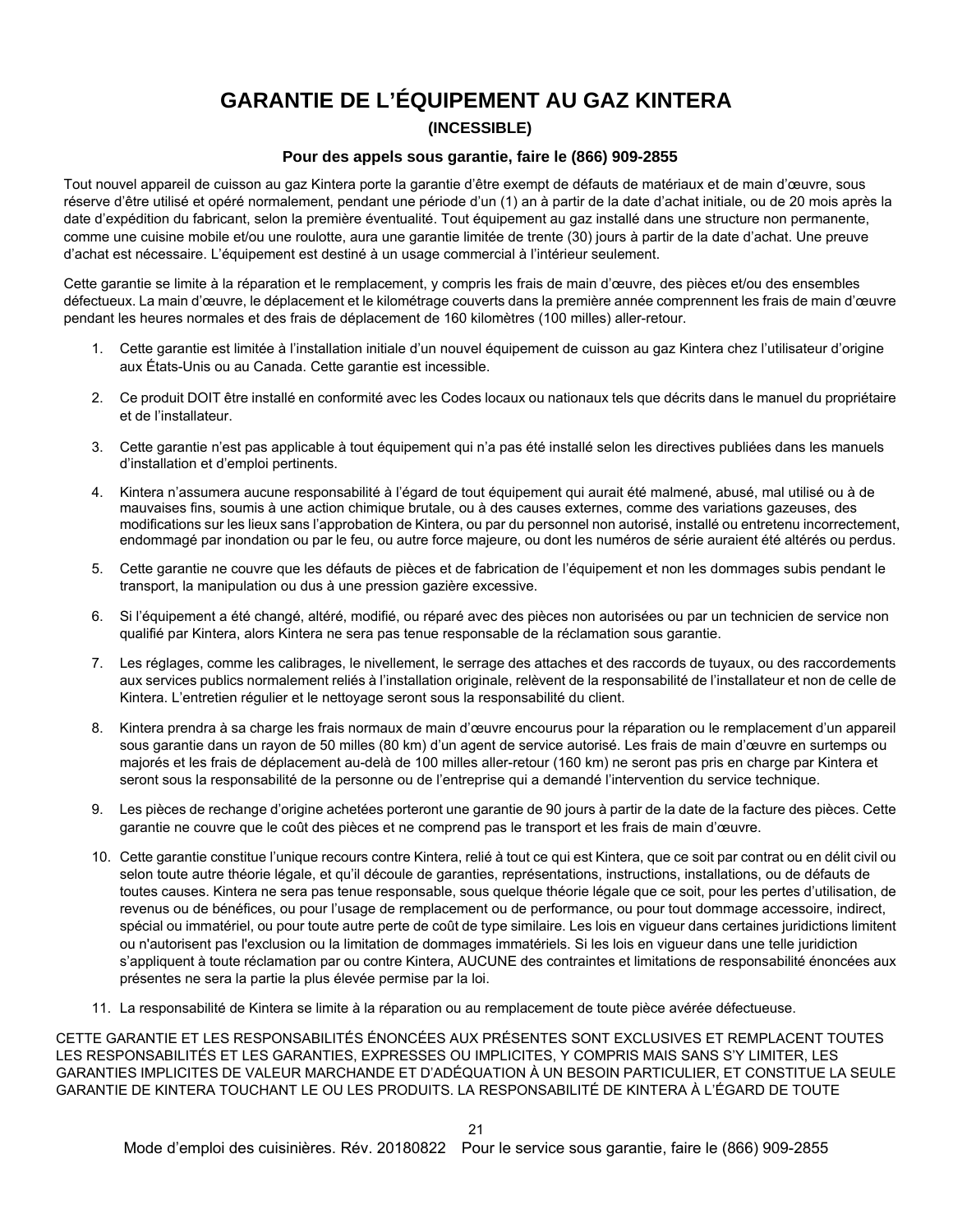RÉCLAMATION, Y COMPRIS MAIS SANS S'Y LIMITER, POUR NÉGLIGENCE, N'EXCÉDERA PAS LE PRIX DE L'ÉQUIPEMENT AYANT DONNÉ LIEU À LA RÉCLAMATION.

### **RÉCLAMATIONS SOUS GARANTIE**

Toutes les demandes de service sous garantie doivent être soumises par téléphone au (866) 909-2855 pour obtenir et consentir à un appel de service selon les Conditions de paiement des réclamations sous garantie. Toutes les réclamations de main d'œuvre ou de pièces doivent être présentées directement à Entrée S.A.R.L.

Toutes les réclamations devraient comprendre : Le numéro de répartition, le numéro de modèle de l'appareil, le numéro de série de la base, une preuve d'achat, la date d'installation, et tous les renseignements venant supporter le défaut présumé.

### **CE QUI N'EST PAS COMPRIS DANS CETTE GARANTIE**

La seule obligation de Kintera sous cette garantie se limite à, soit réparer, ou remplacer les pièces, sous réserve des limites additionnelles ci-dessous. Cette garantie n'assume pas, ni n'autorise personne à assumer d'autres obligations que celles expressément couvertes par cette garantie. Le déplacement au-delà d'un rayon de 50 milles aller-retour et de plus de 2 heures n'est pas compris.

**AUCUN DOMMAGE INDIRECT. KINTERA N'EST PAS RESPONSABLE DES DOMMAGES MATÉRIELS; PERTES DE BÉNÉFICES; OU DOMMAGES SPÉCIAUX, INDIRECTS, OU IMMATÉRIAUX, Y COMPRIS SANS S'Y LIMITER, LES PERTES OU DOMMAGES DÉCOULANT DES ALIMENTS PERDUS OU DES RÉCLAMATIONS DE GASPILLAGE DE PRODUITS, QU'ILS AIENT ÉTÉ CAUSÉS OU NON À LA SUITE D'UNE PANNE DE RÉFRIGÉRATION.** 

LA GARANTIE EST INCESSIBLE. Cette garantie n'est pas cessible et ne s'adresse qu'au profit de l'acheteur/utilisateur d'origine à qui l'équipement a été livré. **TOUTE CESSION OU TRANSFERT DE CE TYPE ANNULERA LES GARANTIES ÉNONCÉES AUX PRÉSENTES ET ANNULERA TOUTES LES GARANTIES EXPRESSES OU IMPLICITES, Y COMPRIS TOUTE GARANTIE DE VALEUR MARCHANDE ET D'ADÉQUATION À UN BESOIN PARTICULIER.** 

**MAUVAISE UTILISATION. KINTERA N'ASSUME AUCUNE RESPONSABILITÉ TOUCHANT LA GARANTIE DES PIÈCES OU DE LA MAIN D'ŒUVRE DES COMPOSANTS DÉFECTUEUX OU D'AUTRES DOMMAGES RÉSULTANT D'UNE MAUVAISE UTILISATION OU INSTALLATION OU DU MANQUE DE NETTOYAGE ET/OU D'ENTRETIEN DU PRODUIT TEL QUE STIPULÉ DANS LE MANUEL DU PROPRIÉTAIRE LIVRÉ AVEC L'APPAREIL.** 

**DÉMÉNAGEMENT DE L'ÉQUIPEMENT POUR LE RÉPARER** : Quelle qu'en soit la raison, Kintera n'est pas responsable des frais encourus pour déplacer l'équipement de l'endroit où il est utilisé chez le client, pour effectuer une réparation sous garantie. **UTILISATION DOMESTIQUE :** Kintera n'assume aucune responsabilité pour les pièces et la main d'œuvre des composants défectueux ou d'autres dommages résultant d'une installation non commerciale ou résidentielle.

### **ALTÉRATION, NÉGLIGENCE, ABUS, MAUVAIS USAGE, ACCIDENT, DOMMAGE PENDANT LE TRANSPORT OU L'INSTALLATION, INCENDIE, INONDATION, FORCE MAJEURE.**

Kintera n'assume pas de responsabilité pour la réparation ou le remplacement de toute pièce, si Kintera détermine qu'elle a été soumise, après la date de fabrication, à des altérations, de la négligence, de l'abus, un mauvais usage, un accident, et a subi des dommages pendant le transport ou l'installation, lors d'un incendie, d'une inondation, ou dans un cas de force majeure.

### **RACCORDEMENTS DE GAZ INCORRECTS. KINTERA N'EST PAS RESPONSABLE DE LA RÉPARATION OU DU REMPLACEMENT DES COMPOSANTS DÉFECTUEUX OU ENDOMMAGÉS À LA SUITE D'UNE PRESSION DE GAZ INCORRECTE OU D'UN MAUVAIS TYPE DE GAZ. CET ÉQUIPEMENT EST DESTINÉ À L'USAGE INTÉRIEUR SEULEMENT.**

AUCUNE GARANTIE IMPLICITE DE VALEUR MARCHANDE ET D'ADÉQUATION À UN BESOIN PARTICULIER : IL N'EXISTE AUCUNE AUTRE GARANTIE, EXPRESSE, IMPLICITE OU STATUTAIRE, SAUF LA GARANTIE D'UN AN (1), PIÈCES ET MAIN D'ŒUVRE. CES GARANTIES SONT EXCLUSIVES ET REMPLACENT TOUTES LES AUTRES GARANTIES, Y COMPRIS LA GARANTIE IMPLICITE DE VALEUR MARCHANDE OU D'ADÉQUATION À UN BESOIN PARTICULIER. IL N'Y A PAS D'AUTRES GARANTIES QUI VONT AU-DELÀ DE LA DESCRIPTION ÉNONCÉE AUX PRÉSENTES.

À L'EXTÉRIEUR DES É.-U. : Toute réclamation sous garantie faite à l'égard de produits vendus ou utilisés à l'extérieur des États-Unis et du Canada n'est pas valide, et Kintera n'en est pas responsable.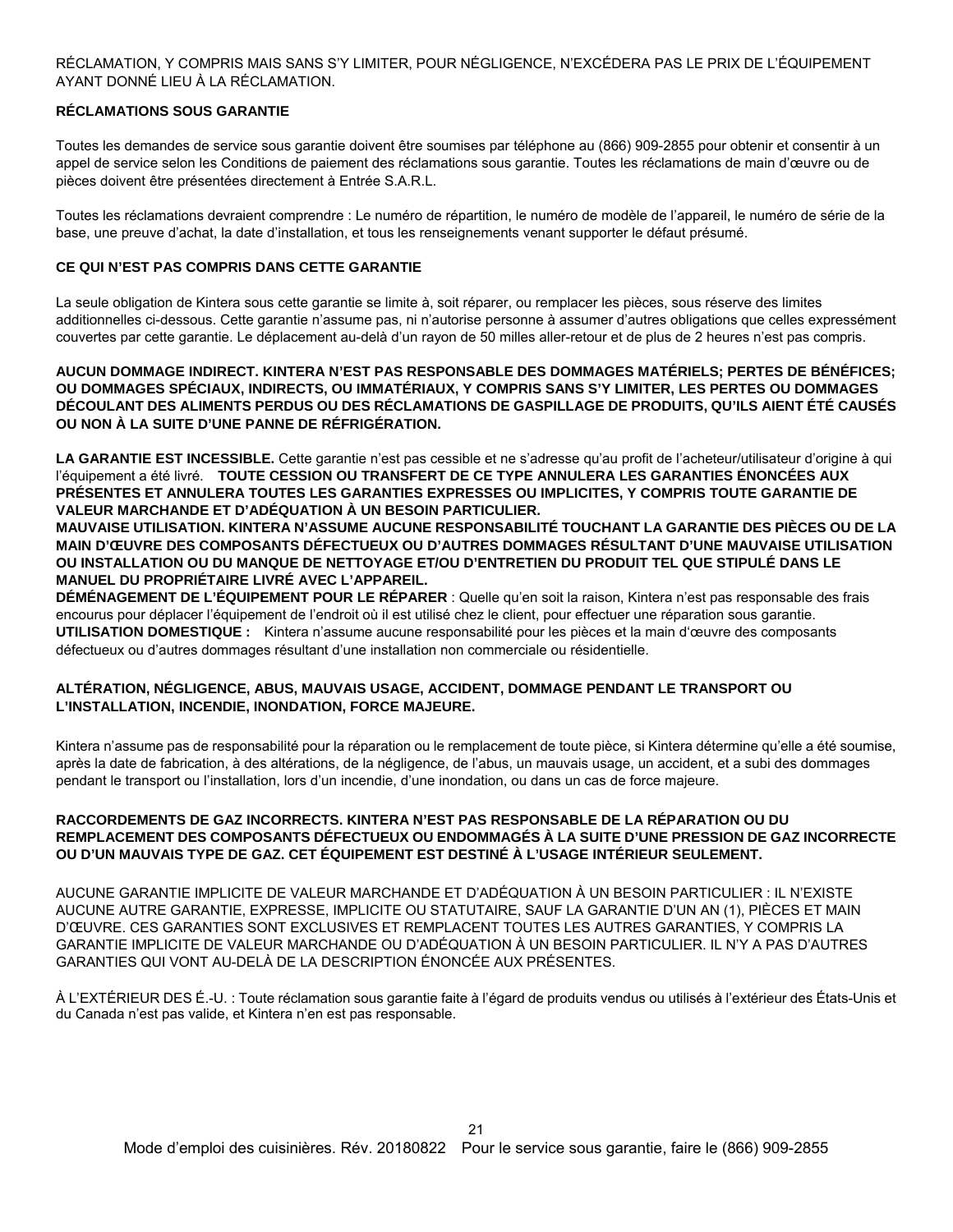| í. |
|----|
|----|

|  | 21<br>Mode d'emploi des cuisinières. Rév. 20180822 Pour le service sous garantie, faire le (866) 909-2855 |
|--|-----------------------------------------------------------------------------------------------------------|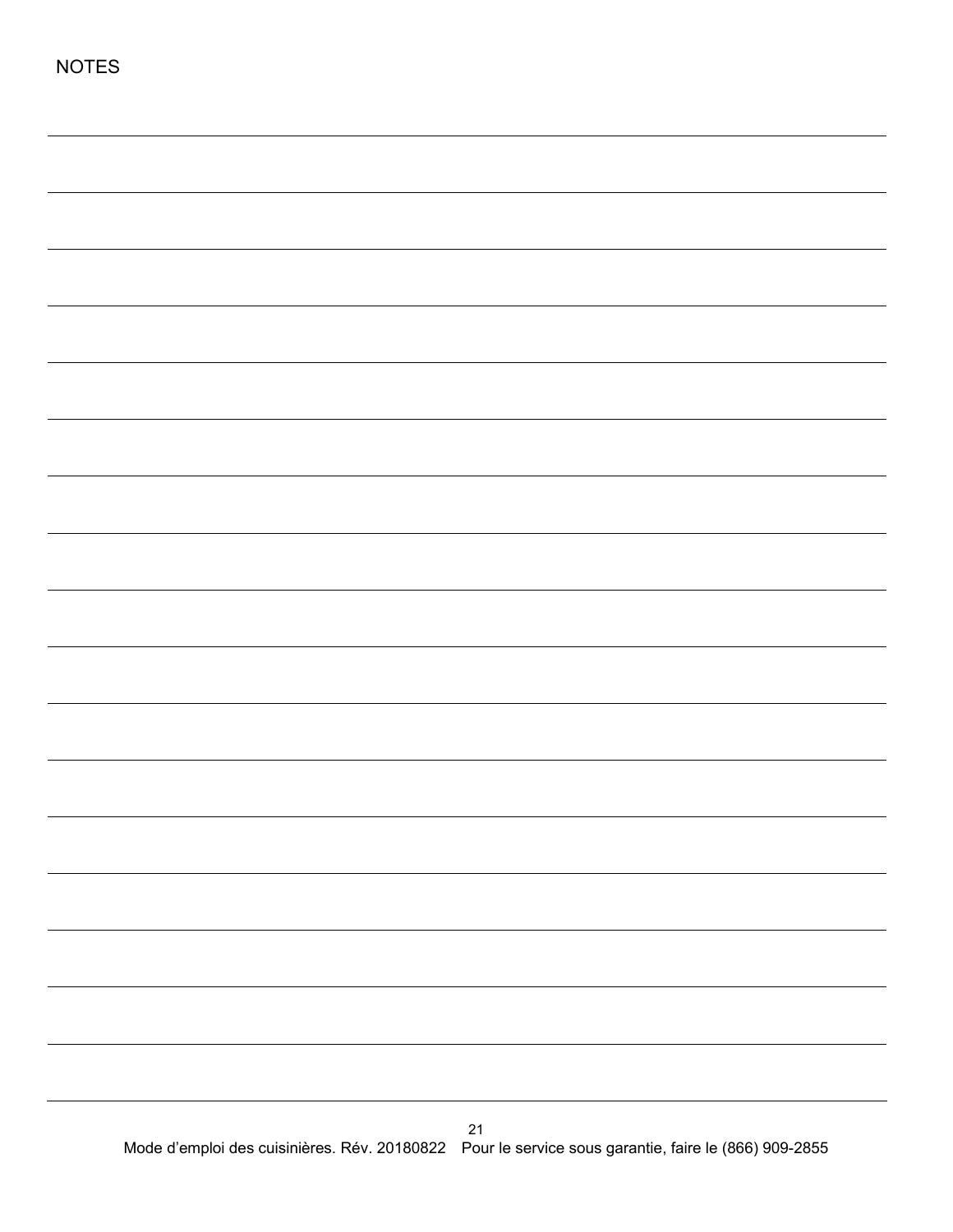Mode d'emploi des cuisinières. Rév. 20180822 Pour le service sous garantie, faire le (866) 909-2855

| I |
|---|
|---|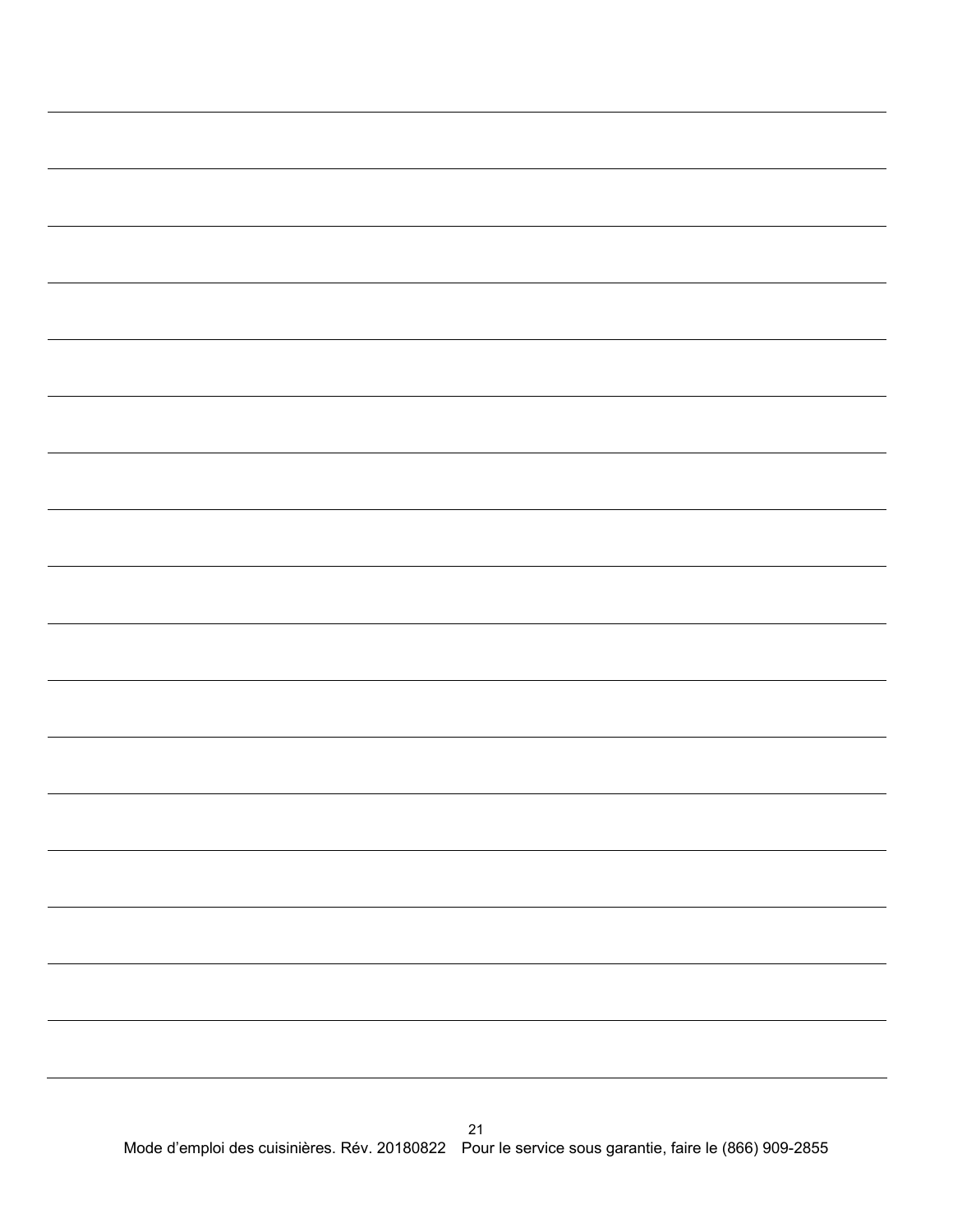(Cette page a été laissée vide intentionnellement)